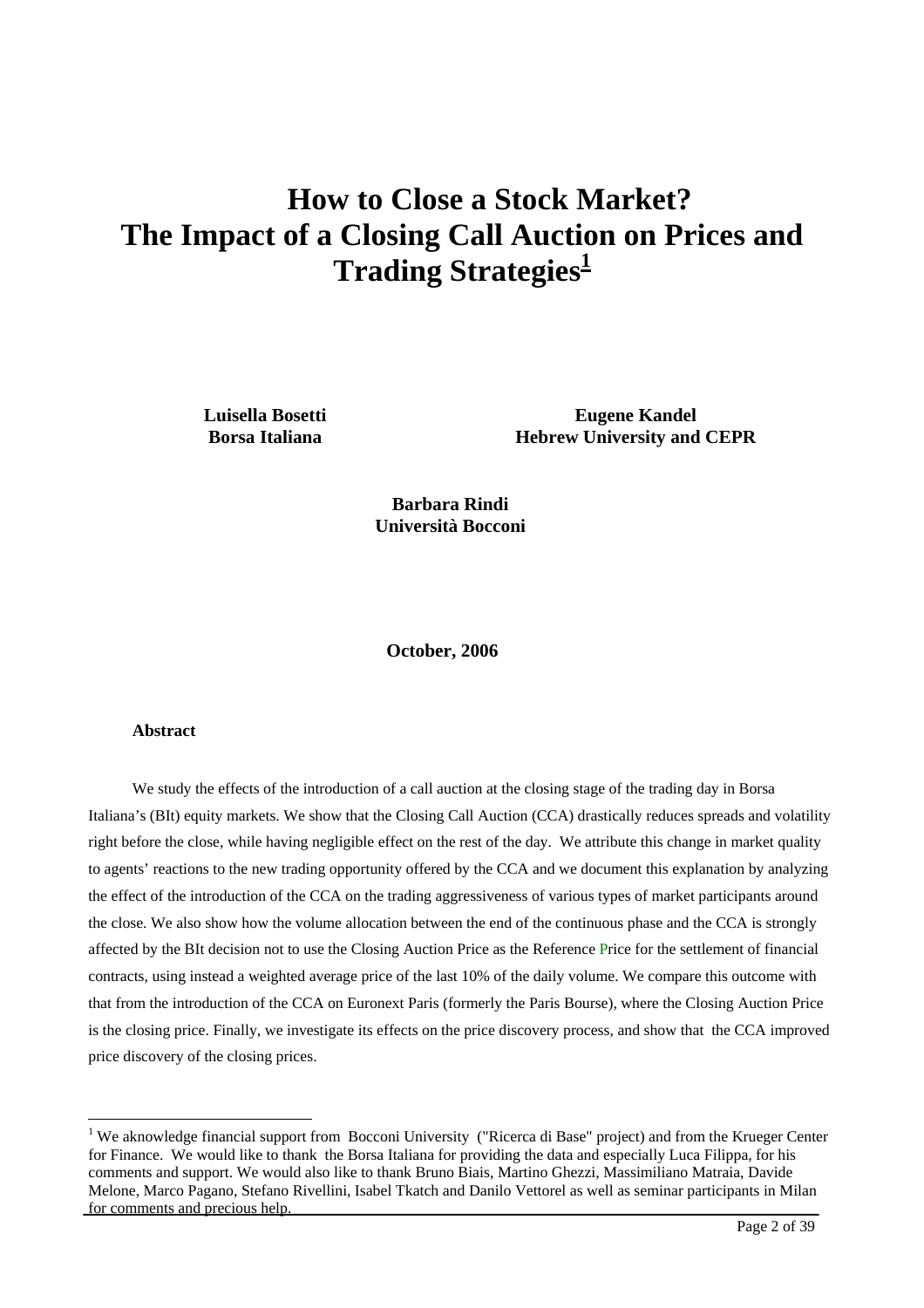# **1. Introduction**

Equity trading in order-driven markets may be organized as a periodic call auction, or as a continuous auction (or continuous trading). The former has the advantage of aggregating the order flow over time, thus creating a deeper market in which a single price is determined. The latter offers the opportunity to trade whenever one wishes, according to some established order priority rules (usually price/time priority rules). Stock exchanges around the world utilize both auction types; usually the day starts with a call auction, so that the overnight information can be better incorporated into the price, and then proceeds with a continuous auction.

The benefits of a call auction can also be exploited in the closing of the market. The closing price is very important, since it serves as a Reference Price (RP) for the settlement of various financial contracts. Mutual and provident funds NAV calculations, option expirations, and the entry of stocks into various indexes are all generally based on the RP, and most compensation contracts are based on the close-to-close returns. Consequently, exchange designers strive to make the Reference Price as reflective of the fundamental value as possible.

Although quite uncommon today, some exchanges still use the price of the last trade as RP. The problem with this approach is that the last trade price can be manipulated by traders with specific interests (see the arguments and evidence in Hillion and Souminen 2004). The danger is especially high in markets with low levels of liquidity, where the cost of such manipulation is low. As a result, some exchanges use a volume weighted average price towards the end of the day as a Reference Price. While this practice reduces the degree of manipulation, it introduces an inherent bias in the settlement price, relative to the end-of-theday fundamentals. This bias is amplified by high intraday volatility. Moreover, as we show later, institutions wishing to trade at the Reference Price under this regime must devise a complex trading strategy.

An alternative solution is to introduce an auction at the end of the day. The main benefit of a Closing Call Auction (CCA) is that it should attract traders who want to transact at the RP. The drawback is that it may draw a great deal of volume from the end of the continuous session, reducing liquidity and increasing the trading cost. Exchanges also worry that if such an auction does not gather enough volume, it may be vulnerable to price manipulations, as discussed above. Consequently, some exchanges continue using RP that is calculated based on a certain percentage of the daily volume, instead of the Closing Auction Price (CAP). In such an environment, traders must again devise a complex strategy to get as close as possible to the RP.

The magnitude of the effects mentioned above is not well understood. The current empirical evidence on the effect of a CCA introduction is relatively scarce. Pagano and Schwartz (2003), and Hillion and Souminen (2004) study the introduction of the CCA on Euronext Paris (formerly Paris Bourse), where the CAP is used as a Reference Price. Both studies show that price discovery for illiquid stocks improves, and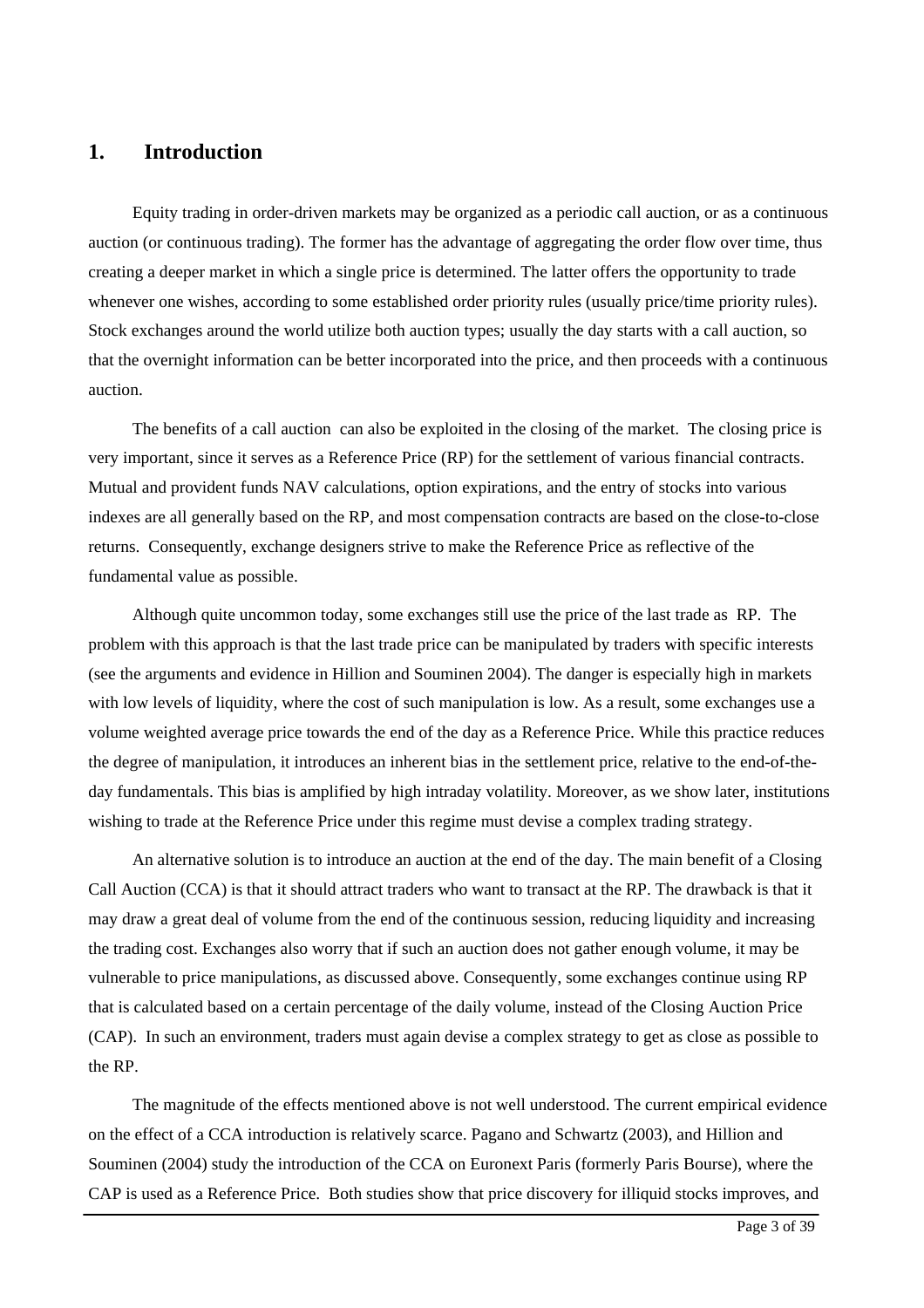the volatility of the closing price declines, but do not provide much insight into the microstructure sources of these effects, and also do not look at their effect on the most liquid stocks. Ellul et al. (2003) analyze the CCA in London, where it represents an alternative trading venue to a dealer market. Aitken et al. (2002) study an introduction of CCA into the Australian Stock Exchange and found mixed evidence. Overall, there remains much uncertainty regarding the optimal closing price determination which explains the variety of choices among the exchanges in the world, as presented in Table 1.

### [Insert Table 1 here]

This paper utilizes a unique data set provided by Borsa Italiana (BIt) to study the effects of an introduction of the CCA on market quality. BIt introduced the CCA not only with the aim of providing a better closing mechanism for the trading day, but also with the explicit intention to improve the representativeness of the Reference Price. Given its concern about the initial liquidity of this phase, it decided to keep calculating the RP as before, using the weighted average of the last 10% of volume rather than the CAP. This differentiates it from Euronext Paris, where the Reference Price used to be the price of the last trade, and became the CAP after the introduction of the CCA. Table 1 shows that many exchanges across Europe set CAP as the RP. Figure 1 presents a graph from the 2004 JP Morgan report, which shows that the average turnover during the CCA phase varies quite significantly across equity markets. BIt, is placed roughly in the lower half of the distribution with a turnover of 6.2%,, which is lower than 7.9% of France and higher than 4.9% of Germany.

# [Insert figure 1 here]

Borsa Italiana introduced the closing call auction on December  $3<sup>rd</sup>$  2001. Our sample covers trading over January to March in three different years: 2001 - one year before the introduction of the CCA; 2002 – immediately after the introduction of the CCA- and 2003 - one year later. We do not use the period immediately before the introduction so as to avoid the contamination of the September  $11<sup>th</sup>$  effects on the financial markets which seem to have died out by the beginning of the following year. We have studied stocks in two market segments<sup>[2](#page-2-0)</sup> that differ in their liquidity and market capitalization, but traded using the same platform and rules. This provides a robustness test, and may also yield insights on the appropriate market-closing procedure for different market segments. We have then compared our findings with the effect of the CCA introduction in the CAC 40 stocks, the most liquid segment in the Paris Bourse.

This paper raises three main questions:

 $\overline{a}$ 

- 1. How does the introduction of the CCA affect market quality at a microstructure level? When and why does the effect take place?
- 2. How does it affect various market participants' order submission strategies around the close and allocation of volume between the continuous trading stage and the CA?

<span id="page-2-0"></span> $2$  We report results only for two segments, but we performed the same analysis on a third segment of BIt, which is available from the authors upon request.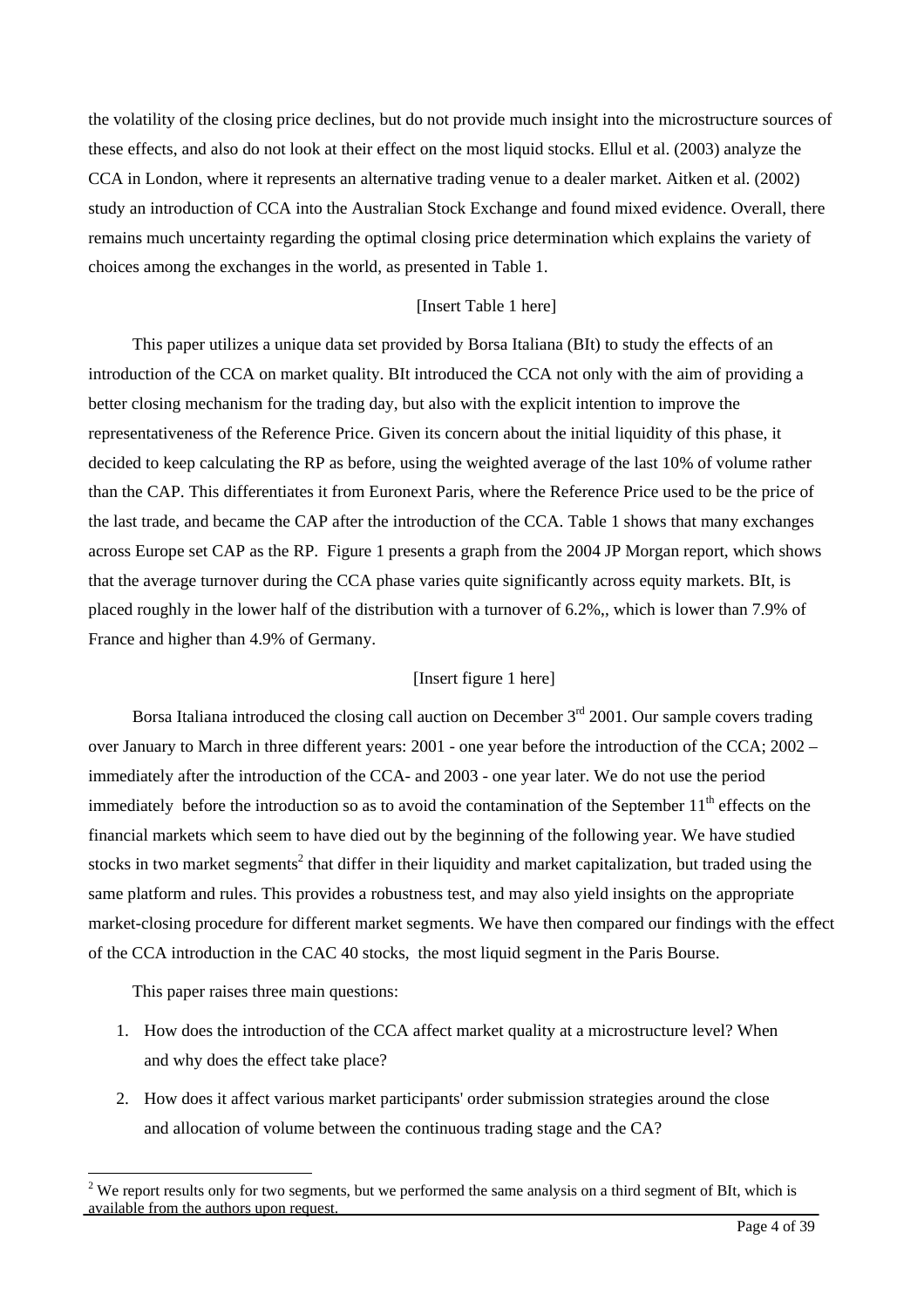3. How should the closing price be set in the presence of a CA? This is a policy question for which we hope to provide some guidelines.

Our data identifies the trader types and the types of orders they submit, which allows us to answer these questions. We found that the introduction of the CCA, that replaced the trading in the last 5 minutes of the continuous session, improved market quality right before the close, decreasing spreads and volatility and increasing the trading volumes and the average trade size. We do not find impact on trading during the rest of the day, which allows us to normalize the variables of interest by their mid-day values. This controls for the period specific effects.

This improvement in market quality at the end of the continuous auction stems from the fact that the CCA offers liquidity demanders a new opportunity to trade after the continuous market close; this reduces the aggressiveness of their order submission strategies which manifests itself with lower volatility. Both effects induce the liquidity suppliers to offer liquidity at better prices, i.e. at narrower spreads.

The trader's choice to use the CCA depends on three factors: firstly, the relative convenience of the two trading mechanisms; secondly, if the trader's performance is evaluated at the Reference Price (e.g. mutual funds), it may affect the choice of trading venue; and third, the state on the book prior to the close.

According to the extant theory (e.g. Glosten (1994), Biais, Martimort and Rochet (2000), Viswanathan and Wang (2002) and Biais, Glosten and Spatt (2005)) retail traders benefit from the uniform pricing rule which governs the call auction, whereas large traders benefit from the discriminatory pricing rule which governs the continuous auction. Our empirical results indicate that it is mostly large trades that move to the CCA, which seems to contradict the theory. However, we suggest two additional factors that may explain these findings. First, some institutional investors, such as mutual funds, settle their accounts based on the Reference Price. The closer is the Reference Price to the Closing Auction Price, the more will the mutual funds be inclined to trade at the close. As the mutual funds move to the CCA, other institutional traders will follow the liquidity they create (see Admati and Pfleiderer, 1988 for reasoning). Thus the move will be concentrated among the large traders, looking for sufficient liquidity. Second, it turns out that the introduction of the CCA had dramatically improved the spreads during the last minutes of continuous trading, making the move to the CCA less desirable for the smaller traders.

The paper is organized as follows: Section 2 describes the general features of Borsa Italiana's equity markets and the overall impact of the introduction of the CCA. Section 3 presents testable hypotheses, the result of which are found in Section 4. Section 5 compares the aggressiveness of orders across the sample periods, while Section 6 investigates which traders tend to use the CCA, and which type of orders they use. Section 7 studies the effect of the CCA on price discovery and Section 7 concludes.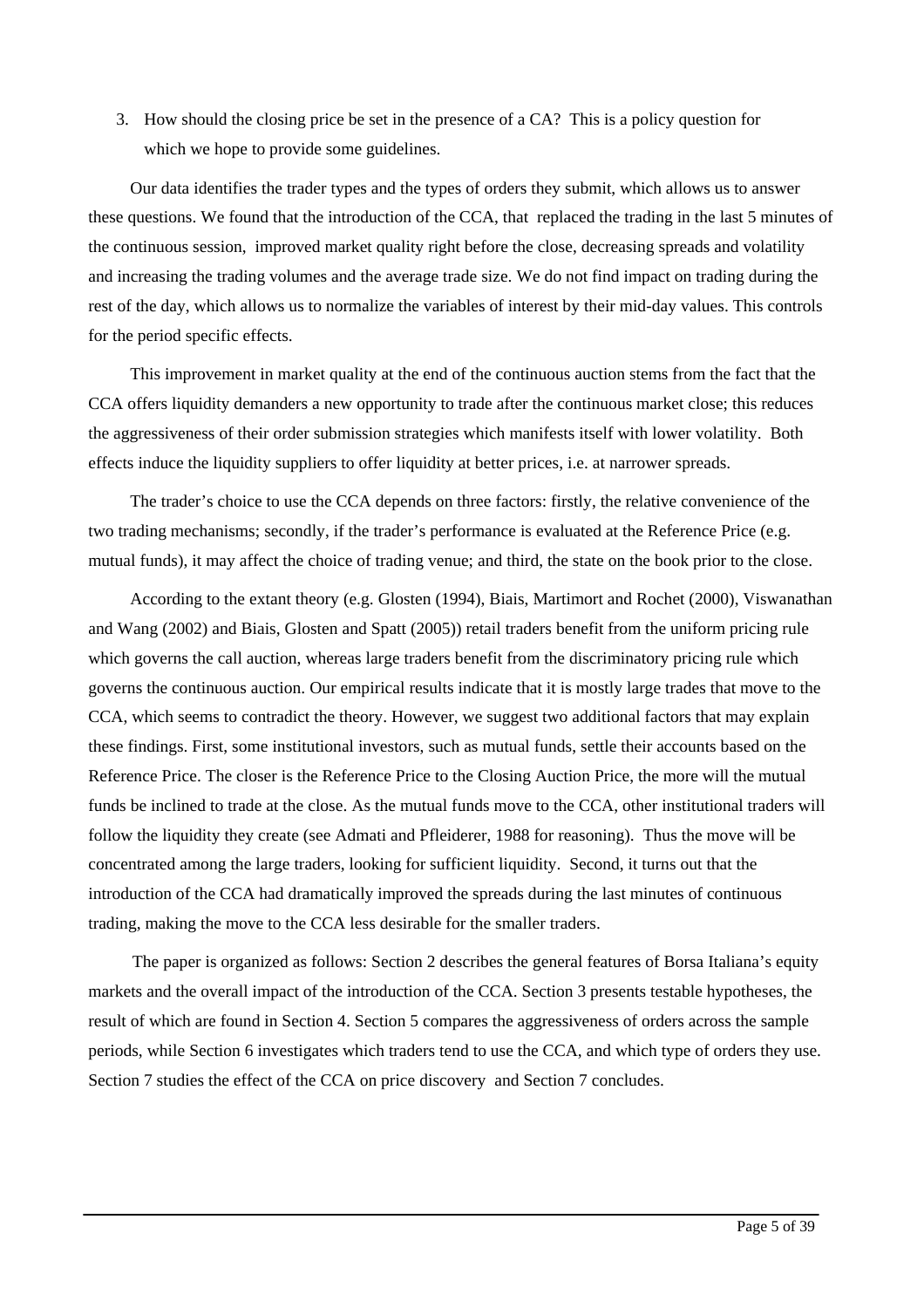# **2. The Data and the Samples**

In this section we describe the structure of Borsa Italiana's equity markets, the introduction of the closing auction, and the samples we use.

# *Borsa Italiana*

Borsa Italiana maintains three equity markets: the electronic market, MTA, which is the main market; the MTAX (formerly Nuovo Mercato) that lists high growth companies, and the Mercato Expandi, which is a market for small companies. The listing requirements and trading protocols differ across these markets. We focus on the main market, the MTA. In April 2001, Borsa Italiana further divided the MTA into different segments by market capitalization. Companies with a market capitalization above 800 Million Euro are classified as Blue Chip. Companies with a market capitalization of less than 800 Million Euro are referred to as SMEs: small and medium enterprises. We limit our attention to the Blue Chip segment of the MTA.

Our sample consists of stocks that compose the MIB30 index, which include the 30 most liquid and capitalized stocks and the next 25 stocks that form the MIDEX index. These two segments are traded under similar rules, which are described below.

Prior to December 2001 the trading day for all the stocks in the sample proceeded as follows:

- Opening Auction (OA): Pre-auction phase (8:00am-9:15am); Validation phase (9:15am-9:20am) that determines the opening auction price. Opening phase (9:20am-9:30am) executing transactions at the validated opening auction price
- Continuous trading (9:30am-5:30pm), is an electronic limit order book.

On December 3, 2001, Borsa Italiana introduced the Closing Call Auction mechanism for all its equity markets. The continuous trading phase was shortened by five minutes, and the closing phase was scheduled to start at 5:25pm. The CCA is organized similarly to the opening auction:

- Pre-auction phase (5:25pm-5:35pm), determining the theoretical closing auction price
- Validation phase and closing phase that together last from 5:35pm to 5:40pm

To detect the effects of the introduction of the closing auction, we compared sample periods before and after the introduction of the CCA.

- Pre periods: for trading data we use January 29 -March 22, 2001 sample, for a total of 40 days. Due to data availability, for order data only we use August 1- September 10, 2001, for a total of 28 trading days
- Post period: right after the introduction of the closing auction, January  $28 -$ March  $22$ , 2002, for a total of 40 trading days, for which we observe both the orders and the trades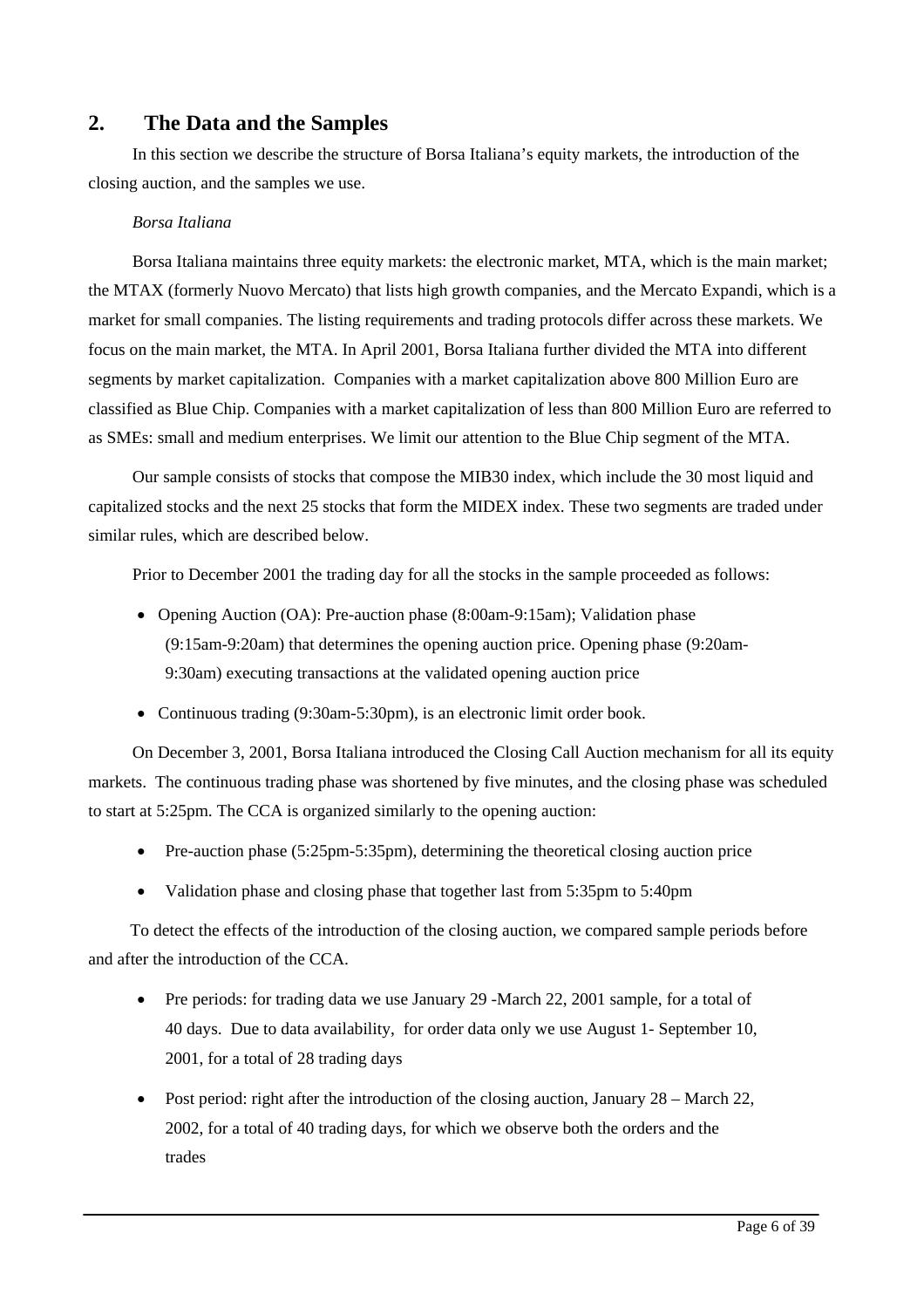• Post-post period: roughly one year after the introduction of the closing auction, January 13 – March 5, 2003, for a total of 38 trading days – again both the orders and the trades are observed

The financial markets were shocked by the events of the 9/11, and the repercussions were felt well into October and November, which means that we cannot use the data from these months. This is the reason why we have chosen the following two Pre periods: the first, January 29-March 22, 2001, which is almost exactly one year prior to the Post period, and allows us to control for possible seasonality. The second, August 01 - September 10, 2001 was selected because the data on orders was only available starting from August 1, 2001. Consequently, we ended with two pre-CCA periods, one for trades (January 29– March 22, 2001) and the other for orders (August,  $1 -$  September 10, 2001). Notice that two maturity days of equity derivatives for each period (1 for the August- September period) have been excluded from the analysis.

Our analyses are based on several databases made available to us by Borsa Italiana:

- Executed trades: quantity, price and time of execution
- Reference Prices<sup>3</sup> [a](#page-5-0)nd Closing Prices<sup>[4](#page-5-1)</sup> as calculated by the BIt
- Orders entered during each day for each stock, including the time, price, quantity, and broad identifiers of the originating party
- First five levels of the limit order book including time stamp, prices and quantities

In addition to the comparison across the two segments, we also compute similar statistics for the CAC40 market for the period May - June 1998, around the time of the introduction of the call auction into Euronext Paris. CAC40 is the main index of the French market, comparable to MIB30 of Borsa Italiana. Although each Exchange sets its own rules and requirements, CAC40 and MIB30 stocks are comparable in terms of the index inclusion criteria, as well as the trading environment. It is worth noting that the Paris Bourse added the CCA after the regular trading hours, while BIt has substituted the last five minutes of the continuous trading. We take these differences into account in the empirical investigation.

Table 2 presents the allocation of the trading volume over the course of the day during the three sample periods. We distinguish between the Open Auction, the Continuous Phase, and the Closing Auction, where relevant. We show that initially 2.8% of the daily volume shifts to the CCA in MIB30 stocks and somewhat more in MIDEX. The CCA in the CAC40 stocks attracts relatively more trading volume than the stocks in the MIB30 index. A year later both the MIB30 and the MIDEX stocks exhibit a further increase in the usage of the CCA.

<span id="page-5-0"></span> 3 The reference price is the weighted average price of the last 10% of the quantity traded during the daily trading session, excluding the quantity traded using the cross-order function.

<span id="page-5-1"></span>For the pre-CCA period, the closing price is the price of the last contract executed; in the post-CCA periods, the closing price is the closing auction price.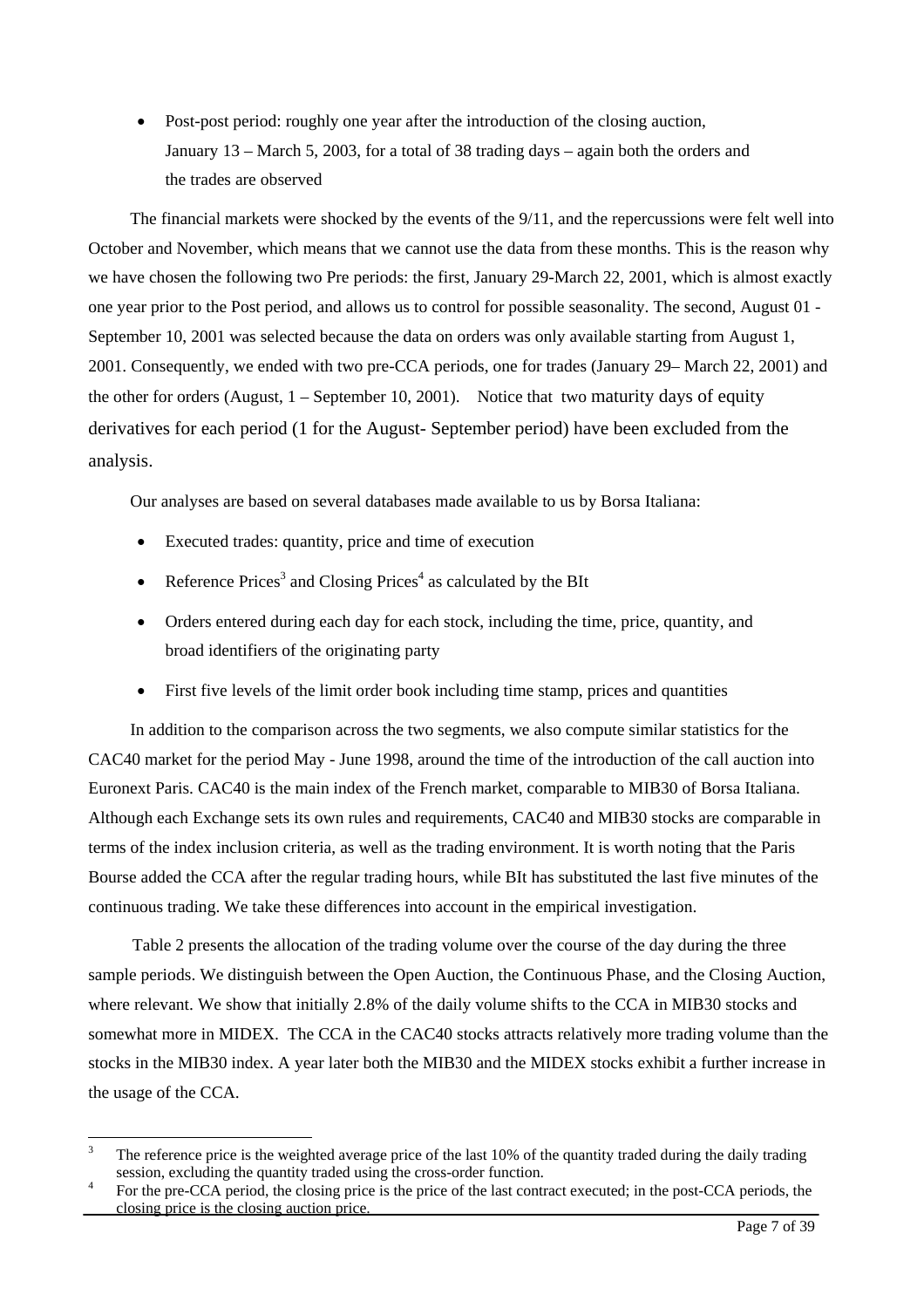Interestingly, the usage of the Opening Auction initially increases for both the MIB30 and the CAC40 stocks, while it declines for the MIDEX. The behavior of the MIB30 stocks is consistent with the gradual learning hypothesis – when traders are still novices in using the CCA, they may submit orders that do not execute, with the result that part of the unexecuted volume spills over to the Open. After getting used to the Closing Auction, they use it more effectively, thus less volume is left unexecuted. However, we must look much closer to the data to be able to analyze the process.

#### [Insert table 2 here]

Since we study three distinct periods, we must control for the period-specific effects on the variables of interest. We conjecture that the microstructure effects of the CCA introduction are localized around the close of the market, which suggests that we can normalize all the variables of interest by their comparable average values between 11:00am and 12:00am during the same period. We compute the average value of the relevant variables for the stock during the time frame of interest, and then divide it by the same variable average for that stock calculated over the 11:00-12:00 interval within the same sample period. We then average across stocks. We use such normalized values throughout the paper, unless stated otherwise.

Using this normalization, we show that the main impact of the CCA introduction is indeed concentrated very late in the trading session, namely in the last 10 minutes of trading. Table 3 presents the changes in the normalized values of volume, volatility, trade size, and the bid-ask spread across the sample periods. These values are calculated over five-minute intervals taken in the morning, early afternoon, half hour before the close and ten minutes before the close. It is obvious that while there are some differences in the reported values over time, most of them are not significant, except for the values calculated during the last ten minutes before the closing. This prompts us to focus the attention on the last ten minutes before the close of the market for all sample periods.

[Insert Table 3 here]

# **3. Empirical Hypotheses**

A CCA introduces another trading opportunity in a potentially deep market after the close of the continuous trade. Admati and Pfleiderer (1988) predict that informed and uninformed traders alike prefer to trade during the most active trading sessions. This yields endogenous spikes in the trading volume during the day, but the theory does not predict when these spikes should occur. Empirically, such spikes are well documented at the open and near the close of the continuous trading phase. What would be the prediction of Admati and Pfleiderer (1988) for the introduction of an additional trading opportunity at the end of the day? Two scenarios are possible: the first is that the CCA will attract its share of volume as if it were just another 15 minutes trading period during the day (similar to a 15 minute extension in the trading hours). The bulk of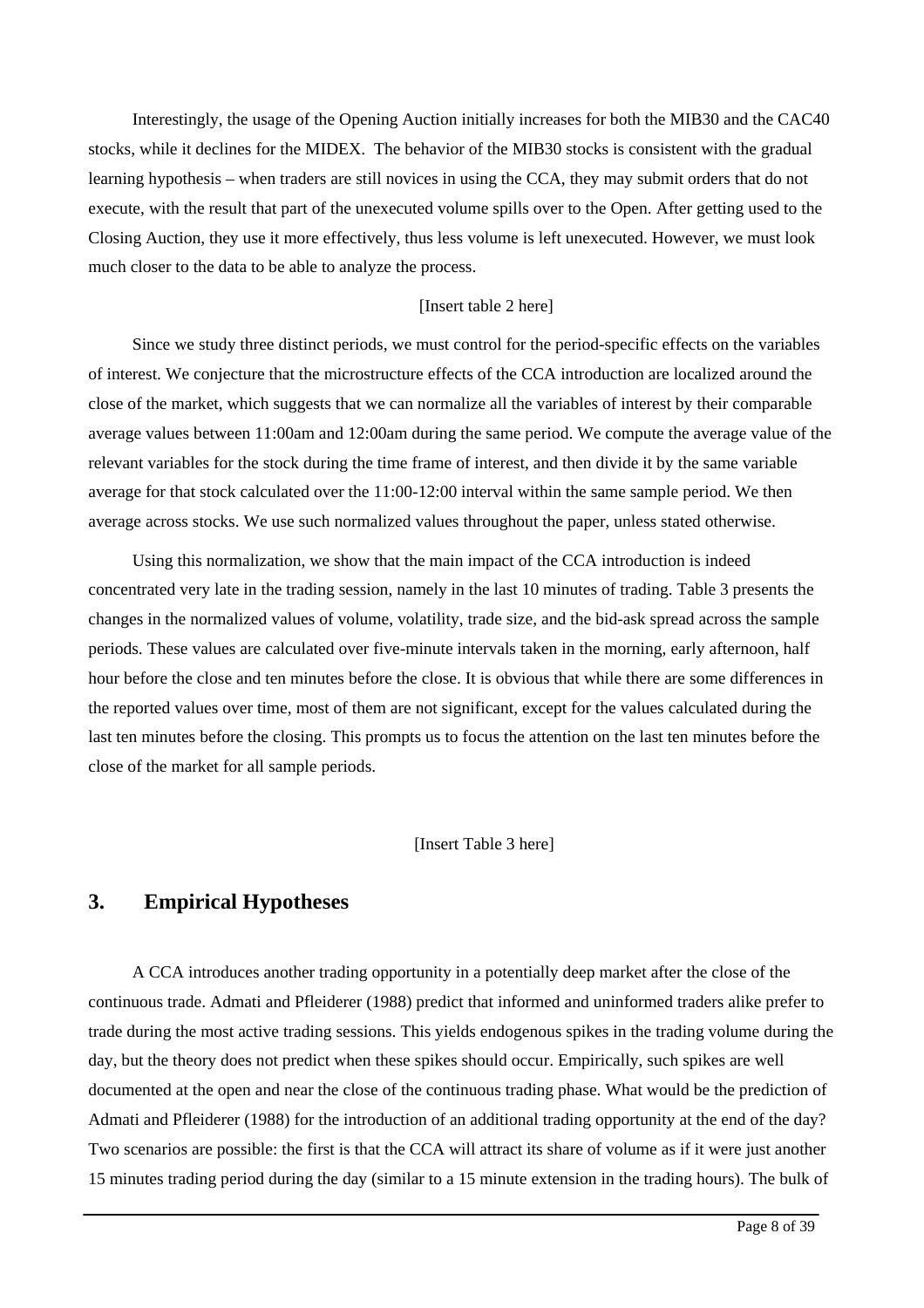trading will still take place right before the close where everybody will continue to concentrate their trades. An alternative scenario is that the focal point shifts from right before the close to the CCA, in which case the bulk of trading will take place at the CCA. We conjecture that the actual outcome is determined by the behavior of investors that have specific incentives to trade near or at the close.

Mutual funds are an example of such investors; these are large and active traders that are subject to random inflows and outflows of capital on a daily basis. These flows are to a large extent unexpected and force the funds to trade for liquidity (i.e. non-informational) reasons. Since the settlement with the departing/arriving owners is based on the RP, mutual funds prefer to execute most of these non-discretionary trades at the RP as well, so as not to bear the settlement risk. A similar reasoning may be applied to all of institutional investors, who settle at the RP. Before the introduction of the CCA this would imply trading in the later part of the day, which, according to Admati and Pfleiderer (1988), would attract other traders to that period as well. The introduction of the CCA on BIt did not change the algorithm for the RP calculation, even though the last 10% of the daily volume now include the closing auction volume too. Institutional investors now have to estimate how much volume will be traded at the CCA for each stock and allocate their nondiscretionary trades accordingly. The rest of the market will take this into account, which suggests a multitude of possible trading patterns: we can expect some stocks to exhibit a high proportion of the daily volume at the CCA stage, while others would exhibit a fairly low proportion of daily volume during the CCA and a much higher proportion before the close.

The equilibrium allocation of volume between the end of the continuous trading and the CCA has direct implications on the liquidity measures of the market. A market with a low proportion of trading at the CCA would generate patterns not very different from the pre-CCA environment. On the other hand, stocks with a high CCA volume should experience a significant shift of the informed and uninformed traders from the end of the day to the CCA. These two scenarios yield quite different predictions regarding the evolution of the volume, the volatility, the bid-ask spread, and the average trade size prior to the close.

We further rely on existing theoretical work to make predictions regarding the effects on the bid-ask spread, and volatility. Kaniel and Liu (2002) use a Glosten and Milgrom (1985) type model to show that informed traders prefer to submit limit orders when their private information is long-lived and they have ample time to trade on it. The idea is that market orders reveal too much of this information too quickly. Consequently, the information horizon is negatively correlated with the bid-ask spread. Since CCA introduction extends the trading horizon, it should encourage the informed traders to submit limit, rather than market orders at the end of the continuous auction, reducing the bid-ask spread. The more gradual revelation of information also results in lower volatility before the close.

A liquidity-based model in Foucault, Kadan and Kandel (2005) generates similar predictions, but with a different interpretation. Their model is based on the existence of patient traders (long-term players, such as pension funds etc.) who serve as suppliers of liquidity, and the impatient traders (arbitrageurs, day traders,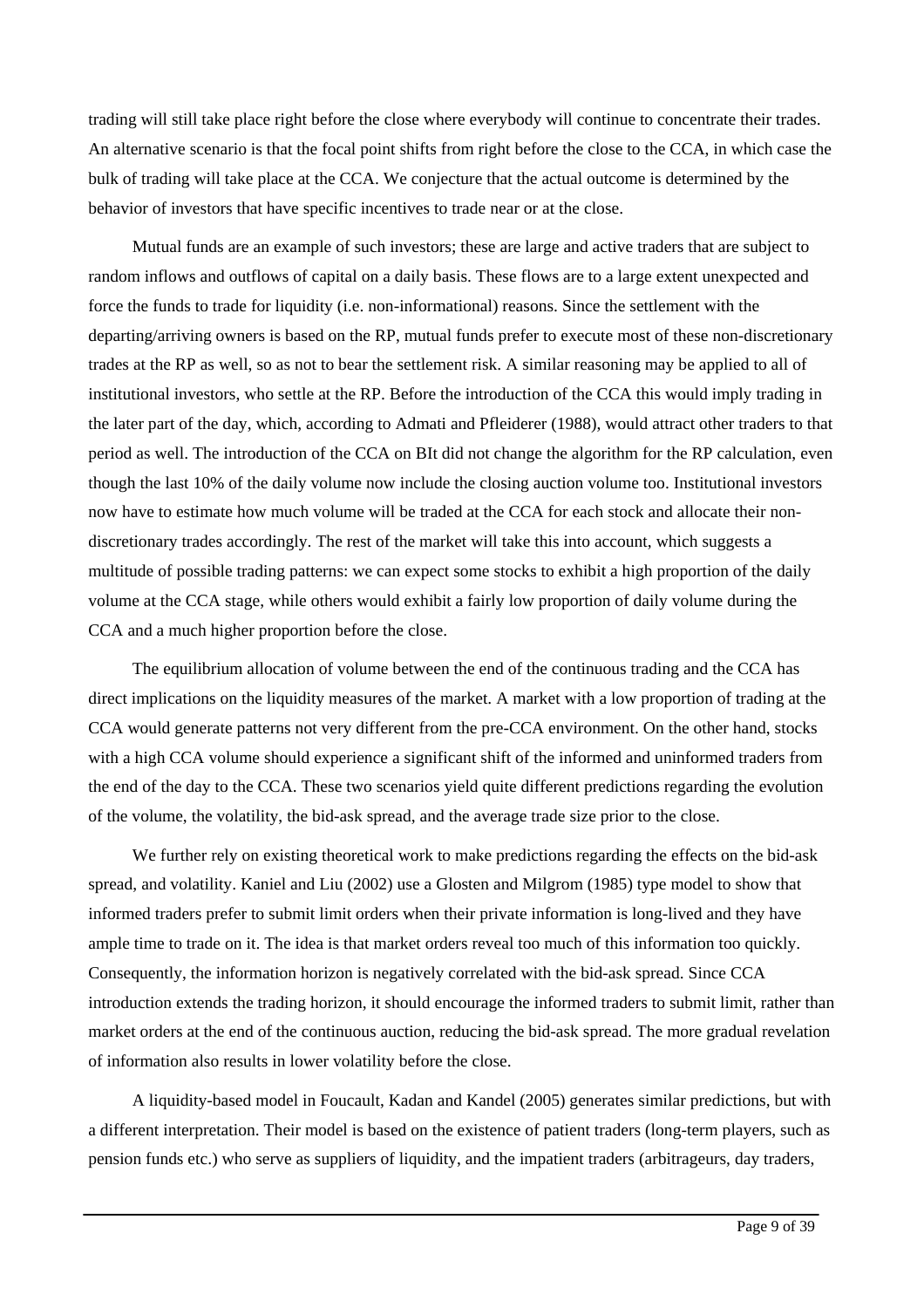index funds, some hedge funds) who demand liquidity.<sup>5</sup> Following the introduction of the CCA, the liquidity demanders receive another chance to trade and become less impatient to trade before the close. Consequently, liquidity suppliers must offer better prices to entice them to trade during the last stages of the continuous phase. This suggests a decline in the bid-ask spread before the close; the degree of this decline should be positively correlated with the percentage of volume at the CCA. Furthermore, the same model predicts a decline in volatility due to a lower bid-ask bounce.

Based on the above arguments, we postulate the following set of empirical hypotheses and questions:

 H1: *Following the introduction of the CCA, the quoted bid-ask spread prior to the end of the continuous stage is likely to decline relative to the pre-CCA period.* 

H2: *Following the introduction of the CCA, the volatility prior to the end of the continuous stage is likely to decline relative to the pre-CCA period.* 

The continuous auction is governed by a discriminatory pricing rule, whereas the closing auction has a uniform pricing rule.<sup>6</sup> It follows that large orders should benefit from the possibility to pay the marginal prices on the limit order book, whereas retail trades should be submitted to the zero-spread call auction. This, however, depends on the demand for immediacy and the state of the book. Small traders may choose to pay a spread, if it is small, rather than face the chance of a price change in the CCA. Similarly, large liquidity motivated institutional traders, such as mutual funds, may choose to submit their orders at the end of the continuous auction to benefit from the low cost liquidity available at the top of the book, and then submit their remaining demands to the CCA.

It follows that narrower spreads and lower volatility, caused by the introduction of the closing auction, can induce traders to opt to trade at the continuous auction and make the equilibrium characterized by low volume at the CCA more likely to occur. It also follows that narrow spreads and lower volatility could lead to low volume at the close. These arguments imply that:

H3: *The effect of the proportion of the daily volume executed during the CCA on the quoted bid-ask spread is ambiguous.* 

H4: *The effect of the proportion of the daily volume executed during the CCA on the volatility is ambiguous as well.* 

Sometimes market participants may be able to predict the extent of the CCA trading on certain days for certain stocks. For example, where there is a large absolute price movement before the end of the continuous phase, the Reference Price becomes much less indicative of the fundamental value of the asset and thus may prompt more traders to shift their trading volume to the closing auction. Institutional investors interested in trading this stock should use this information when deciding how much to trade during the day.

<span id="page-8-0"></span> 5 Equal Madhavan (1995) show the types of strategies utilized by various trader types.<br>  $\frac{6}{2}$  Clarent (1994)  $\frac{1}{2}$  Clarent Marinus trade Disclant (2000). We need to get Ware (2002) and

<span id="page-8-1"></span>Glosten (1994), Biais Martimort and Rochet (2000), Viswanathan and Wang (2002), and Back and Baruch (2005) compare the relative advantages of these two market types for large and small investors.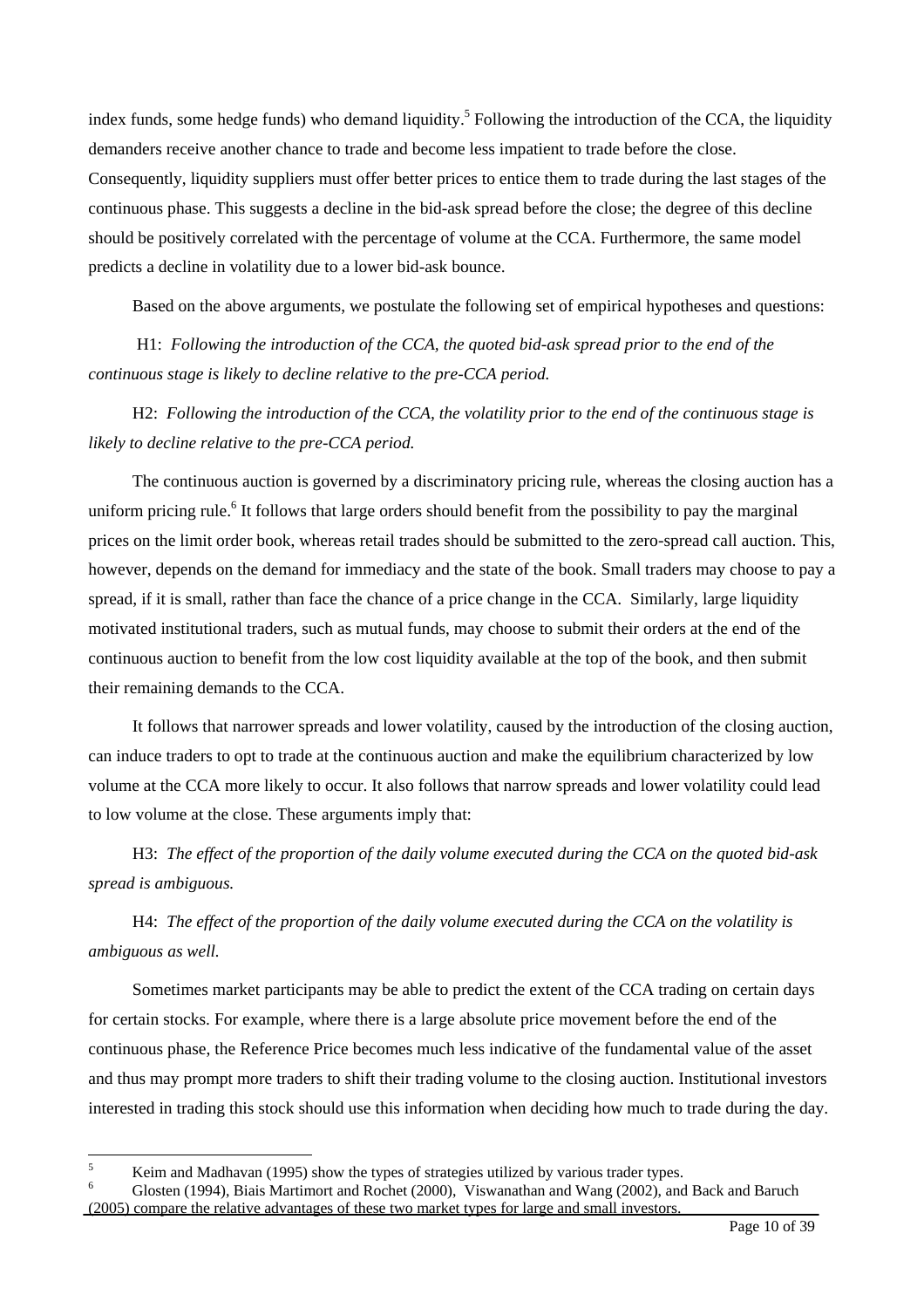Admati and Pfleiderer's argument suggests that the trading of the mutual funds will be followed by other investors, amplifying the effect. This suggests another hypothesis:

H5: *The proportion of the daily volume transacted during the CCA increases in the absolute value of the intraday return prior to the close of the market.* 

The first four hypotheses apply for both the Bit and the CAC40 data. H5, however, is based on the fact that the Reference Price is calculated using the last 10% of volume on the BIt. As Euronext uses the CCA price as the RP, this prediction should not hold in CAC40 data.

We test the above hypotheses below, using the BIt and Euronext quotes and trades data. Later in the paper we test additional hypotheses based on the order submission data and on the traders' identities available only for the BIt.

# **4. Results**

# **4.1 Summary Statistics and Non-Parametric Tests**

### **Volume**

Figure 2 presents the trading volume during the last ten minutes (minute by minute), normalized by the average trading volume between 11:00am and 12:00am during the relevant period. Table 4 reports more detailed results for the last minute before the close of the Continuous Phase. First of all, notice that trading towards the end of the day is very active: one minute at the end of the day exhibits over 5% of the midday hourly volume for MIB30 and CAC40 stocks and over 10% for the MIDEX stocks. Prior to the CCA introduction, the volume was relatively constant between 5:20pm and 5:29pm, and during the last minute it would increase more than three-fold. This was the last chance of trading for that day, so traders seem to utilize this option very extensively. After the CCA, the normalized volume during the last four minutes (5:20pm-5:24pm) stays relatively constant and close to previous levels. For MIB30 stocks, the last minute does not seem to attract higher volume either. This is not surprising, since this is no longer the last opportunity to trade, as one can always trade at the CCA.

# [Insert figure 2 here]

For the MIB30 and the MIDEX stocks, the CCA volume is much higher than during any other minute. One year later the volume during the CCA rises further, as we have already seen in Table 2.

Panel D of Figure 2 presents similar statistics for the CAC40 stocks on Euronext Paris around the introduction of the CCA, in 1998. The main difference is again in the last minute of trading (4:59pm-5:00pm) when the volume drops somewhat following the introduction of the CCA. The magnitude is consistent with the findings of Hillion and Suominen (2004). For the CAC40 stocks, the CCA more than replaces the volume in the last minute.

Table 4 presents the comparisons of means across the three periods, confirming that the observed patterns are statistically significant.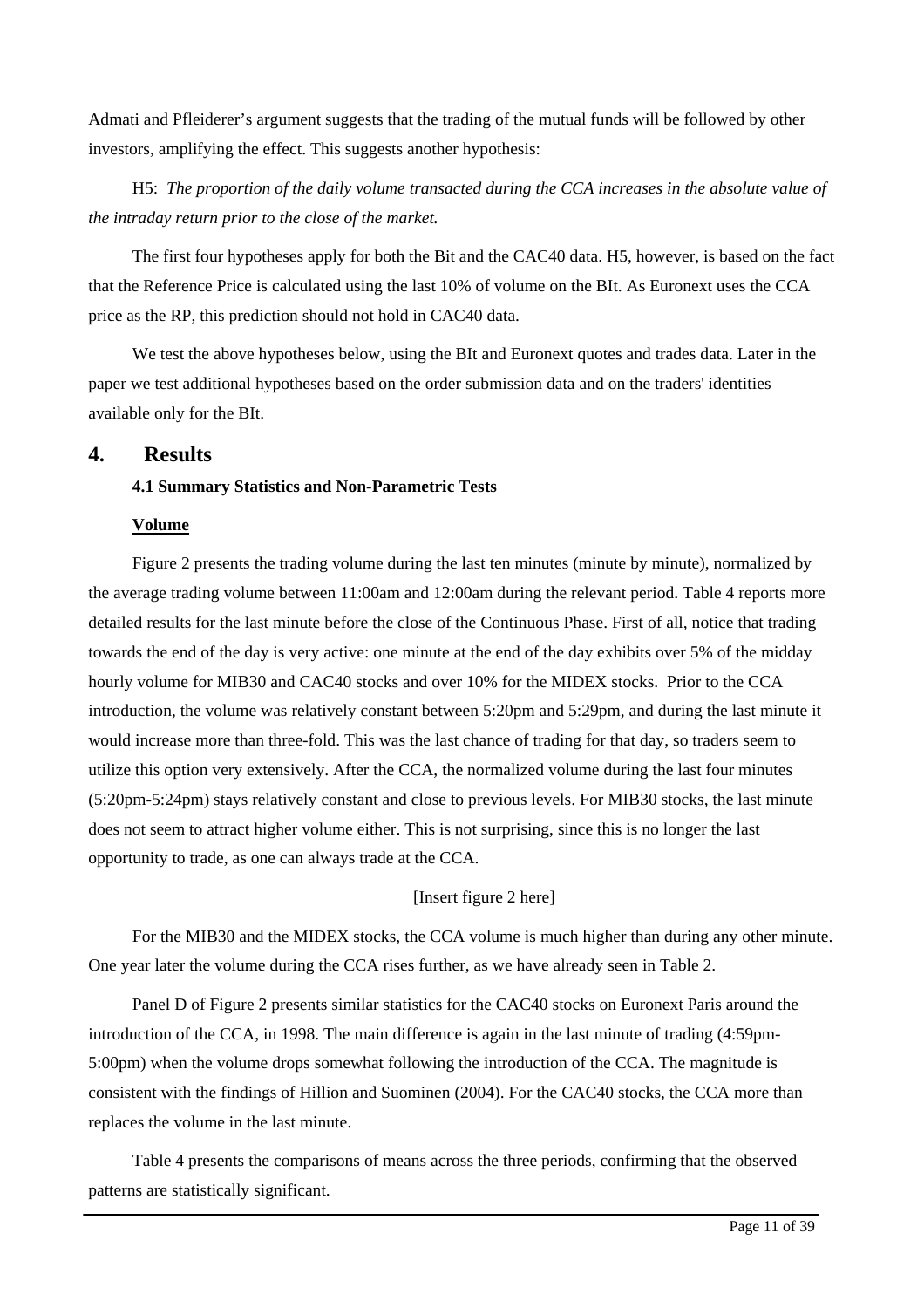#### **Trade Size**

While volume is mostly driven by the investment strategy (e.g. how much to rebalance the portfolio or how much to bet on a stock), the trade size is also a function of the trader's order-submission strategy. If traders are comfortable submitting large orders, this must indicate, all else equal, that they observe a deep market with relatively little price impact. On the contrary, a decline in the trade size indicates the deterioration of the market depth in absolute terms, or indicates a new opportunity to trade in an even deeper market, i.e. depth deteriorates in relative terms. Possible decline in the average trade size towards the end of the continuous phase in post-CCA periods may be due to the increased proportion of retail investors, as the introduction of the CCA causes institutions to reallocate volume from the continuous phase to the CCA.

Figure 3 presents the average trade size in the last ten minutes of trading. Panel A shows that in the Pre period, the average trade size for MIB30 stocks was about 50% higher than during the midday period, increasing even further in the last two minutes. This appears to be an indication that institutions that must trade before the end of the day (e.g. mutual funds), and that can no longer postpone, or break up their trades, are taking plunges. After the introduction of the CCA the last-minute trade size (continuous trading) declines significantly, relative to the last minute of trading in the Pre period. This is because there is now another opportunity to trade, with perhaps higher depth. Indeed, we observe that during the CCA in the Post period, the average trade size is the same, or exceeds the size during the last minute in the Pre period. One year later the trade size becomes significantly higher, perhaps indicating an increased confidence in their ability to execute large trades in the CCA. The same result is obtained for the CAC40 stocks, with the exception of the last minute in the Pre period, where we observe a reduction in trade size.

# [Insert figure 3 here]

The Post-post period shows a decline in the average trade size compared to the other periods. It may well be that pre-arranged trades in large blocks dominate trading in these stocks during the continuous phase.

Table 4 presents the comparisons of the means across the three periods and shows that the above results are statistically significant.

#### **Quoted Bid-Ask Spread**

 $\overline{a}$ 

The Bid-Ask Spread may be affected by several market characteristics: information asymmetry, competition among liquidity providers, and traders' impatience, among others. Figure 4 presents the changes inthe Quoted Bid-Ask Spread<sup>7</sup> towards the end of the day, before and after the CCA introduction. For the MIB30 stocks the spread before the CCA introduction during the last 10 minutes of continuous trading is only marginally higher than the midday spread; as the end of the day approaches, it starts rising, and in the last minute it is 60% higher than the midday spread. Recall that trade sizes increase significantly during the last minutes, which implies a significant increase in the cost of immediacy, as one would predict. Once the

<span id="page-10-0"></span> $<sup>7</sup>$  The quoted spread is computed relative to the spread midpoint.</sup>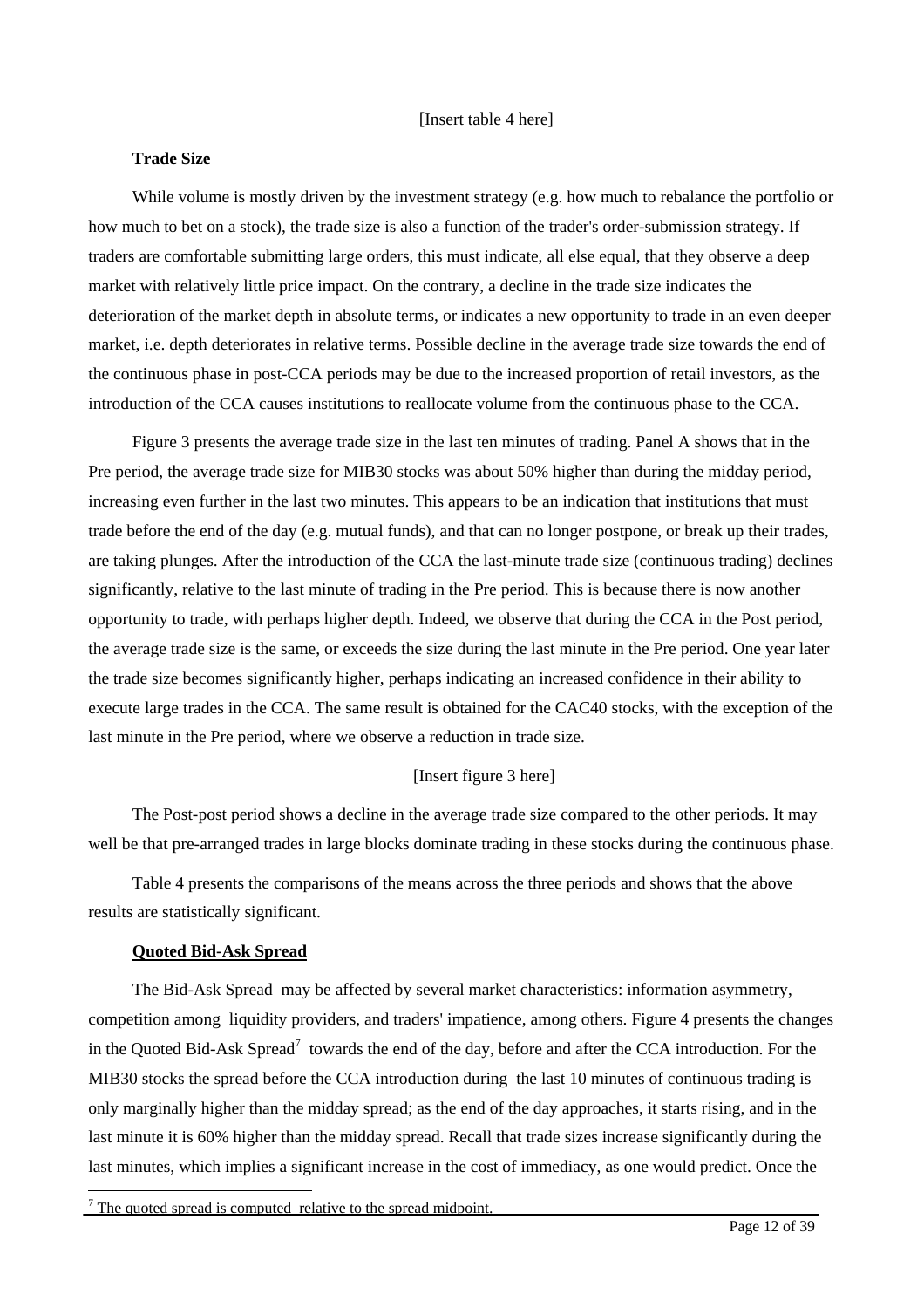CCA is introduced, the spread in the last four minutes before the end of the Continuous Phase is of the same magnitude as the midday spread, and the corresponding jump in the last minute is only 15% of the midday spread, much lower than during the Pre period. Notice also that the average trade size declined as well, which indicates a very significant reduction in the transaction costs following the CCA introduction. The effect of the CCA introduction on the bid-ask spread in the CAC40 stocks is of a similar magnitude, with one exception. In the Post period the spread during the last 10 minutes is below the midday spread. These findings are consistent with H1 hypothesis, and with the predictions of Foucault et al (2005), and Kaniel and Liu (2002).

# [Insert figure 4 here]

Panel B shows the same pattern in MIDEX, with the exception that all the respective spread levels are much higher than in MIB30, indicating more information asymmetry and lower liquidity. This is consistent with the findings of Pagano and Schwartz (2003) for less liquid stocks on the Paris Bourse. Panel D shows that the CAC40 stocks exhibit a similar pattern: the introduction of the CCA significantly reduces the spread in the last ten minutes, and most of all in the last minute of trading, to a level equal to the midday spread.

Table 4 shows that in Paris and in the Borsa Italiana's market segments, the quoted spread during the last minute after the CCA introduction is significantly (economically and statistically) lower than the spread in the last minute before the CCA. This is consistent with the H1 hypothesis.

#### **Volatility**

We do not expect that the introduction of the CCA changes the fundamental volatility, stemming from the arrival of news about the firms' prospects. Any period-specific variation in volatility should be eliminated by our normalization procedure (relative to the 11:00am – 12:00am). Consequently, the changes in volatility that we study should be due to the microstructure effects e.g. Bid-Ask Spread. Following Hillion and Souminen (2004), we use the realized variance, proposed initially by Andersen et al. (2001), as a measure of volatility:

$$
100 * \sum_{t=1}^{T} \left[ \ln \left( \frac{p_t}{p_{t-1}} \right) \right]^2 / T
$$

The volatility before the CCA shows a similar pattern to that of the quoted spread. During the 17:20- 17:28 period, the volatility is higher than during the midday period, reaching a staggering level of 1100% during the last minute of trading for MIB 30 and MIDEX. These estimates are surprisingly consistent across the two market segments In the periods following the CCA introduction, volatility decreases somewhat, but the largest impact is on the last minute: relative volatility declines to about 30% of the Pre period level across both MIB30 and MIDEX segment.

Panel D presents the findings for the CAC40 stocks. The relative levels are much lower both in the Pre and the Post periods, but the last minute volatility declines by 50%, as in the MIB30 stocks. This suggests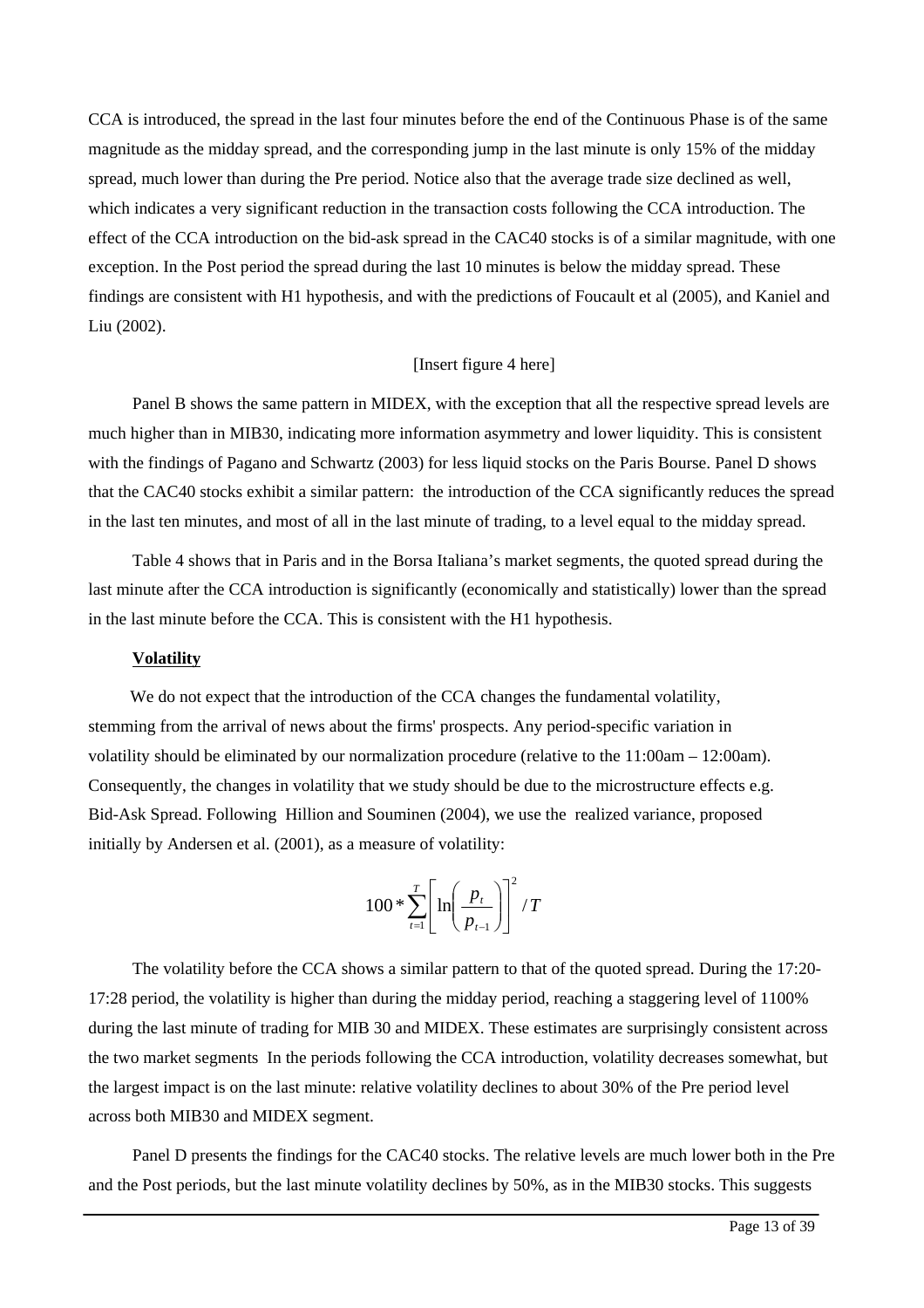that the reduction in volatility is not due to the Exchange's specific features, but rather to the CCA introduction.

Table 4 shows that the volatility declines dramatically in the last minute. This is consistent with the H2 hypotheses.

In conclusion, we have shown that the introduction of the Call Auction improves market quality during the last few minutes before the close and it has no discernible effect on the intraday market. The average volume and average trade size significantly increase at the CCA which attracts institutional traders submitting larger orders than during the continuous phase. There seems to be an indication that once the RP equals the closing auction price as in Paris, rather than a weighted average, the institutions move to the CCA more aggressively, making it an even more liquid market.

#### **4.2 Parametric Tests**

We calculate the following variables for every stock over the three sample periods: the average Quoted Bid-Ask Spread over the last minute of continuous trading, denoted by S<sub>last</sub>, and the average Quoted Bid-Ask Spread over the trading hour between 11:00 am and 12:00 am, denoted by  $S_{11-12}$  (both averaged over the entire period). The ratio of the two, denoted by  $S_{rel} = S_{last} / S_{11-12}$ , is the first explanatory variable. Similarly, we calculate the normalized volatility, again using the realized variance approach. We denote the resulting normalized measure by Vlt<sub>rel</sub>. Notice that the normalization removes the need to include stock specific variables (price, volatility, daily volume) into the regression.

The average volume traded at the CCA normalized by the average volume over the 11.00am-12.00am interval is denoted by CAVol. The variable  $DUM_p$  takes the value of 1 in the Post CCA period, while  $DUM_{pp}$ takes the value of 1 in the Post-post period. We run the following cross-sectional regressions separately for each sub-sample of stocks, but pool the three sample periods:

$$
S_{rel} = a_0 + a_1 DUM_p + a_2 DUM_{pp} + b_1 DUM_p * CAVol + b_2 DUM_{pp} * CAVol + e
$$
  

$$
Vlt_{rel} = \alpha_0 + \alpha_1 DUM_p + \alpha_2 DUM_{pp} + \beta_1 DUM_p * CAVol + \beta_2 DUM_{pp} * CAVol + \epsilon
$$

Hypothesis H1 predicts that  $a_1$  and  $a_2$  should be negative and, according to H2,  $\alpha_1$  and  $\alpha_2$  should be negative too. Furthermore, these regression results may allow us to resolve the ambiguity regarding the  $b<sub>1</sub>$ and  $b_2$  parameters as well as the  $\beta_1$  and  $\beta_2$  parameters. The results are presented in Table 5, Panel A.

Consistent with hypothesis H1 we find that  $a_1$  and  $a_2$  are negative and significant in all samples of the BIt as well as in the CAC40 sample. Similarly, hypothesis H2 is also strongly supported by the data: both  $\alpha_1$ and  $\alpha_2$  are significantly negative for all samples.

The ambiguity in hypotheses H3 and H4 is not resolved: there is no dominant effect, as one can see from the lack of correlation between the degree of usage of the CCA and the liquidity measures. Neither  $b_1$ and  $b_2$ , nor  $\beta_1$  and  $\beta_2$  are significant for MIB30, and MIDEX. They are negative and not significant for the CAC40 stocks.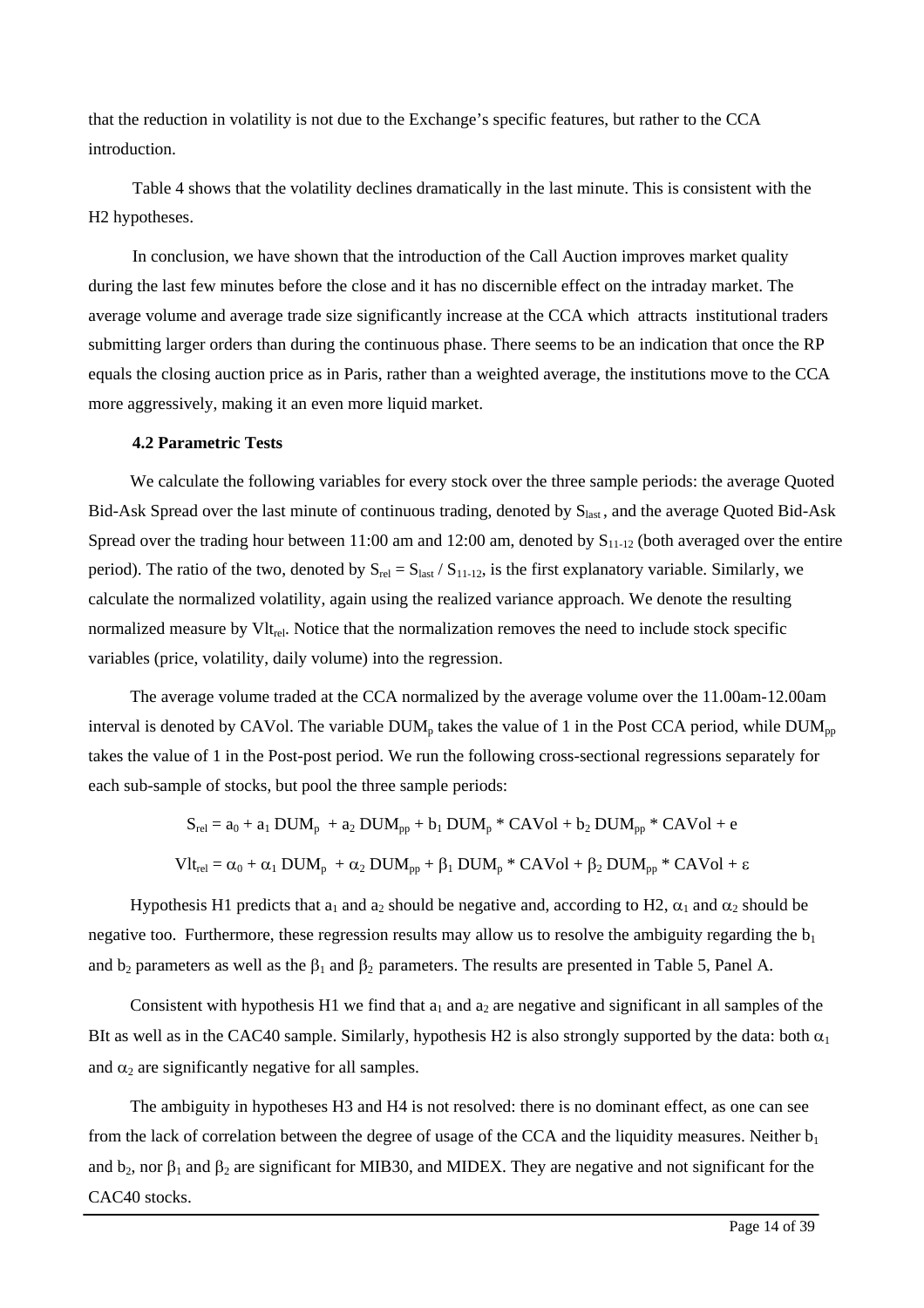#### [Insert table 5 here]

An alternative specification of the same hypotheses looks at the panel data, rather than averaging over time for each stock. To reduce day-specific outliers, we still normalize the daily values of a variable by the average of the 11:00am-12:00am values of the same variable over the entire period. The resulting equations are:

$$
S_{rel,t} = a_0 + a_1\text{ DUM}_p + a_2\text{ DUM}_{pp} + b_1\text{ DUM}_p * \text{CAVol}_t + b_2\text{ DUM}_{pp} * \text{CAVol}_t + e
$$
  

$$
\text{Vlt}_{rel,t} = \alpha_0 + \alpha_1\text{ DUM}_p + \alpha_2\text{ DUM}_{pp} + \beta_1\text{ DUM}_p * \text{CAVol}_t + \beta_2\text{ DUM}_{pp} * \text{CAVol}_t + \epsilon
$$

The results are presented in Table 5, Panel B. The coefficients for the period dummies are the same as in Panel A, providing strong support for the first two hypotheses. The data still shows no significant relation between the degree of usage of the CCA and the liquidity measures, with an exception of CAC40, where the higher proportion of trading at the CCA does reduce the bid-ask spread. It is also interesting to point out that the explanatory power of the above estimation models is low, but is much higher for the large and very liquid stocks, such as MIB30 and CAC40, than for the less liquid stocks. Presumably, large institutions that are much more liquidity oriented, prefer these larger and more liquid stocks.

The next step is to understand the volume allocation decisions between the CCA and the continuous phase. As mentioned before, when traders are faced with the option of trading either at the end of the continuous phase or at the CCA, their decision to move or stay depends on the state of the book. If the book at the end of the continuous phase is deep and the inside spread is tight, they can decide not to move and trade where they are, even though by moving to the CCA their performance could be evaluated at the closing auction price. Consequently, if following an improvement in market quality at the end of the continuous phase, most traders decide not to move to the CCA, we will not find any significant correlation between the closing auction volumes and the changes in spreads and volatility at the end of the continuous auction (results for H3 and H4); and this result would hold irrespective of the fact that it was precisely the introduction of the CCA that induced the change in market quality. Clearly, traders who opt for the continuous phase can take advantage of the discriminatory pricing rule which allows them to fully exploit the enhanced state of the book.

A direct consequence of this process is that changes in volatility right at the end of the continuous phase will affect the traders' decisions to move to the CCA. More precisely, an increase in volatility during the last minutes of the continuous trading will worsen the state of the book and thus induce traders to move to the CCA. Moreover, traders will be induced to trade at the closing auction for another reason: higher volatility will make the Reference Price noisier and hence less representative of the fundamental value of the asset. If follows that during those days characterized by higher price volatility, traders will have more incentive to move to the CCA. This process is summarized by hypothesis H5, which states that a large absolute price change before the close should induce a greater trading during the CCA.

The following regression captures the variables that may influence market participants when they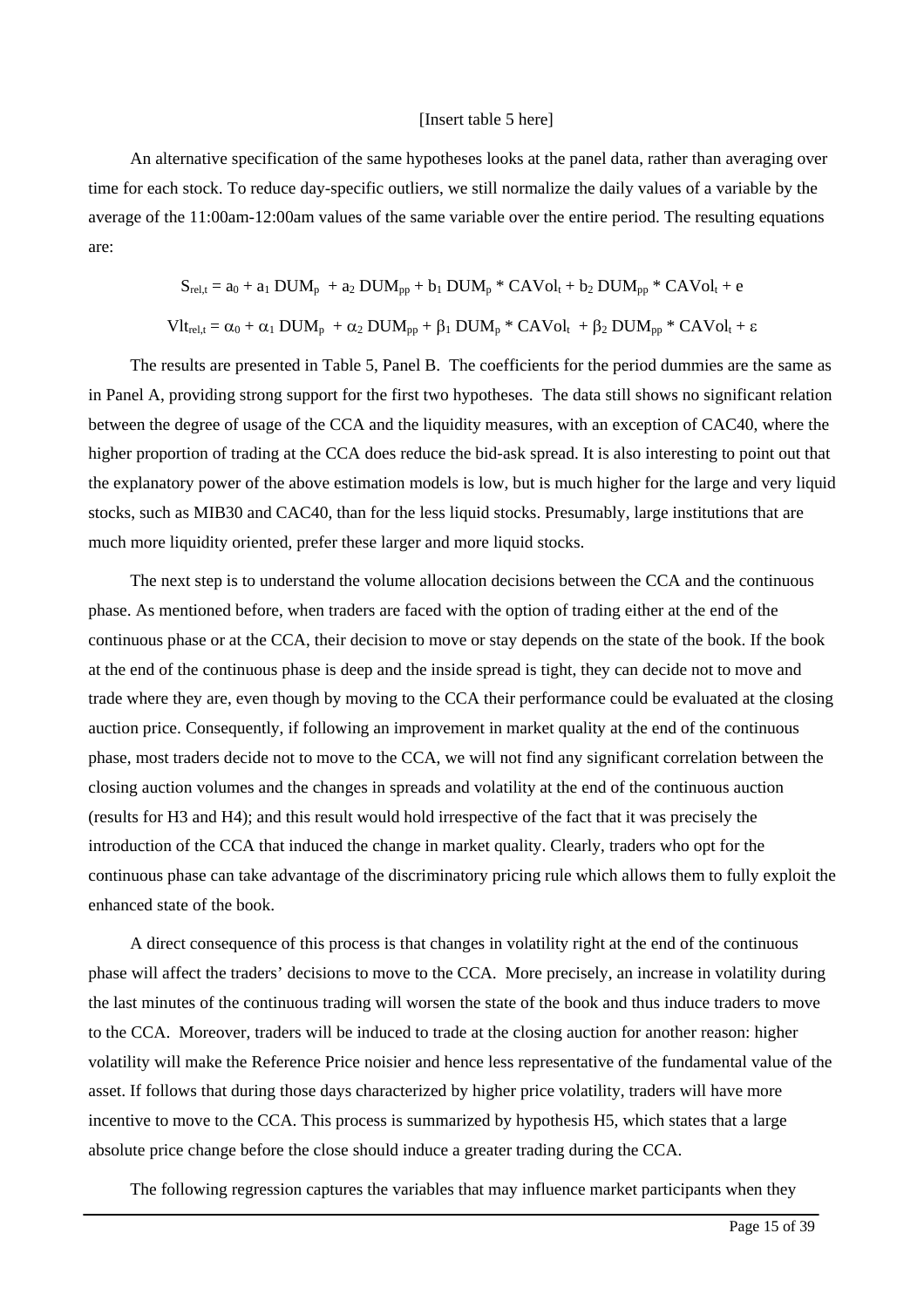make the volume allocation decisions between the continuous stage and the CCA:

$$
V_{ca,t} = a + c R_{bca,t}^{\text{+}} + d R_{bca,t}^{\text{+}} + z Z Volume_t + e
$$

where  $V_{cat}$  is the trading volume at the CCA on day t, normalized by the same stock average trading volume between 11:00am and 12:00am over the relevant period;  $R_{bca,t}$ <sup>+</sup> is the return over the period 5.00pm-5:25pm on the same day, when it is positive, and zero otherwise;  $R_{\text{beat}}$  is the absolute value of the return over the period 5.00pm-5:25pm on the same day when it is negative, and zero otherwise; ZVolume<sub>t</sub> is the Z score of the trading volume on the specific day t between the open and 3.00pm (daily volume less the average volume and divided by the standard deviation over the entire period). This is a control variable.

H5 predicts that **c** and **d** should be positive for the BIt market. Table 6 shows that for the MIB30 stocks **c** and **d** are indeed positive and significant in both periods, while for MIDEX they are positive and significant only in the Post-post period.

The comparison with the CAC40 results is illuminating. In the context of the BIt , H5 is driven by the fact that the Reference Price is determined by the last 10% of volume. In Euronext Paris the Reference Price is equal to the Closing Auction Price, thus the connection between the price change prior to the close and the volume at the CCA no longer exists. Table 6 shows that indeed no connection between the pre-close return and the proportion of trading at the CCA is found in the CAC40 data. This provides support to the claim that the trading at the CCA is driven by the way the BIt calculates the Reference Price.

#### [Insert table 6 here]

The evidence in this section shows that the introduction of the CCA has a profound effect on the very end of the continuous trading phase. The most striking effects are the reduction in the bid-ask spread and volatility, which significantly reduce the cost of immediacy. This effect is localized in time, as there is practically no effect on the market characteristics ten or more minutes prior to the close.<sup>[8](#page-14-0)</sup> We also show that the way the Reference Price is calculated has a real influence on trading decisions: the proportion of volume during the CCA on the Borsa Italiana is affected by the intraday absolute return, while the two are unrelated on the Euronext.

The next section investigates the changes in the order aggressiveness stemming from the CCA introduction.

# **5. Order Aggressiveness**

 $\overline{a}$ 

The order submission data that Borsa Italiana made available to us allows to study the effect of the CCA introduction on the order submission strategies during the last minutes of continuous trading. Unfortunately data on orders are only available since August, 1 2001, therefore for the Pre-period we use the sample August, 1 – September 10, 2001. The Post and Post-post samples are the same.

<span id="page-14-0"></span><sup>&</sup>lt;sup>8</sup> This may explain why Pagano and Schwartz (2003) do not find significant microstructure effects during the last 30 minutes of trading on Euronext Paris following the CCA introduction. The resolution of their inquiry is just not fine enough.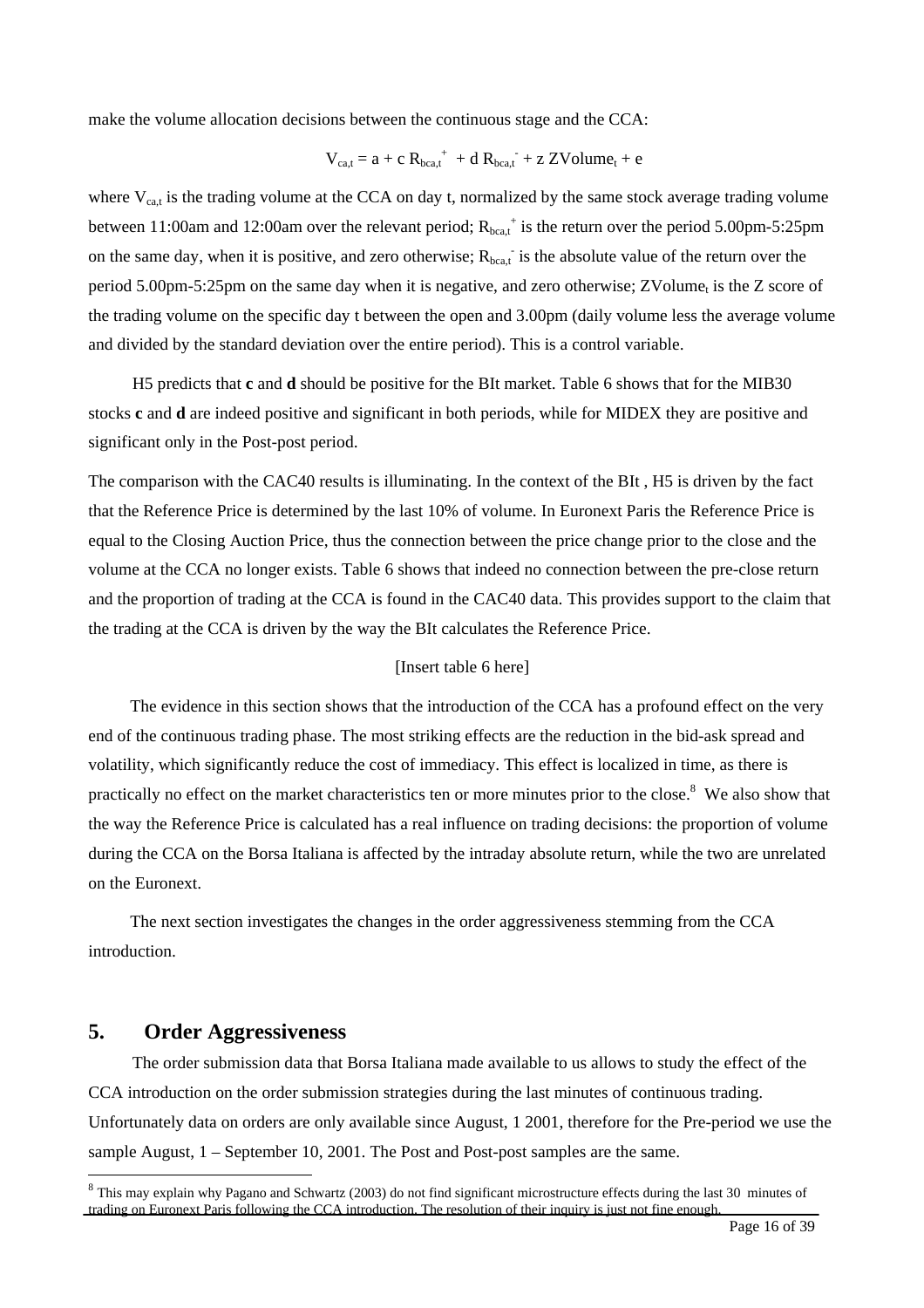We have argued that several theories can explain the observed decline in the bid-ask spread during the last minutes of trading that followed the introduction of the CCA. Foucault (1999) would attribute this to the observed decline in volatility, Kaniel and Liu (2004) to the ability of the informed traders to extend the time they can trade on their superior information, and Foucault, Kadan and Kandel (2005) to the increase in the liquidity demanders' patience after another trading opportunity is introduced. The three models offer predictions regarding the order submission strategies of various traders.

We start by partitioning orders using a classification similar to the one proposed by Biais, Hillion and Spatt (1995); we then aggregate the different order types into Aggressive, Neutral, and Non-Aggressive. During the continuous trading phase this classification is based on the location of the order price relative to the state of the book. During the CCA it is based on the order price relative to prices at the end of the continuous trading phase. Table 7 summarizes these classifications.

## [Insert Table 7 here]

Foucault, Kadan and Kandel's (2005) model focuses on the liquidity demanders and suppliers. Before the CCA introduction, the former had to trade in the last few minutes of the continuous phase, thus their impatience (cost of waiting) during this time was very high. After the CCA introduction, they were suddenly presented with the option of trading at the CCA, which clearly reduced their demand for liquidity (reduced the waiting costs) in the last minutes of the continuous phase. The immediate implication is that the proportion of Aggressive trades should decline. The response of the liquidity providers to this change has to be an increase in the aggressiveness of the limit orders, which implies that the proportion of the Non-Aggressive orders should decline, while the proportion of the Neutral orders should increase. As a consequence of the reduced bid-ask bounce, the model also predicts a lower volatility.

Foucault (1999) argues that the reduction in volatility makes the limit orders less costly, thus the liquidity providers' costs decline and they become more willing to offer liquidity. This means that the proportion of the Non-Aggressive orders should decline further and the proportion of the Neutral orders should increase. The resulting reduction in the price of liquidity should increase the attractiveness of submitting market orders for the liquidity demanders, thus increasing the number of these orders. This means that the proportion of Aggressive orders should increase as well.

The predictions of Kaniel and Liu (2004) are similar to those of Foucault, Kadan and Kandel (2005). The primary effect is on the impatient informed trader, who must submit market orders to benefit from his short-lived information advantage. Once another option to trade becomes open to him, he starts submitting limit orders (either Non-Aggressive or Neutral) to reduce the speed of information revelation. If the proportion of informed traders is not trivial, then the proportion of the Aggressive orders should decline, and the proportion of Neutral orders should increase. The liquidity providers should reduce the proportion of Non-Aggressive orders and increase the proportion of the Neutral orders.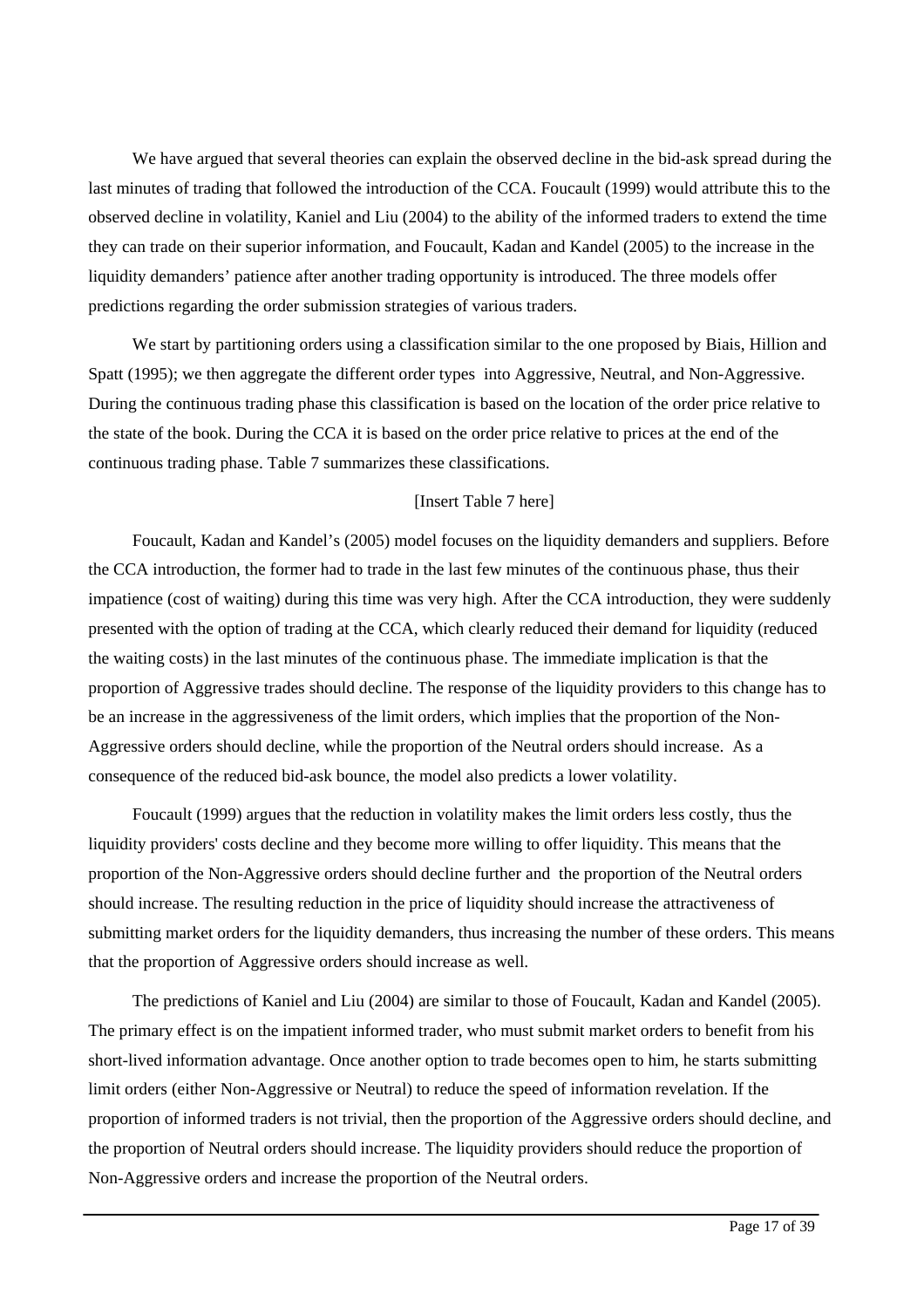The overall predictions of these models are: during the last minutes of the continuous trading the proportion of the Non-Aggressive orders should decline and the proportion of the Neutral orders should increase. The prediction about the proportion of the Aggressive orders is ambiguous, since we don't know a priori which effect dominates.

Table 8 presents the results on the order aggressiveness during the last five minutes of the continuous trading phase. We partition the orders into Large, Medium and Small, since the order-submission strategy may be quite different for orders of varying sizes. These partitions are stock-specific: the largest 25% of orders, for each stock, are considered Large, the bottom 25% are considered Small, while the rest are Medium. Since we cannot control for order splitting, we take the distribution of orders as exogenous.

Table 8 Panel A reports the results for the MIB30 stocks. Following the introduction of the CCA, Non-Aggressive orders (NAO) decrease from 49% in the Pre period, to 34% in the Post and to 37% in the Post-post period. Neutral orders (NO) increase from 19% in the Pre period, to 30% and 28% in the Post and Post-post periods, respectively. This result is consistent with both Foucault (1999), FKK's (2003) and Kaniel and Liu (2004) theoretical predictions. The proportion of Aggressive Orders increases somewhat, suggesting that the state of the book is the stronger factor affecting agents' order-submission strategies. The introduction of the CCA reduces the volatility, thus reducing the costs of submitting limit orders and inducing liquidity providers to offer liquidity more aggressively. It follows that NAO become more aggressive and eventually turn into NO. This improves the quality of the book and induces submission of AO. Aggressive orders in fact increase over the three periods.

The reported results indicate the net effect of the CCA introduction on the Aggressive Orders. The reduction of the AO initially induced by the introduction of the CCA fosters a more vigorous competition among the liquidity suppliers and results in a smaller Bid-Ask spread. Lower cost of liquidity will make the submission of the AO more attractive, and result in their increase, which will offset the initial effect to some extent. Panel A shows that the reduction in the NAO and the increase in the NO are the strongest for largest orders. Small orders do not exhibit any changes across the three sample periods. This implies that the changes that take place are mostly relevant for the large institutional traders, as one would have expected.

Notice that the size of the largest Non-Aggressive orders declines dramatically. This suggests that submitting these orders before the close of the continuous stage is no longer profitable, presumably due to increased competition form the increased proportion of Neutral Orders.

The results obtained for the MIB30 stocks are substantially confirmed by the MIDEX stocks. Panel B shows that Non-Aggressive orders decrease and Neutral orders increase over the sample periods; the pattern of Aggressive orders is ultimately decreasing for the MIDEX stocks. Larger orders again show the largest change.

#### [Insert Table 8 here]

The analysis of order-submission strategies during the CCA is presented in Table 9. Results are not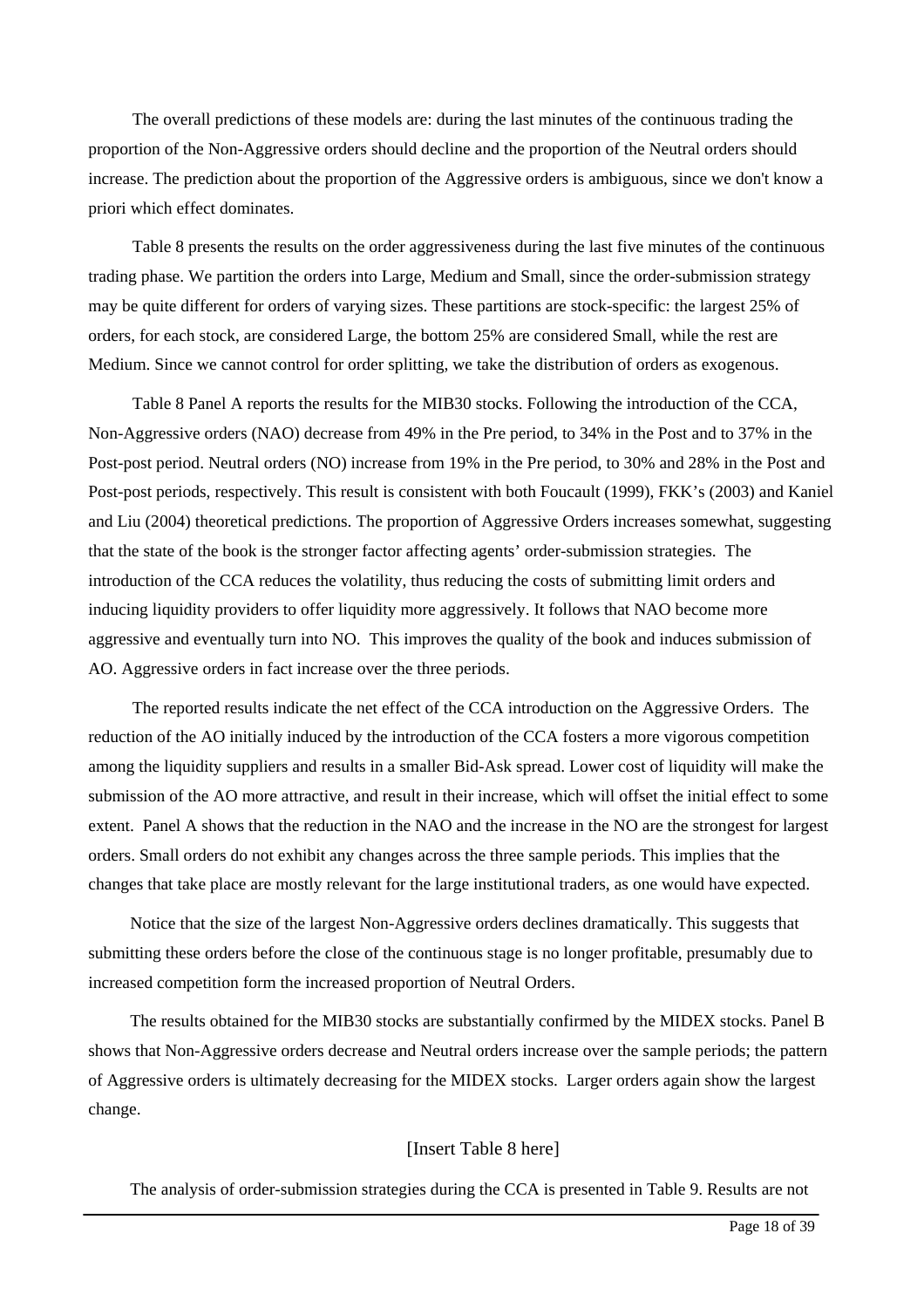directly comparable to those of Table 8, because the definitions of order aggressiveness are different. However, we can compare the order size, as well as the evolution over time. Overall, the results from Table 9 show that traders' confidence in the CCA increased over time and traders became more aggressive over time. This result, which holds for both stock samples, is especially evident in the most liquid MIB30 stocks. Furthermore, Table 9 shows that orders' aggressiveness increased principally for large orders: during the Post period large aggressive orders made up 16% of the total large orders submitted at the closing, while during the Post-post period this percentage increased to 43%. The average size of the MIB30 Non-Aggressive and Aggressive Orders during the CCA is larger than the size of similar orders at the end of the continuous phase. The difference increases dramatically in the Post-post period, indicating that traders feel confident about the depth of the CCA to submit large aggressive orders. The MIDEX results are only slightly different. While in the Post period the aggressive order size is also larger at the CCA than before it, the size of orders actually declines in the Post-post period and the difference shrinks. The size of aggressive orders remains larger at the CCA. Overall Tables 8 and 9 suggest that the aggregate results presented earlier in the paper capture only part of a very significant impact of the CCA introduction on order submission strategies.

### [Insert Table 9 here]

To summarize, the results obtained for the two samples of stocks confirm the empirical implications of the theoretical models. The agents' longer trading horizon and the resulting reduction in volatility induced liquidity suppliers to offer liquidity at better prices and resulted in lower bid-ask spreads. Hence, the overall effect of the introduction of the CCA on the agents' order submission strategies is an increase in their aggressiveness both before the end of the continuous trading session and at the CCA.

# **6. Trader Identification**

 $\overline{a}$ 

One of the unique features of the BIt data is that it allows us to partition orders by the source of their arrival to the exchange. From this classification we can deduce the probable type of traders that will submit them. Unfortunately, this data is only available from the Post period, which is when the reporting began. This will allow us to make comparisons between the last two periods. BIt identifies orders as follows<sup>9</sup>:

- 1. X1 are the orders submitted by a financial intermediary trading on his own account (proprietary trading).
- 2. X2 are the orders submitted by a financial intermediary on customer account (agency trading).
- 3. X3 are the orders directly submitted by an institutional or a retail investor.
- 4. X4 are the orders submitted by private clients with electronic access to the

<span id="page-17-0"></span><sup>&</sup>lt;sup>9</sup>Orders can reach the market only through an authorized intermediary. Investors submit orders to their chosen intermediaries (e.g. banks and investment companies) which, in turn, enter orders into the electronic LOB either directly (for authorized intermediaries) or through interconnected systems.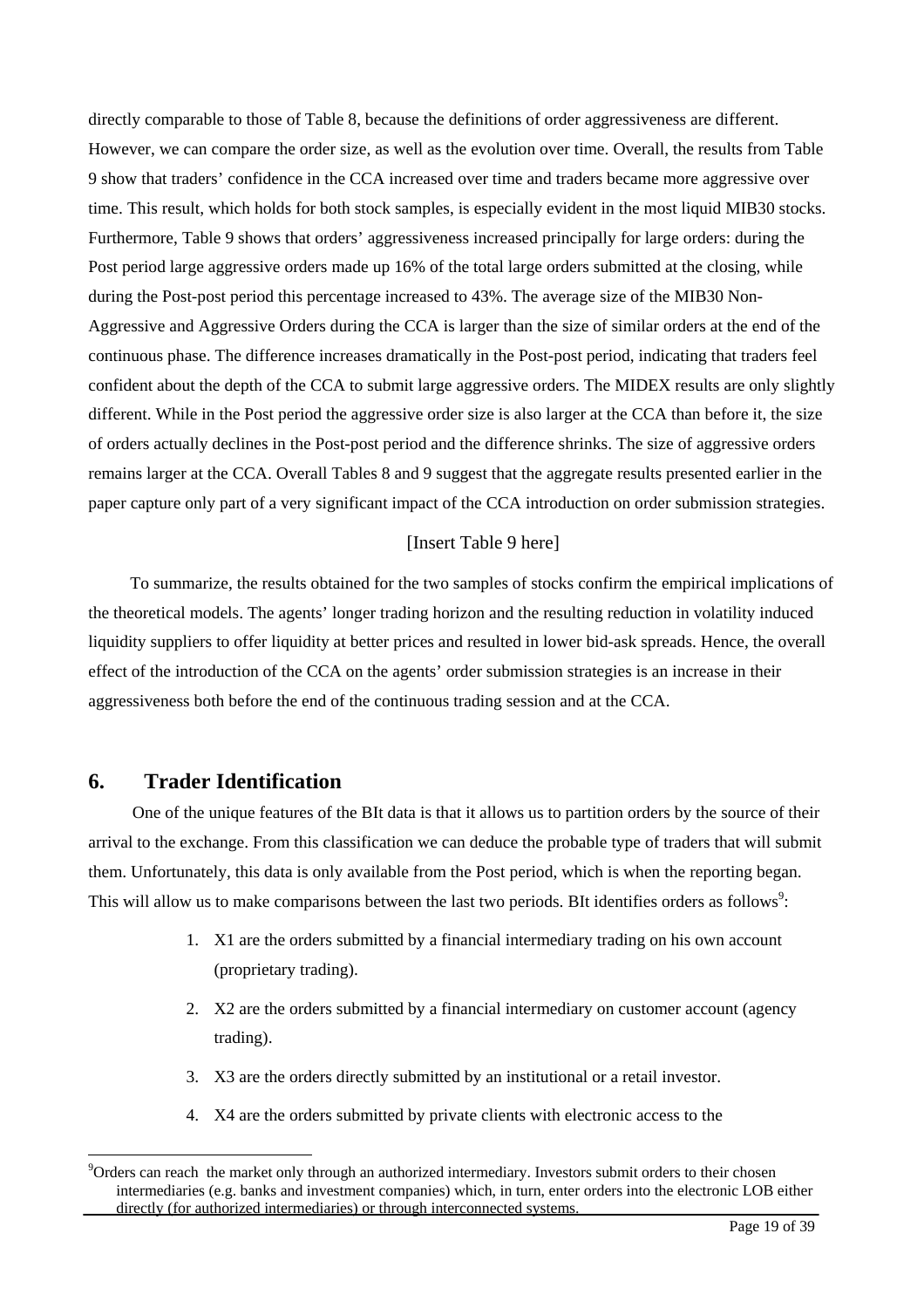#### market (mainly online traders).

Table 10 presents the results on the trade size and the proportion of trades of varying aggressiveness by trader type during the last 30 minutes of trading. First, it shows that retail investors (mostly X4, but perhaps some of X2 and X3) trade very intensely; accounting for over the third of all trades. They submit roughly the same order sizes regardless of the sample period and the time of day. The X3's average trade size is comparable to that of the retail investors (X4) and is well below that of the other two types. This is presumably, because this group contains retail as well as the institutional investors. The two purely institutional groups, X1 and X2, submit much larger trades, however in all cases the size of trades declines in the Post-post period.

Comparing over time of day, the institutions submit very large orders during the CCA. In fact the X2 trade size rises over 100% and that of X3 increases more than tenfold in the closing phase (this suggests that X3 during the closing phase represents mostly institutional investors). Proprietary trade sizes more than doubles in the last five minutes of the continuous phase, and further increases at the CCA. This suggests that these traders also provide liquidity at the end of the continuous trading.

#### [Insert table 10 here]

These findings suggest very different patterns of behavior for the different types of traders, which are to be explored further. Comments are welcome.

# **7. Price Discovery**

Pagano and Schwartz (2003) argue convincingly that price discovery for the less liquid stocks on the Paris Bourse improved significantly following the introduction of the CCA. Replicating their extensive study is not necessary and is outside the scope of this work. Nevertheless, we would like to establish the effect of the CCA introduction on price discovery in various market segments and under a somewhat different price determination rules using basic statistics. In particular, we are interested in the comparison between the Reference Price (RP) and the Closing Auction Price (CAP). One should remember that these two prices are the same at the Euronext, while at the BIt they are not, since the RP is the weighted average price over the last 10% of the daily volume. A sharp change in the stock price over the later part of the day immediately translates into a bias in the RP relative to the price based on "fundamentals". The Closing Auction introduces another opportunity to trade at the price close to fundamentals, which should be utilized more heavily during the days of drastic price changes**.** Consequently, the RP should contain less noise after the introduction of the CCA.

We proxy the noise in the close price by the Close-Open return, which we calculate in two ways. The first proxy is based on the average absolute value of price changes, while the second is based on the variance of these changes. Let us denote the first proxy by  $H(RP)$  and the second by  $V(RP)$ . For all the sample periods we calculate:

 $H(RP) = Average | ln(OP_{t+1}/RP_t) | / Average | ln (MP_{t+1}/MP_t) |$ ;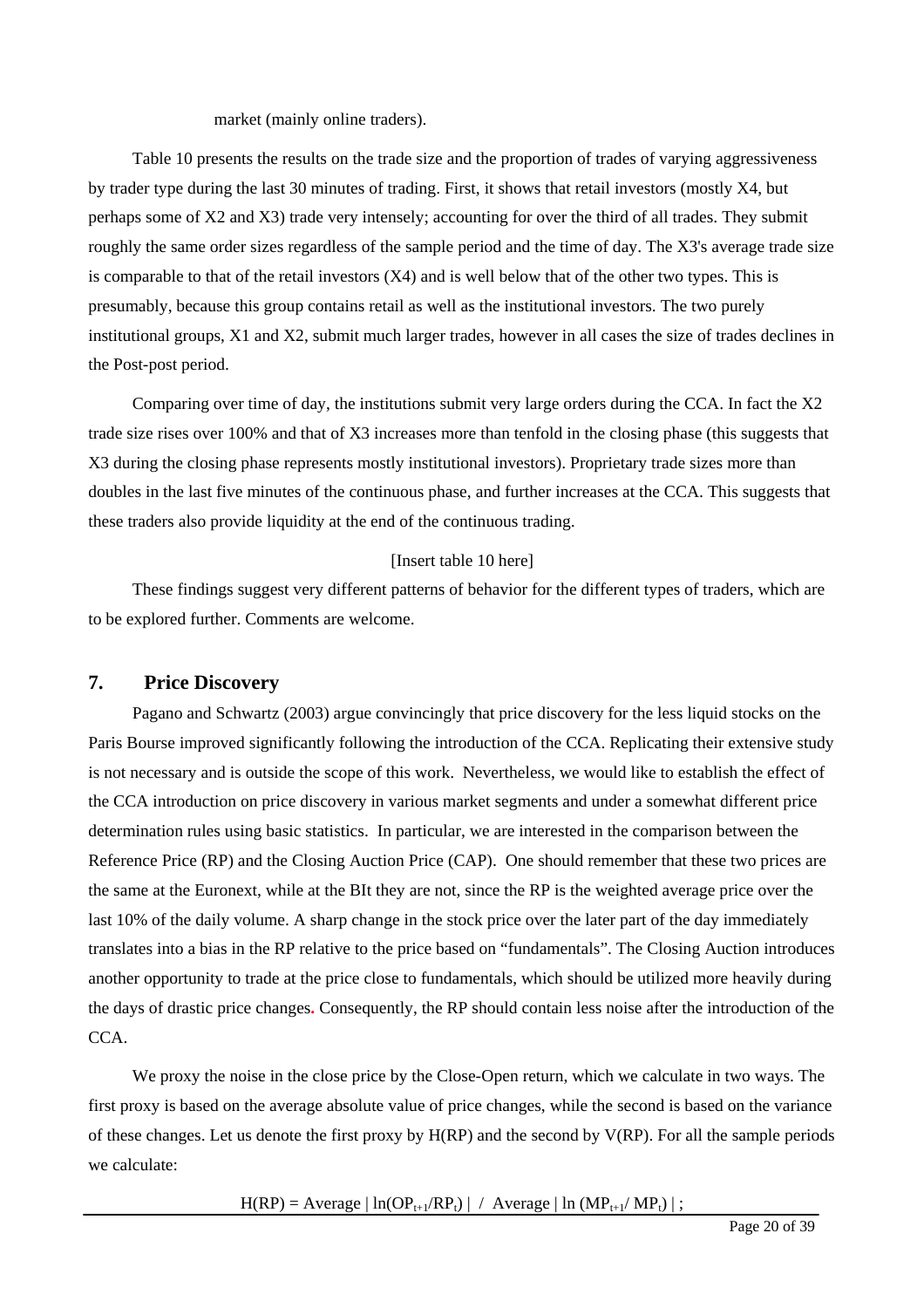$$
V(RP) = Variance(ln(OP_{t+1}/RP_t)) / Variance( ln (MP_{t+1}/MP_t));
$$

where OP is the opening price, and MP is the average price between 11 and noon. These are calculated for each stock and then averaged across stocks within a segment. This proxy takes the average of the absolute value of the Close to Open return and normalizes it by a similar measure calculated using the midday to midday return. Based on the evidence presented earlier, we maintain that the latter are practically unaffected by the CCA. H() is a modified version of the price discovery measure used in Barclay and Hendershott (2003); while V() is a modified variance ratio. For the Post and Post-post periods we also calculate similar measures for the Closing Auction Price:

 $H(CAP) = Average | ln(OP_{t+1}/CAP_t) | / Average | ln (MP_{t+1}/MP_t) |$ 

 $V(CAP) = \text{Variance}(\ln(OP_{t+1}/CAP_t)) / \text{Variance}(\ln (MP_{t+1}/MP_t))$ 

Table 11 presents the comparisons of these proxies across the sample periods for the two market segments and CAC40. The horizontal comparison is across the time periods, whereas the vertical comparison is between the prices.

#### [Insert table 11 here]

The MIB30 stocks experience a significant improvement in both proxies of price discovery, which is consistent with the findings of Pagano and Schwartz (2003). The change takes place immediately following the CCA introduction, and the effect stays one year later. The MIDEX stocks instead do not seem to show such an improvement; in fact one of the proxies shows a non-significant decline in price discovery. The CA40 stocks show a significant improvement for only one measure.

The comparison between the RP and the CAP is interesting: while both the CAP and the RP prices show an improvement as closing prices with respect to the Pre-auction period, in all cases the CAP price is a worse predictor of the next day open, compared to the RP. For the MIB30 and the MIDEX stocks the difference is statistically significant. The finding is surprising, and may be interpreted as an indication that the RP should not be equalized with the CAP. However, it should be noted that the RP includes trades executed in the CCA, and it became more precise following the CCA; therefore, equalizing the RP to the CAP should make the CAP more efficient. The evidence from the CAC40 stocks indicates that the last price of the day also became more informative (even though not statistically significantly) than the CAP following the introduction of the CCA In the French market the RP and the CAP are the same. It may well be that the price discovery is improved following the CCA introduction, but during the CCA, random liquidity demands of institutions that submit large orders to get liquidity may actually introduce an additional noise into price. Perhaps this is yet another example of how liquidity provision may clash with price discovery.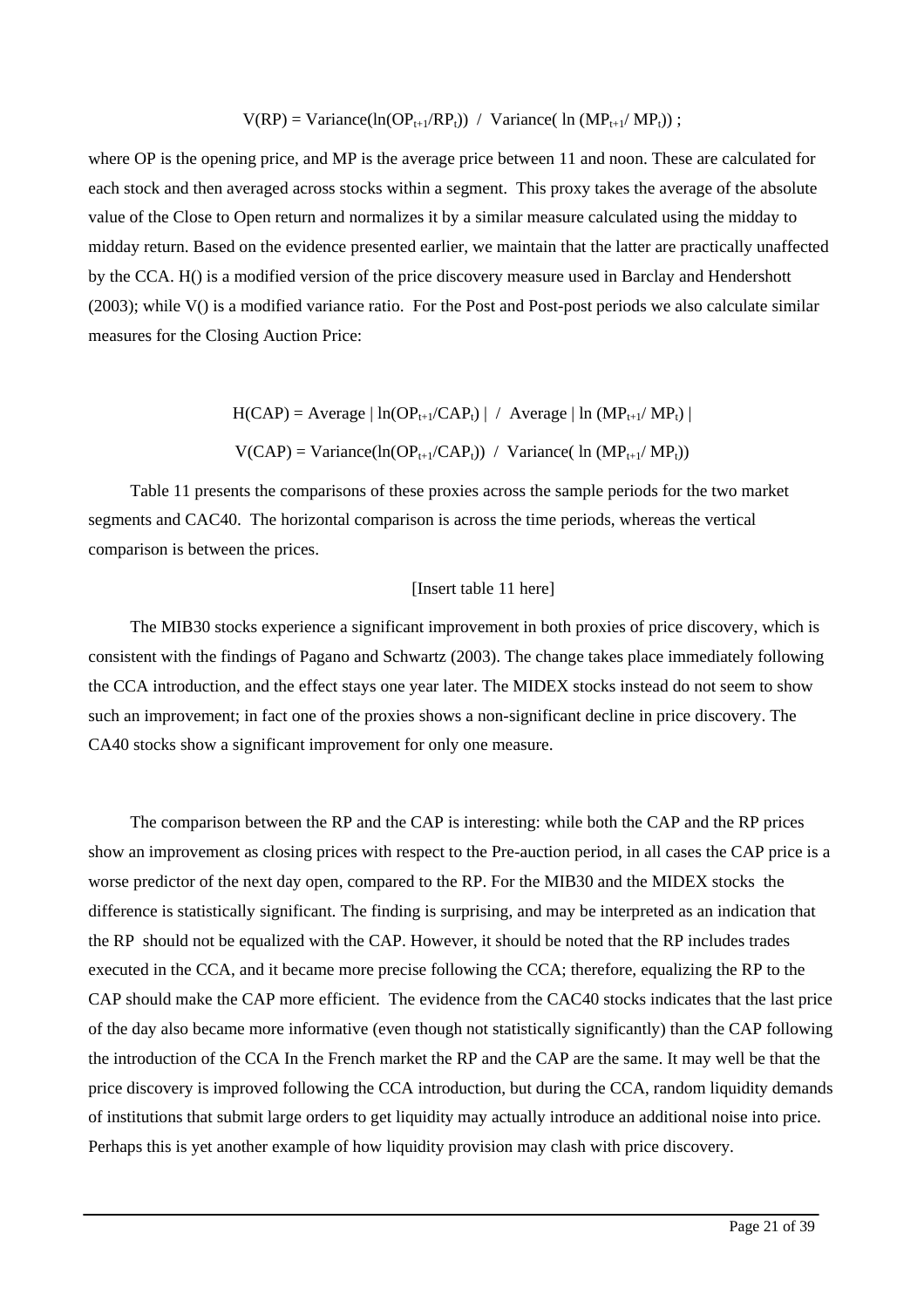# **8. Conclusions**

In December 2001 Borsa Italiana, which operates as an order-driven market, introduced a closing call auction at the end of the continuous auction market. The objective of this innovation in market design was to increase the quality of the market at the end of the trading day. The Italian experiment was not isolated. Practically all the main European exchanges introduced a closing call auction (e.g. Deutsche Börse, Euronext, London Stock Exchange) and, more recently, the NASDAQ market have introduced a sort of closing-batch auction at the end of the trading day.

In the call auction, consolidation of order flows may potentially reduce the price impact of a trade. Furthermore, the enhancement of information revelation could improve the price discovery process and, by reducing intraday volatility, result in increased price stability. Finally, comparing the two systems, one should consider the relative benefits some traders could obtain by moving from the discriminatory pricing rule of the continuous auction, to the uniform pricing rule, which governs the batch system.

The success of this change in market architecture depends on how effectively traders develop new strategies to deal with this new trading opportunity.

Using data from both the Italian and the French stock markets, we show that the effects of the introduction of the call auction are concentrated in the very last minutes of the continuous phase. We observe a significant reduction in the quoted spread, volatility, trading volume and average trade size.

We also find strong support for the empirical implications of the existing theoretical models (Kaniel and Liu (2004), Foucault (1999) and Foucault, Kadan and Kandel (2005)). The introduction of the closing auction makes liquidity demanders less impatient and induces liquidity suppliers to offer liquidity at narrower bid-ask prices. The reduction in market orders and in the bid-ask bounce reduces volatility; this makes limit order submitters even more willing to supply liquidity. It follows that in terms of the agents' order submission strategies, Non-Aggressive orders decrease and orders submitted at or inside the BBO increase.

Using a data set on the agents' order submissions which allowed us to build the limit order book, we tested these empirical implications. The results obtained for the different segments of the Borsa Italiana strongly confirm these predictions.

Finally, we detect a strong increase in the average trade size at the CCA, compared to the end of the continuous phase. We also find evidence of an improvement in the price discovery at the closing of the market which is consistent with the findings of Pagano and Schwartz (2003) for Euronext. We believe that this improvement can be further strengthened by equating the Reference Price with the CAP, as is done on Euronext. This change would further increase the volume of trading at the CCA, and make the closing price more efficient.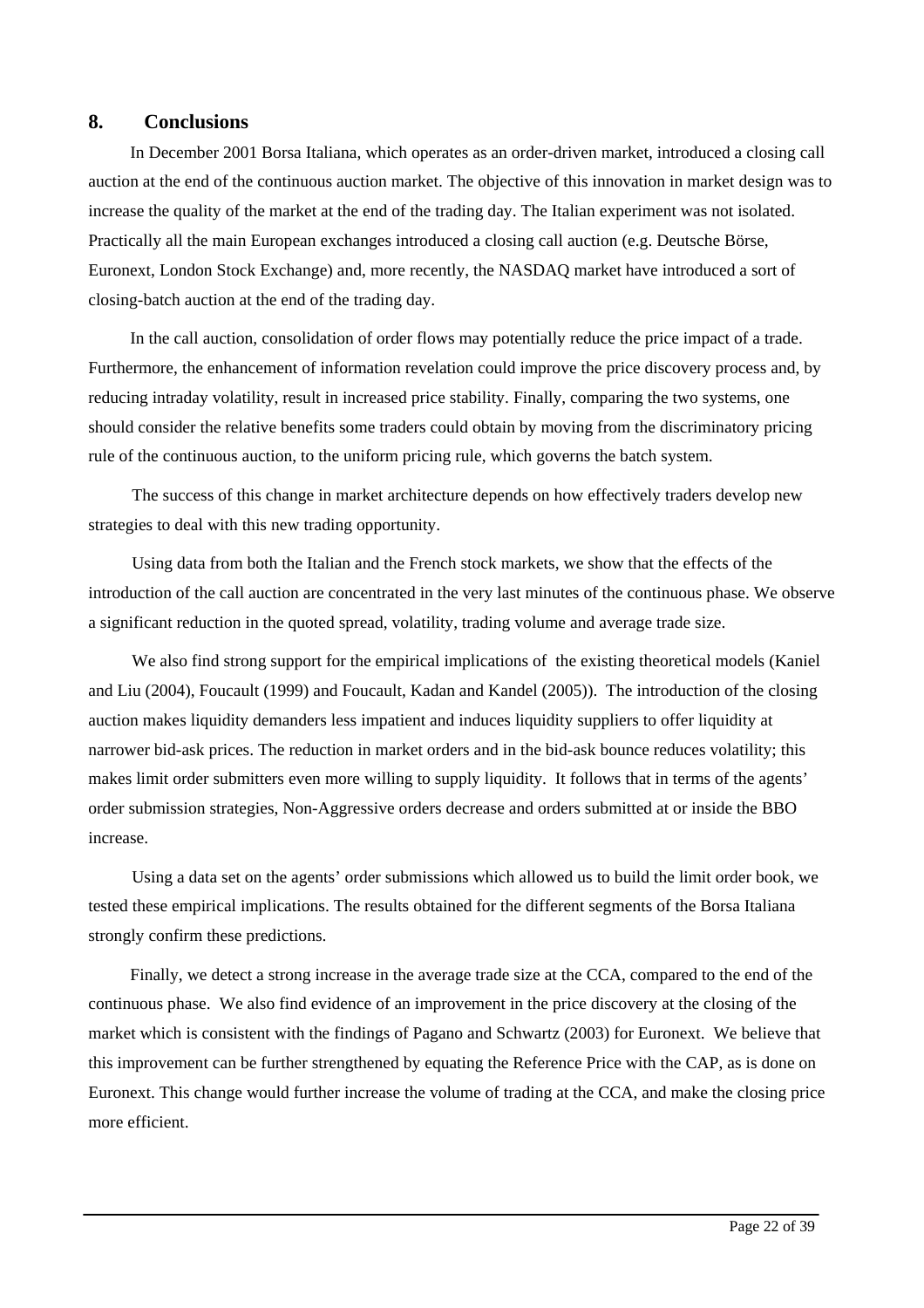## BIBLIOGRAPHY

Admati. A.. and P. Pfleiderer. (1988) "A Theory of Intraday Trading Patterns: Volume and Price Variability" The Review of Financial Studies 1.

Aitken. M., C. Comerton-Forde. and A. Frino. (2002). "Closing Call Auctions and Market Liquidity." working paper. University of New South Wales.

Back K. and Baruch S. (2005) "Working Orders in Limit Order Markets and Floor Exchanges"mimeo, Princeton University.

Barclay M. and T. Hendershott (2003) "Price discovery and trading costs after hours" The Review of Financial Studies.

Biais B., Glosten L. and Spatt C. (2005) "Market microstructure: a survey of microfundations, empirical results, and policy implications" Journal of Financial Markets, 8, 217-264

Biais B., Martimort D. and JC. Rochet (2000) "Competing mechanisms in a common value environment", Econometrica, 78, 799-837.

Brock. W. and Kleidon. A. (1992). "Periodic market closure and trading volume". Journal of Economic Dynamics and Control. Vol. 16 pp. 451-489

Cushing. D. and Madhavan. A. (2000). "Stock returns and trading at the close". Journal of Financial Markets. Vol. 3 pp. 45-67

Ellul. H. Shin and I. Tonks (2002). "Toward Deep and Liquid Markets: Lessons from the Open and the Close at the London Stock Exchange", working paper, LSE.

Foucault. T., (1999), "Order flow composition and trading costs in a dynamic limit order book", Journal of Financial Markets 2, 99-134.

Foucault. T., O. Kadan. and E. Kandel. (2005). Limit Order Book as a Market for Liquidity, Review of Financial Studies, November .

Glosten L. (1994) "Is the Electronic Open Limit Order Book Inevitable?" Journal of Finance 49, 1127- 1161.

Glosten L. and Milgrom P. 1985, "Bid, ask, and transaction prices in a specialist market with heterogeneously informed traders", Journal of Financial Economics, 13, 71-100

Hillion. P., and M. Souminen (2004). "The manipulation of closing prices". Journal of Financial Markets. Vol. 7 pp. 351-375.

Hong. H. and Huang. J. (2000). "Trading and returns under periodic market closures". Journal of Finance. Vol. 55 pp. 297-354

Kaniel, R. and H. Liu, (2004) "So what orders do informed traders use?" Journal of Business

Keim, D. and A. Madhavan, (1995), Anatomy of the Trading Process: Empirical Evidence on the Behavior of Institutional Traders, Journal of Financial Economics, 37, 371-398.

Madhavan. A.. and V. Panchapagesan. "Price discovery in auction markets: a look inside the black box". (2001) The Review of Financial Studies. 13-3 pp.627-658.

Pagano. M., and B. Schwartz (2003). "On the introduction of the closing auction at the Paris Bourse". Journal of Financial Economics.

Viswanathan S. and J. Wang (2002). "Market Architecture: limit-order books versus dealership markets", Journal of Financial Markets 5, 127-167.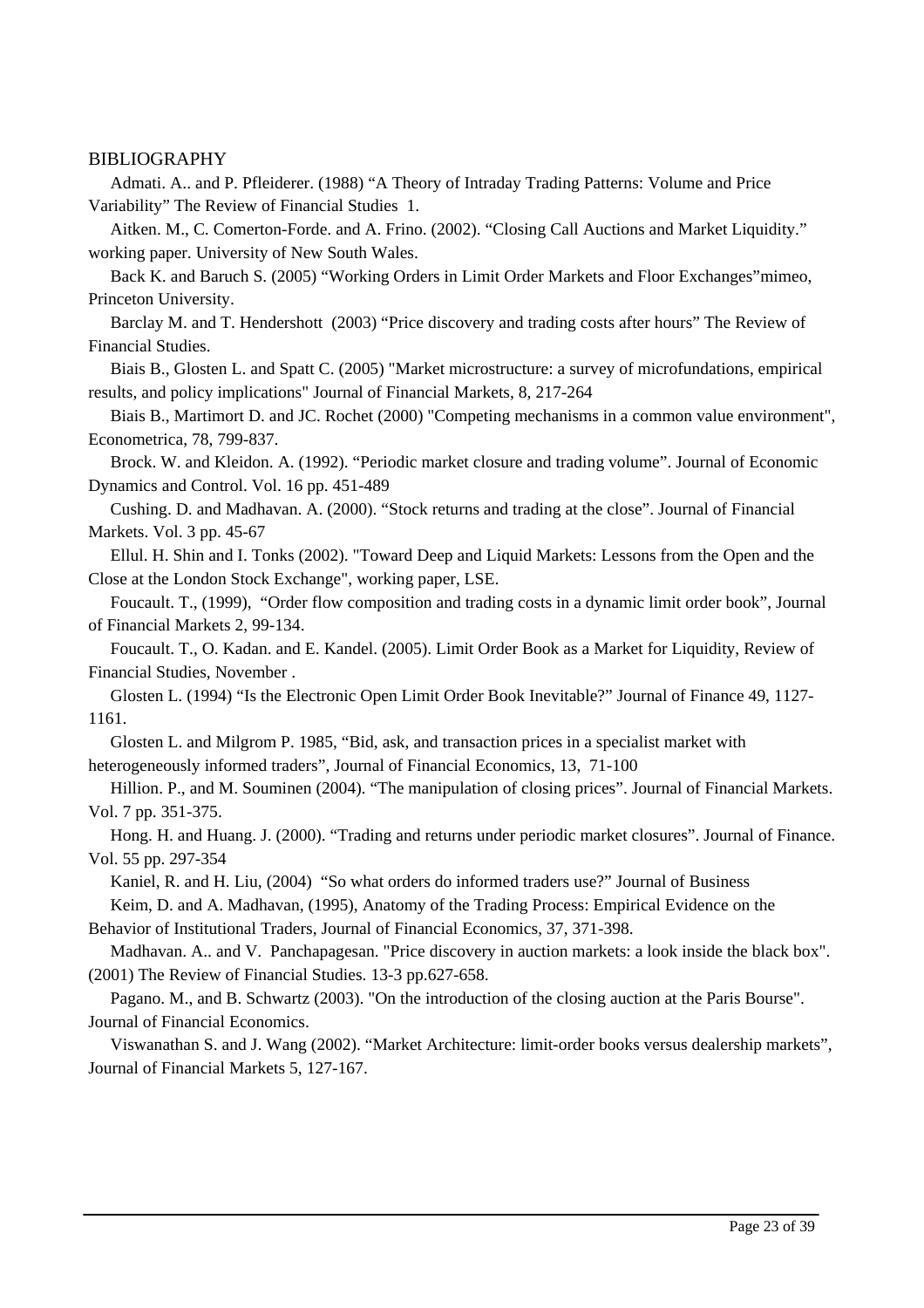| Exchange                                        | Closing Call<br>Auction | <b>Reference Price</b><br>Determination | Comments                                                                                                                   |
|-------------------------------------------------|-------------------------|-----------------------------------------|----------------------------------------------------------------------------------------------------------------------------|
| <b>US</b> and North America                     |                         |                                         |                                                                                                                            |
| <b>NYSE</b>                                     | Partly*                 | Market on Close                         |                                                                                                                            |
| <b>NASDAQ</b>                                   | $Yes+$                  | Closing auction price                   | Auction introduced in April 2004                                                                                           |
| Toronto                                         | N <sub>0</sub>          | Market on Close                         |                                                                                                                            |
| Europe                                          |                         |                                         |                                                                                                                            |
| Bolsa in Madrid                                 | Yes                     | Closing auction price                   |                                                                                                                            |
| Borsa Italiana                                  | Yes                     | Weighted Average                        | VWAP of the last 10% of the daily<br>volume including the CA                                                               |
| Euronext (Amsterdam,<br>Brussels, Lison, Paris) | Yes                     | Closing auction price                   |                                                                                                                            |
| <b>London Stock</b><br>Exchange (SETS)          | Yes                     | Closing auction price                   |                                                                                                                            |
| Deutsche Boerse<br>(Xetra)                      | Yes                     | Closing auction price                   |                                                                                                                            |
| OMX - Stockholm                                 | Yes                     | Closing auction price                   |                                                                                                                            |
| $OMX - Copenhagen$                              | No                      | <b>Last Trade</b>                       |                                                                                                                            |
| OMX - Helsinki                                  | N <sub>o</sub>          | <b>Last Trade</b>                       |                                                                                                                            |
| Oslo                                            | Yes                     | Closing auction price                   |                                                                                                                            |
| Wien Börse                                      | Yes                     | Closing auction price                   |                                                                                                                            |
| Zurich                                          | Yes                     | Closing auction price                   |                                                                                                                            |
| <b>Other Countries</b>                          |                         |                                         |                                                                                                                            |
| Tokyo                                           | Yes                     | "Itayose" method                        | Orders can be submitted from 12:05<br>to 14:59:59 and have no time priority.                                               |
| Hong Kong                                       | N <sub>o</sub>          | Median                                  | The system takes 5 equally spaced<br>snapshots between 15:59:00 and<br>16:00:00, and computes the median.                  |
| <b>Tel Aviv Stock</b><br>Exchange               | N <sub>o</sub>          | <b>Weighted Average</b>                 | A procedure specifies the time frame<br>(last 30 minutes) and the minimal<br>amount over which the price is<br>calculated. |

Table 1– Market closing methodologies and Reference Price determination in equity markets around the world in 2006

\* At the NYSE the closing price is set by the specialist who collects market-on-close orders sent him in advance both by the Opening Automatic Report System (OARS), and by floor brokers. The OARS calculates trading volume and imbalances at each available price and the specialist chooses the clearing price that minimizes the market imbalance. The specialists can also post proprietary orders, or in case of price changes which look anomalous with respect to the last closing price, he can halt trading and publicize information on the imbalance to attract new order flow. Notice that following the merger with Arcipelago, NYSE stocks closing prices are also set at the NYSE Arca Closing Auction. The design of the Arca Closing Auction differs slightly from the European one as the closing price is set to maximize executable volume and if more than one price achieves this goal, than the system chooses the price that is closest to the last closing price [\(http://www.archipelago.com/traders/auction.asp\)](http://www.archipelago.com/traders/auction.asp).

+Two are the main differences between the design of the NASDAQ closing cross and the European closing auction: firstly, on the NASDAQ the pre-closing phase overlaps with the continuous auctions, whereas in Europe the pre-auction phase starts when the continuous section finishes; secondly, while the first two principles governing the price formation algorithm are the same as the European ones, the third and last one aims to minimize the distance of the equilibrium closing price with the prevailing best bid-ask midpoint.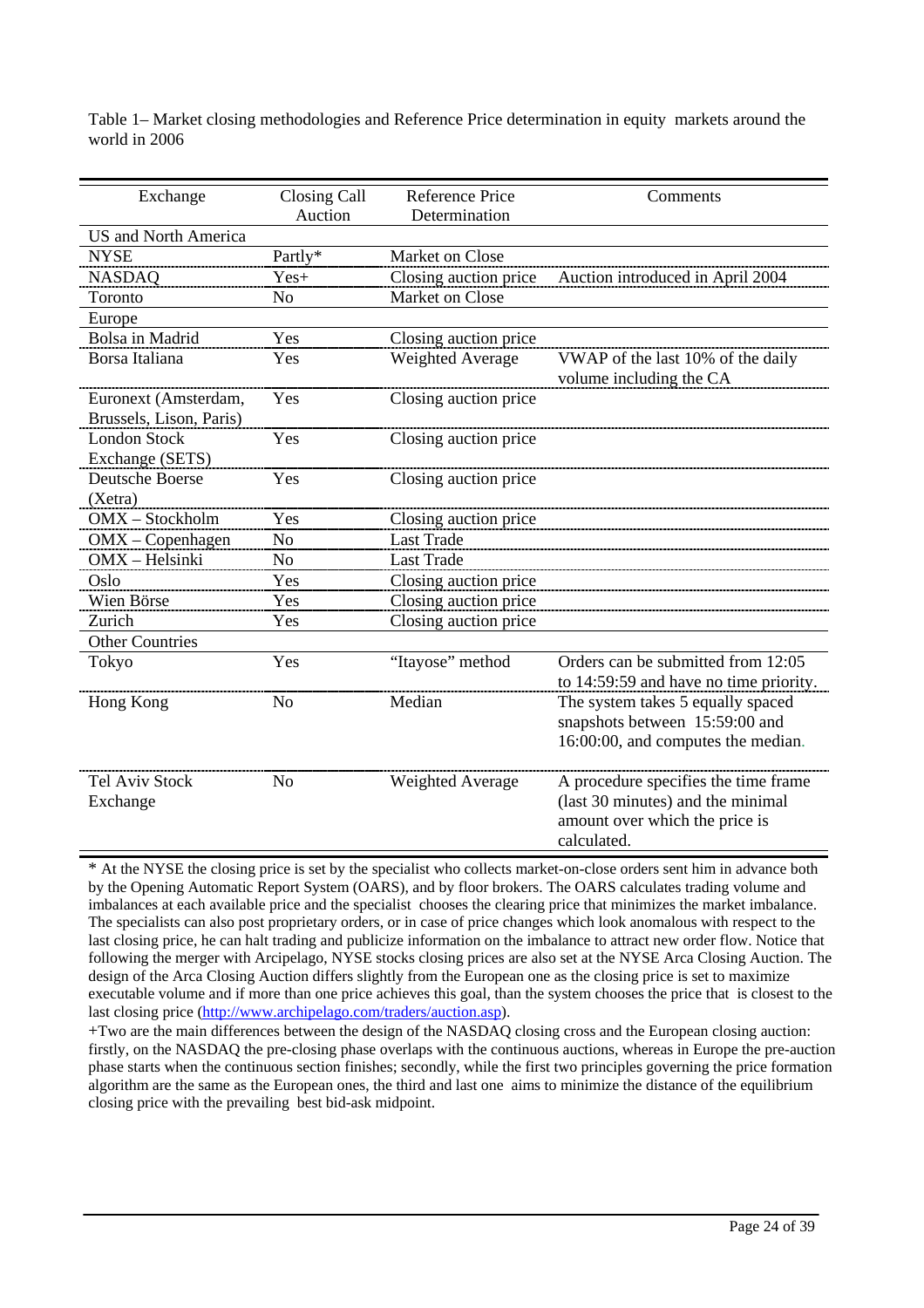Table 2 - Allocation of Volume over the Trading day. Computations reported in this Table are performed as follows: firstly, for each stock , for each trading phase (opening, closing and continuous), and for each sample periods (Pre, Post and Post-post for both the MIB30 and MIDEX stocks, and Pre and Post for the CAC40 stocks) average trading volume is computed; secondly, the ratio between the average volume for each phase and trading period to the average volume for the whole trading day for the same trading period is computed; finally, the statistic obtained for each stock is averaged across the MIB30, MIDEX and CAC40 stocks.

\*\* 1% significance; \* 5% significance. Significance is relative to the Pre period, except for the % volume at the close.

|                   |      | % Volume at the Open |       |       | % Volume during the Day |           |     | % Volume at the Close |          |
|-------------------|------|----------------------|-------|-------|-------------------------|-----------|-----|-----------------------|----------|
| Segment           | Pre  | Post                 | Post- | Pre   | Post                    | Post-post | Pre | Post                  | Post-    |
|                   |      |                      | post  |       |                         |           |     |                       | post     |
| MIB <sub>30</sub> | 1.07 | 1.52                 | 1.28  | 98.9  | $95.7**$                | $94.8**$  |     | 2.80                  | $3.96**$ |
| <b>MIDEX</b>      | 1.58 | 1.38                 | 1.45  | 98.4  | 95.6**                  | $94.2**$  |     | 3.03                  | $4.35*$  |
| <b>CAC 40</b>     | 3.43 | 3.90                 |       | 96.57 | $92.4**$                |           |     | 3.72                  |          |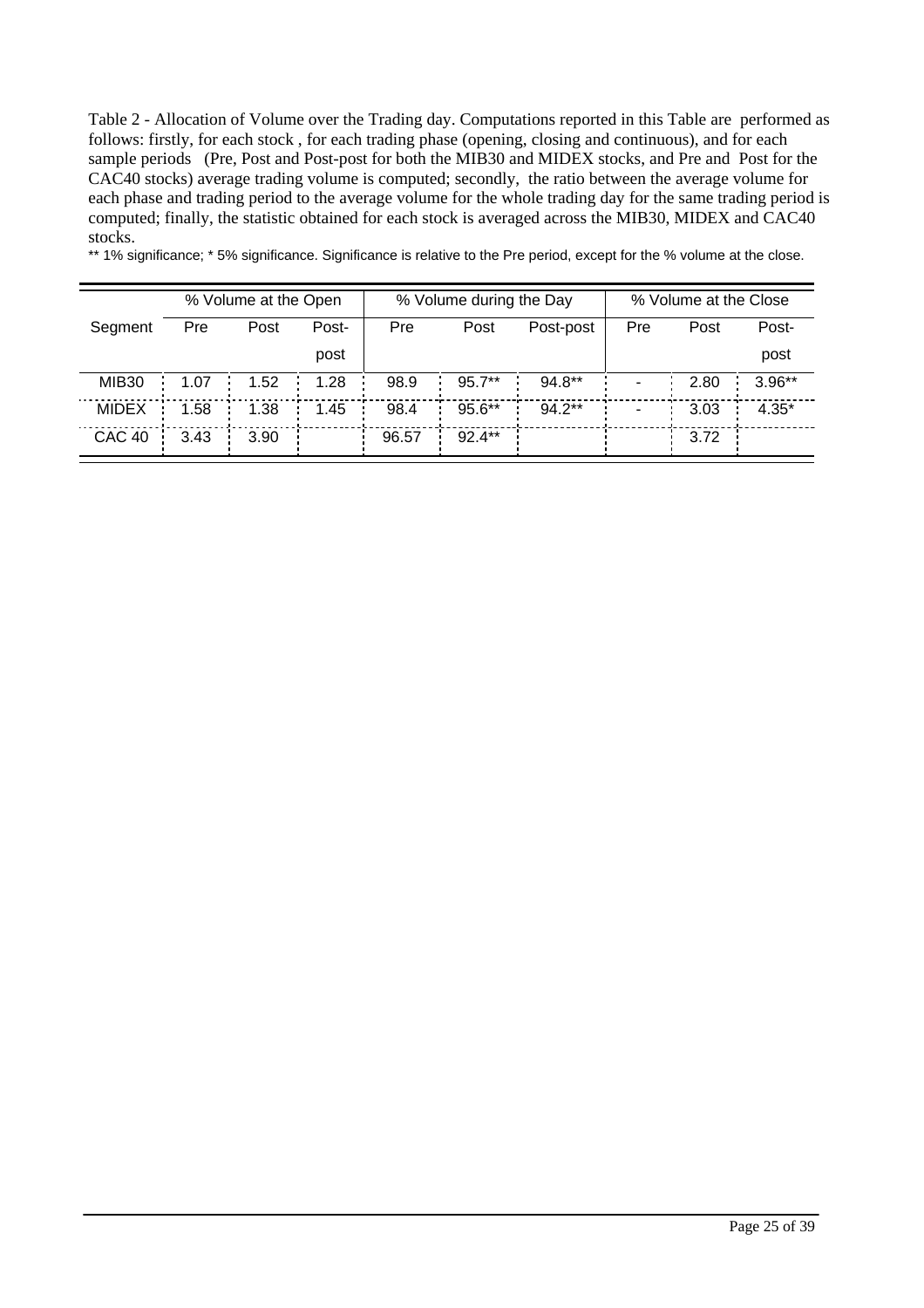Table 3 - Comparisons of normalized values at various times across the three sample periods. Computations are for differences in normalized values of Volume, Volatility, Bid-Ask spread and Average Trade Size. Results (e.g. Volume) are obtained as follows: firstly, for each stock average volume is computed for every time interval reported below; secondly, daily values are averaged over each of the three sample periods (two for the CAC40 stocks) and this statistic is normalized to the average volume computed for the interval 11am-12am of the same sample period; finally, differences between the Pre and both the Post and the Post-post period (PP) are computed. Average Trade Size is the ratio between volume and the number of observations;

Quoted Bid-Ask spread (BA) is computed as:  $(Ask + Bid)/2$ *Ask Bid* +  $-\text{Bid}$ ; Volatility is computed as  $100 * \log(\frac{p_t}{r})^2$ 1  $100 * \log( \frac{P_t}{P_t})$ − ∗ *t t p p*

, where  $p<sub>t</sub>$  is the spread midpoint.

|  |  |  | ** 1% significance; * 5% significance. |  |  |  |  |
|--|--|--|----------------------------------------|--|--|--|--|
|--|--|--|----------------------------------------|--|--|--|--|

| Segment       | Pre period<br>Post and | 10:00 10:05<br>10:00 10:05 | 10:20 - 10:25<br>10:20 - 10:25 | 2:00-2:05<br>2:00-2:05 | 2:20 2:25<br>2:20 2:25 | $5:05-5:10$<br>5.00-5:05 | $5:20 - 5.25$<br>5.15-5.20 | $5:25 - 5.30$<br>5.20-5.25 |
|---------------|------------------------|----------------------------|--------------------------------|------------------------|------------------------|--------------------------|----------------------------|----------------------------|
|               | Post-post              | am                         | am                             | pm                     | pm                     | pm                       | pm                         | pm                         |
|               | (CAC40)                |                            |                                |                        |                        | 4:35-4:40                | 4:50-4:55                  | 4:55-5:00                  |
|               |                        |                            |                                |                        |                        | pm                       | pm                         | pm                         |
|               | Volume                 |                            |                                |                        |                        |                          |                            |                            |
|               | Post-Pre               | 0.010                      | 0.016                          | $-0.002$               | $-0.007$               | $-0.014$                 | $-0.051$                   | $-0.180$                   |
|               | PP-Pre                 | 0.013                      | 0.021                          | 0.002                  | $-0.000$               | $-0.015$                 | $-0.068$                   | $-0.158$                   |
|               | Volatility             |                            |                                |                        |                        |                          |                            |                            |
|               | Post-Pre               | 0.090                      | 0.078                          | $-0.113$               | $-0.128$               | $-0.293$ <sup>*</sup>    | $-0.542$ **                | $-2.340$ **                |
| <b>MIB 30</b> | PP-Pre                 | $-0.116$                   | 0.020                          | $-0.048$               | $-0.139$               | $-0.347$                 | $-0.668$                   | $-2.820$                   |
|               | <b>BA Spread</b>       |                            |                                |                        |                        |                          |                            |                            |
|               | Post-Pre               | $-0.016$                   | $-0.011$                       | $-0.008$               | 0.013                  | $-0.020$                 | $-0.050$ **                | $-0.136$                   |
|               | PP-Pre                 | $-0.038$                   | $-0.007$                       | $-0.020$               | 0.004                  | $-0.046$                 | $-0.052$                   | $-0.132$ <sup>*</sup>      |
|               | <b>Trade Size</b>      |                            |                                |                        |                        |                          |                            |                            |
|               | Post-Pre               | $-0.021$                   | 0.031                          | $-0.085$               | $-0.085$               | $-0.200$ **              | $-0.242$ **                | $-0.236$ **                |
|               | PP-Pre                 | 0.028                      | 0.114                          | $-0.113$               | $-0.166$               | $-0.260$ **              | $-0.317$ **                | $-0.232$                   |
|               | Volume                 |                            |                                |                        |                        |                          |                            |                            |
|               | Post-Pre               | $-0.014$                   | $-0.004$                       | $-0.025$               | $-0.026$               | 0.084                    | 0.016                      | $-0.297$ **                |
|               | PP-Pre                 | 0.005                      | 0.016                          | 0.020                  | 0.005                  | $-0.048$                 | $-0.025$                   | $-0.282$ **                |
|               | Volatility             |                            |                                |                        |                        |                          |                            |                            |
|               | Post-Pre               | $-0.194$                   | $-0.426$                       | $-0.144$               | $-0.177$               | $-0.193$                 | $-0.322$                   | $-2.819$ **                |
| <b>MIDEX</b>  | PP-Pre                 | $-0.636$                   | $-0.691$                       | $-0.040$               | $-0.118$               | 0.202                    | $-0.390$                   | $-3.423$                   |
|               | <b>BA</b> Spread       |                            |                                |                        |                        |                          |                            |                            |
|               | Post-Pre               | $-0.063$                   | $-0.086$                       | 0.062                  | 0.018                  | 0.040                    | $-0.027$                   | $-0.213$ **                |
|               | PP-Pre                 | $-0.487$                   | $-0.335$                       | 0.002                  | 0.016                  | $-0.023$                 | $-0.064$                   | $-0.238$                   |
|               | <b>Trade Size</b>      |                            |                                |                        |                        |                          |                            |                            |
|               | Post-Pre               | $-0.045$                   | 0.044                          | $-0.036$               | $-0.110$               | $-0.992$                 | 0.091                      | $-0.008$                   |
|               | PP-Pre                 | $-0.067$                   | 0.016                          | $-0.066$               | 0.087                  | $-1.035$                 | $-0.097$                   | 0.088                      |
|               | Volume                 |                            |                                |                        |                        |                          |                            |                            |
|               | Post-Pre               | $-0.067$                   | 0.007                          | $-0.002$               | 0.003                  | $-0.002$                 | $-0.002$                   | $-0.242$                   |
| CAC40         | Volatility             |                            |                                |                        |                        |                          |                            |                            |
|               | Post-Pre               | 0.010                      | $-0.527$ **                    | 0.036                  | $-0.002$               | $-0.220$                 | $-0.498$ **                | $-0.531$                   |
|               | <b>BA Spread</b>       |                            |                                |                        |                        |                          |                            |                            |
|               | Post-Pre               | $-0.081$                   | $-0.155$ **                    | $-0.005$               | $-0.015$               | $-0.066$                 | $-0.157$ **                | $-0.304$ **                |
|               | <b>Trade Size</b>      |                            |                                |                        |                        |                          |                            |                            |
|               | Post-Pre               | $-1.248$                   | 0.042                          | 0.035                  | $-0.091$               | 0.073                    | $-0.515$ **                | $-1.515$                   |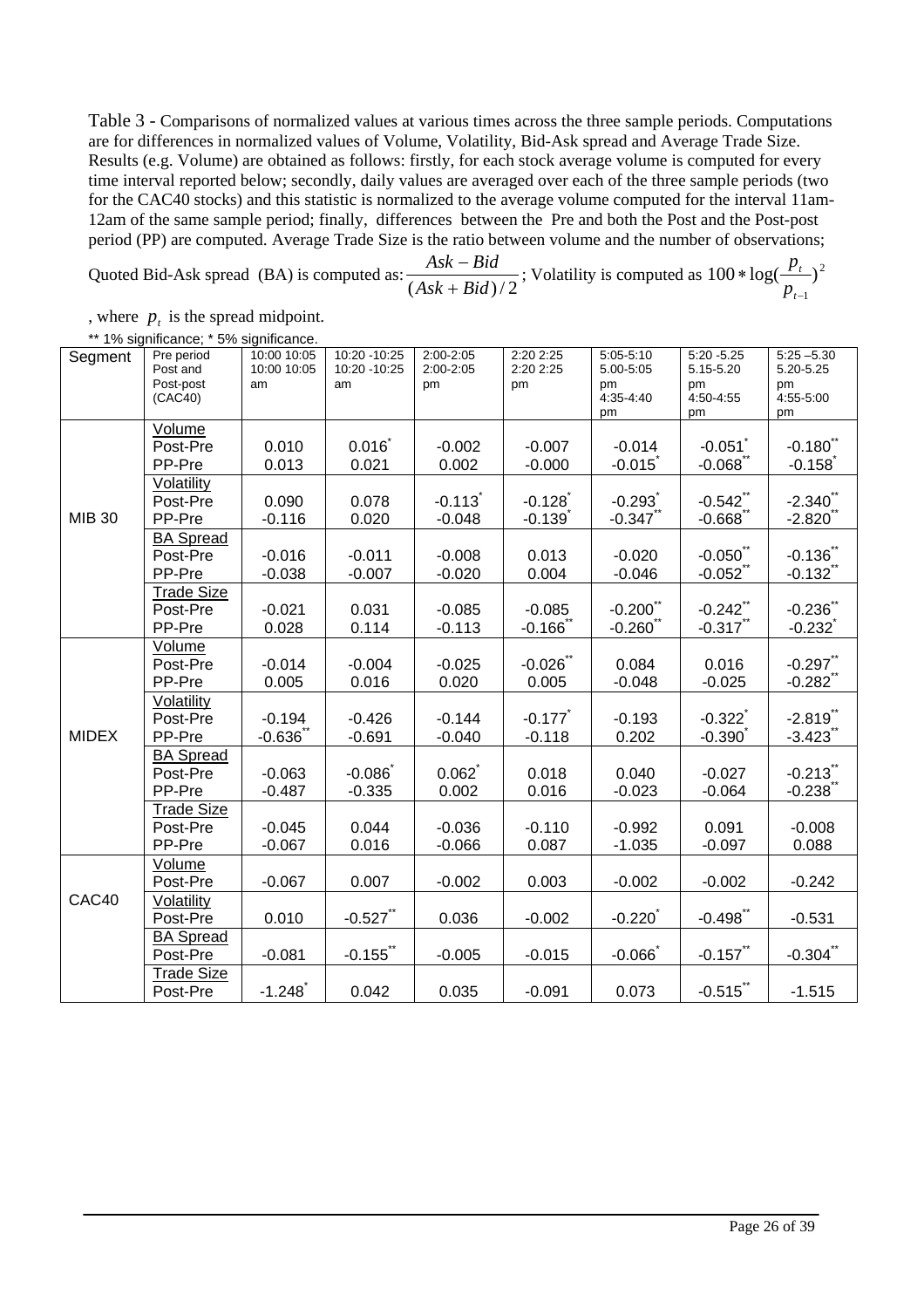Table 4 **–** Quoted Bid-Ask spread, Volume, Average Trade Size and Volatility during the last minute before the close of the Continuous Phase, normalized by the average spread during the interval 11:00am– 12:00am. Normalized values (e.g. Volume) are obtained as follows: firstly, for each stock average volume is computed for the last minute of the continuous trading phase; secondly, daily values are averaged over each of the three sample periods (two for the CAC40 stocks) and this statistic is normalized to the average volume computed for the interval 11am-12am of the same sample period. Average Trade Size is the ratio between volume and

the number of observations; Quoted Bid-Ask spread is computed as:  $\frac{715\pi}{(Ask + Bid)/2}$ *Ask Bid* +  $\frac{-Bid}{\sqrt{-1}}$ ; Volatility is computed

| Variable   |           |        | MIB <sub>30</sub> |                    | <b>MIDEX</b> |                          | CAC <sub>40</sub> |
|------------|-----------|--------|-------------------|--------------------|--------------|--------------------------|-------------------|
|            | Period    | Value  | p-value           | Value              | p-value      | Value                    | p-value           |
|            | Pre       | 1.589  |                   | 1.728              |              | 1.471                    |                   |
| Bid-Ask    | Post      | 1.177  | 0.000             | 1.497              | 0.031        | 0.996                    | 0.000             |
| Spread     | Post-post | 1.138  | 0.000             | 1.448              | 0.003        | $\overline{\phantom{0}}$ |                   |
|            | Pre       | 0.190  |                   | 0.406              |              | 0.174                    |                   |
| Volume     | Post      | 0.071  | 0.000             | 0.123              | 0.000        | 0.067                    | 0.000             |
|            | Post-post | 0.060  | 0.000             | 0.179              | 0.003        |                          |                   |
| Average    | Pre       | 1.807  |                   | 1.526              |              | 1.413                    |                   |
| Trade      | Post      | 1.522  | 0.002             | 1.525              | 0.993        | 1.655                    | 0.245             |
| Size       | Post-post | 1.408  | 0.000             | 1.372              | 0.126        |                          |                   |
|            | Pre       | 11.854 |                   | 11.934             |              | 4.057                    |                   |
| Volatility | Post      | 2.968  | 0.004             | 3.044              | 0.000        | 1.963                    | 0.028             |
|            | Post-post | 1.946  | 0.001             | $\overline{1.722}$ | 0.000        |                          |                   |

as  $100 * \sum_{t=1}^{T} (\log \frac{p_t}{p_{t-1}})^2 / T$ , where  $p_t$  is the spread midpoint. P-values are reported.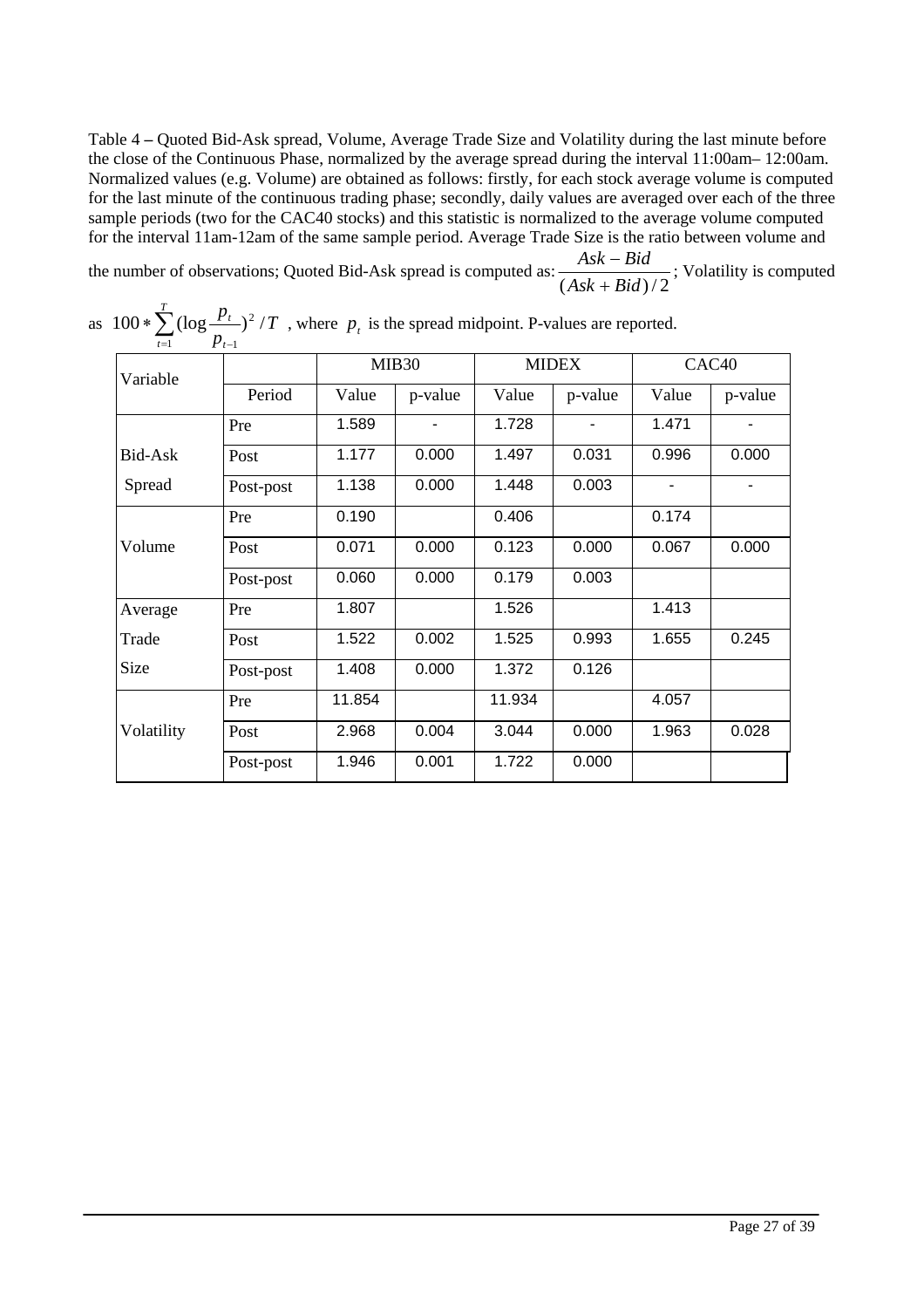Table 5: Tests of Hypotheses 3 and 4.

Panel A reports results for the following cross-sectional regressions for each sub-sample of stock over the three sample periods (pooled):

$$
S_{rel} = a_0 + a_1 DUM_p + a_2 DUM_{pp} + b_1 DUM_p * CAVol + b_2 DUM_{pp} * CAVol + e
$$

$$
Vlt_{rel} = \alpha_0 + \alpha_1\, DUM_p\ +\alpha_2\, DUM_{pp} + \beta_1\, DUM_p\ast\, CAVol + \beta_2\, DUM_{pp}\ast\, CAVol + \epsilon
$$

Where  $S_{rel}$  is the ratio  $S_{last} / S_{11-12}$  and  $S_{last}$  is the average Bid-Ask spread over the last minute of the continuous trading normalized to the average Bid-Ask spread over the interval 11:00 am- 12:00 am denoted by  $S_{11-12}$  (both averaged over the entire period). Similarly, Vlt<sub>rel</sub> is the ratio Vlt<sub>last</sub> / Vlt<sub>11-12</sub>, with Vlt<sub>last</sub> equal to the average Volatility over the last minute of the continuous trading normalized to the average Volatility over the interval 11:00 am- 12:00 am denoted by Vlt<sub>11-12</sub> (both averaged over the entire period). CAVol is the average percentage (of the 11am-12am interval) of the daily volume traded at the CCA and DUM<sub>p</sub> is a dummy variable that takes value 1 in the Post period and 0 otherwise, whereas  $DUM_{\text{pp}}$  takes value 1 in the Post-post period and 0 otherwise.

| Table 5 Panel A<br><b>Market Segment</b> | a <sub>0</sub><br>(STERR) | $a_1$<br>(STERR) | $a_2$<br>(STERR) | b <sub>1</sub><br>(STERR) | b <sub>2</sub><br>(STERR) | Adj $\mathbb{R}^2$ | $\alpha_0$<br>(STERR) | $\alpha_1$<br>(STERR) | $\alpha_2$<br>(STERR) | $\beta_1$<br>(STERR) | $\beta_2$<br>(STERR)     | Adj $R^2$ |
|------------------------------------------|---------------------------|------------------|------------------|---------------------------|---------------------------|--------------------|-----------------------|-----------------------|-----------------------|----------------------|--------------------------|-----------|
| MIB <sub>30</sub>                        | .589                      | $-0.473$         | $-0.510$         | 0.255                     | 0.165                     | 0.535              | 7.4645                | $-4.656$              | $-5.576$              | 0.658                | 0.160                    | 0.566     |
|                                          | (0.034)                   | (0.113)          | (0.105)          | (0.422)                   | (0.262)                   |                    | (0.393)               | (1.219)               | (1.139)               | (4.543)              | (2.821)                  |           |
| <b>MIDEX</b>                             | 1.728                     | $-0.271$         | $-0.428$         | 0.161                     | 0.341                     | 0.098              | 11.934                | $-9.087$              | $-10.260$             | 0.782                | 0.109                    | 0.324     |
|                                          | (0.068)                   | (0.190)          | (0.142)          | (0.653)                   | (0.223)                   |                    | (1.257)               | (3.510)               | (2.617)               | (12.048)             | (4.117)                  |           |
| CAC <sub>40</sub>                        | 1.471                     | $-0.469$         |                  | $-0.021$                  |                           | 0.421              | 4.057                 | $-4.541$              |                       | $-8.275$             | $\overline{\phantom{0}}$ | 0.058     |
|                                          | (0.043)                   | (0.132)          |                  | (0.394)                   |                           |                    | (0.657)               | (2.007)               |                       | $(-6.015)$           |                          |           |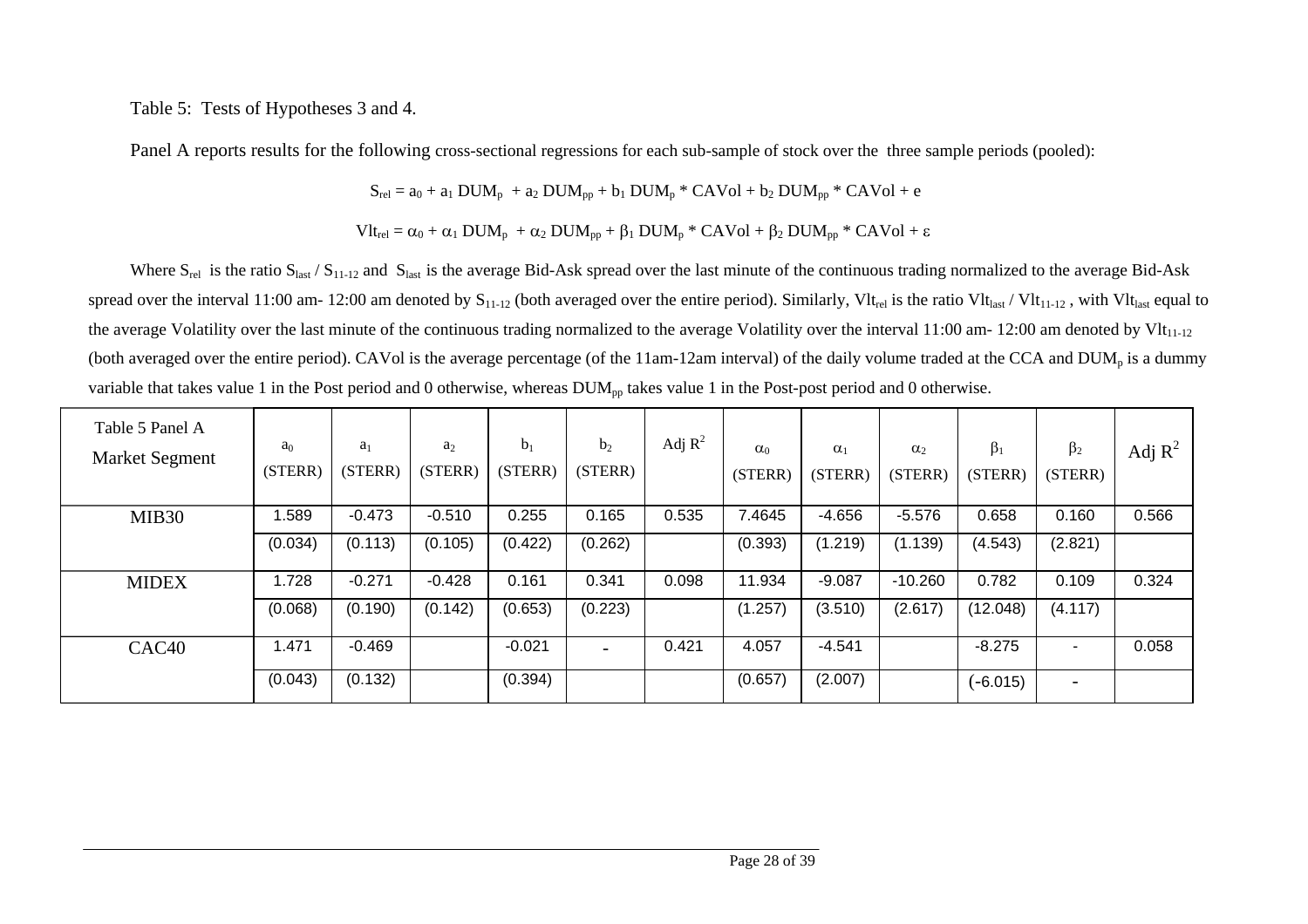Panel B reports results for the following regressions for each sub-sample of stock using the panel data:

$$
S_{rel,t} = a_0 + a_1\, DUM_p\, + a_2\, DUM_{pp} + b_1\, DUM_p\, {}^*\, CAVol_t + b_2\, DUM_{pp}\, {}^*\, CAVol_t + e
$$

$$
Vlt_{rel,t} = \alpha_0 + \alpha_1 \text{DUM}_p\ + \alpha_2 \text{DUM}_{pp} + \beta_1 \text{DUM}_p * \text{CAVol}_t\ + \beta_2 \text{DUM}_{pp} * \text{CAVol}_t + \epsilon
$$

Where S<sub>rel,t</sub> is the ratio S<sub>last,t</sub> / S<sub>11-12</sub> and S<sub>last,t</sub> is the average daily Bid-Ask spread over the last minute of the continuous trading normalized to the average Bid-Ask spread over the interval 11:00 am- 12:00 am, denoted by  $S_{11-12}$ ; the latter being averaged over the sample period. Similarly,  $Vlt_{\text{rel,t}}$  is the ratio Vlt<sub>last,t</sub> / Vlt<sub>11-12</sub>, with Vlt<sub>last</sub> equal to the average daily Volatility over the last minute of the continuous trading normalized to the average Volatility over the interval 11:00 am- 12:00 am, denoted by Vlt<sub>11-12</sub>. CAVol<sub>t</sub> is the average daily volume (% of the 11am-12am interval) traded at the CCA and DUM<sub>p</sub> is a dummy variable that takes value 1 in the Post period and 0 otherwise, whereas DUM<sub>pp</sub> takes value 1 in the Postpost period and 0 otherwise.

| Table 5 Panel B<br><b>Market Segment</b> | a <sub>0</sub><br>(STERR) | $a_1$<br>(STERR) | a <sub>2</sub><br>(STERR) | b <sub>1</sub><br>(STERR) | b <sub>2</sub><br>(STERR) | Adj $R^2$ | $\alpha_0$<br>(STERR) | $\alpha_1$<br>(STERR) | $\alpha_2$<br>(STERR) | $\beta_1$<br>(STERR) | $\beta_2$<br>(STERR)     | Adj $R^2$ |
|------------------------------------------|---------------------------|------------------|---------------------------|---------------------------|---------------------------|-----------|-----------------------|-----------------------|-----------------------|----------------------|--------------------------|-----------|
| MIB <sub>30</sub>                        | 1.584                     | $-0.397$         | $-0.432$                  | $-0.033$                  | $-0.048$                  | 0.051     | 11.812                | $-9.026$              | $-9.879$              | 0.767                | 0.122                    | 0.002     |
|                                          | (0.021)                   | (0.041)          | (0.039)                   | (0.098)                   | (0.054)                   |           | (1.872)               | (3.681)               | (3.498)               | (8.731)              | (4.789)                  |           |
| <b>MIDEX</b>                             | 1.727                     | $-0.189$         | $-0.310$                  | $-0.099$                  | 0.002                     | 0.012     | 12.412                | $-9.581$              | $-10.878$             | 0.000                | 0.000                    | 0.008     |
|                                          | (0.030)                   | (0.060)          | (0.066)                   | (0.113)                   | (0.087)                   |           | (1.345)               | (2.622)               | (2.878)               | (0.000)              | (0.000)                  |           |
| CAC <sub>40</sub>                        | 1.478                     | $-0.412$         |                           | $-0.223$                  |                           | 0.061     | 3.400                 | $-1.637$              |                       | $-0.750$             |                          | 0.022     |
|                                          | (0.030)                   | (0.059)          |                           | (0.114)                   | $\overline{\phantom{0}}$  |           | (0.201)               | (0.397)               |                       | (0.765)              | $\overline{\phantom{0}}$ |           |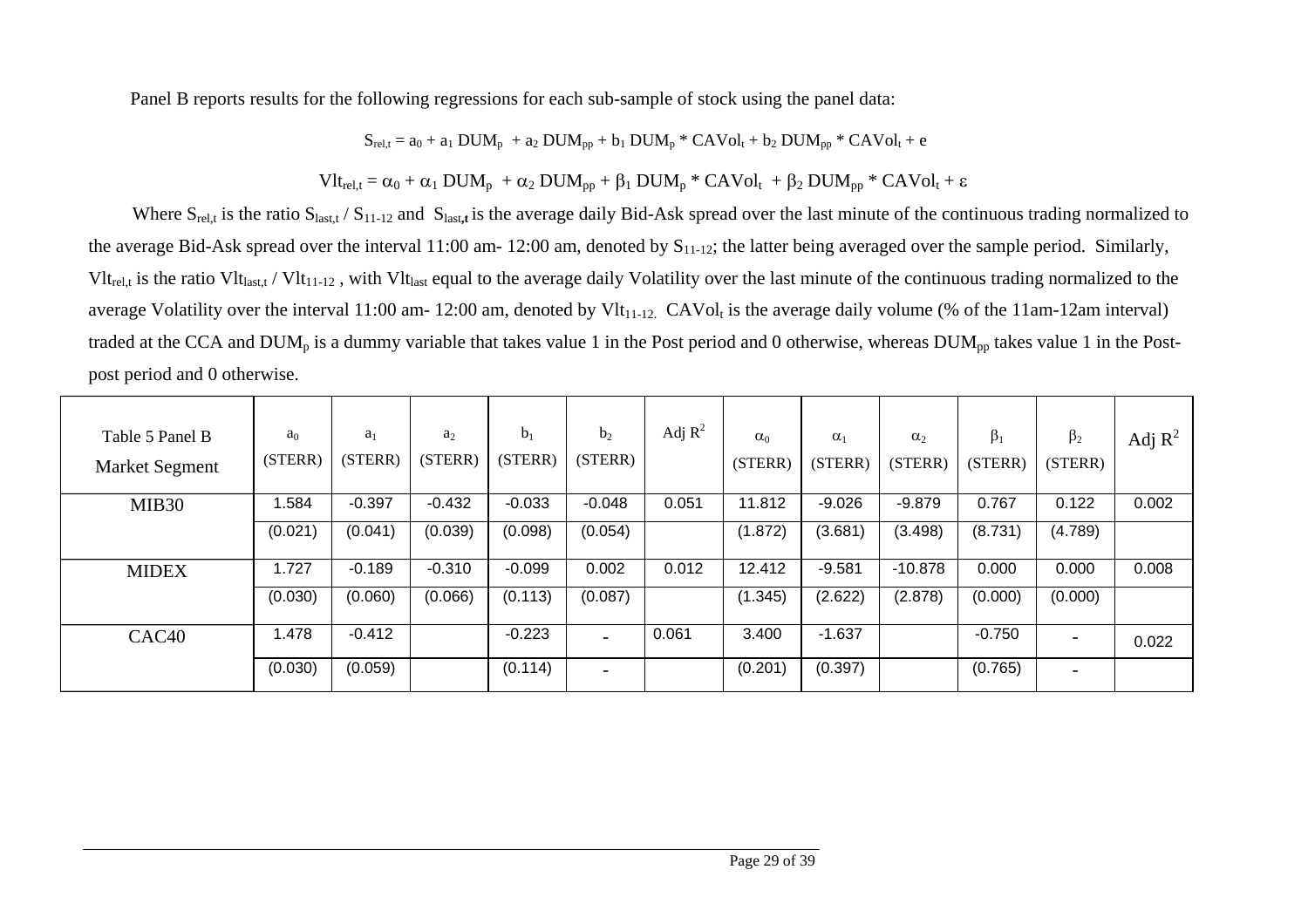Table 6: Tests of Hypothesis 5. This table reports results for the following cross-sectional regression for each sub-sample of stock:

$$
V_{ca,t} = a + c R_{bca,t}^+ + d R_{bca,t}^+ + z ZVolume_t + e
$$

where  $V_{ca,t}$  is the trading volume at the closing auction on day t, normalized by the same stock average trading volume between 11:00 am-12:00 am over the relevant period;  $R_{bca,t}^{+(-)}$  is the return over the interval 5.20 pm and 5:25 pm on the same day, when it is positive (negative), and zero otherwise; ZVolume<sub>t</sub> is the standardized daily trading volume on the specific day t between the open and 15:00 (daily volume less the average volume and divided by the standard deviation over the entire period).

|                       |         | Post period  |          |         |           |         |              | Post-Post period |         |           |
|-----------------------|---------|--------------|----------|---------|-----------|---------|--------------|------------------|---------|-----------|
| <b>Market Segment</b> | a       | $\mathbf{c}$ | đ        | Z       | Adj $R^2$ | a       | $\mathbf{c}$ |                  | Z       | Adj $R^2$ |
|                       | (STERR) | (STERR)      | (STERR)  | (STERR) |           | (STERR) | (STERR)      | (STERR)          | (STERR) |           |
| MIB <sub>30</sub>     | 0.219   | 8.379        | 10.130   | 0.056   | 0.077     | 0.283   | 4.155        | 5.101            | 0.096   | 0.034     |
|                       | (0.007) | (2.475)      | (3.280)  | (0.006) |           | (0.013) | (1.844)      | (2.062)          | (0.015) |           |
| <b>MIDEX</b>          | 0.267   | $-0.324$     | $-1.486$ | 0.092   | 0.055     | 0.338   | 5.044        | 2.239            | 0.116   | 0.059     |
|                       | (0.015) | (0.771)      | (0.953)  | (0.013) |           | (0.026) | (1.124)      | (0.962)          | (0.023) |           |
| CAC <sub>40</sub>     | 0.287   | $-0.350$     | 0.412    | 0.047   | 0.051     |         |              |                  |         |           |
|                       | (0.016) | (0.350)      | (0.534)  | (0.008) |           |         |              |                  |         |           |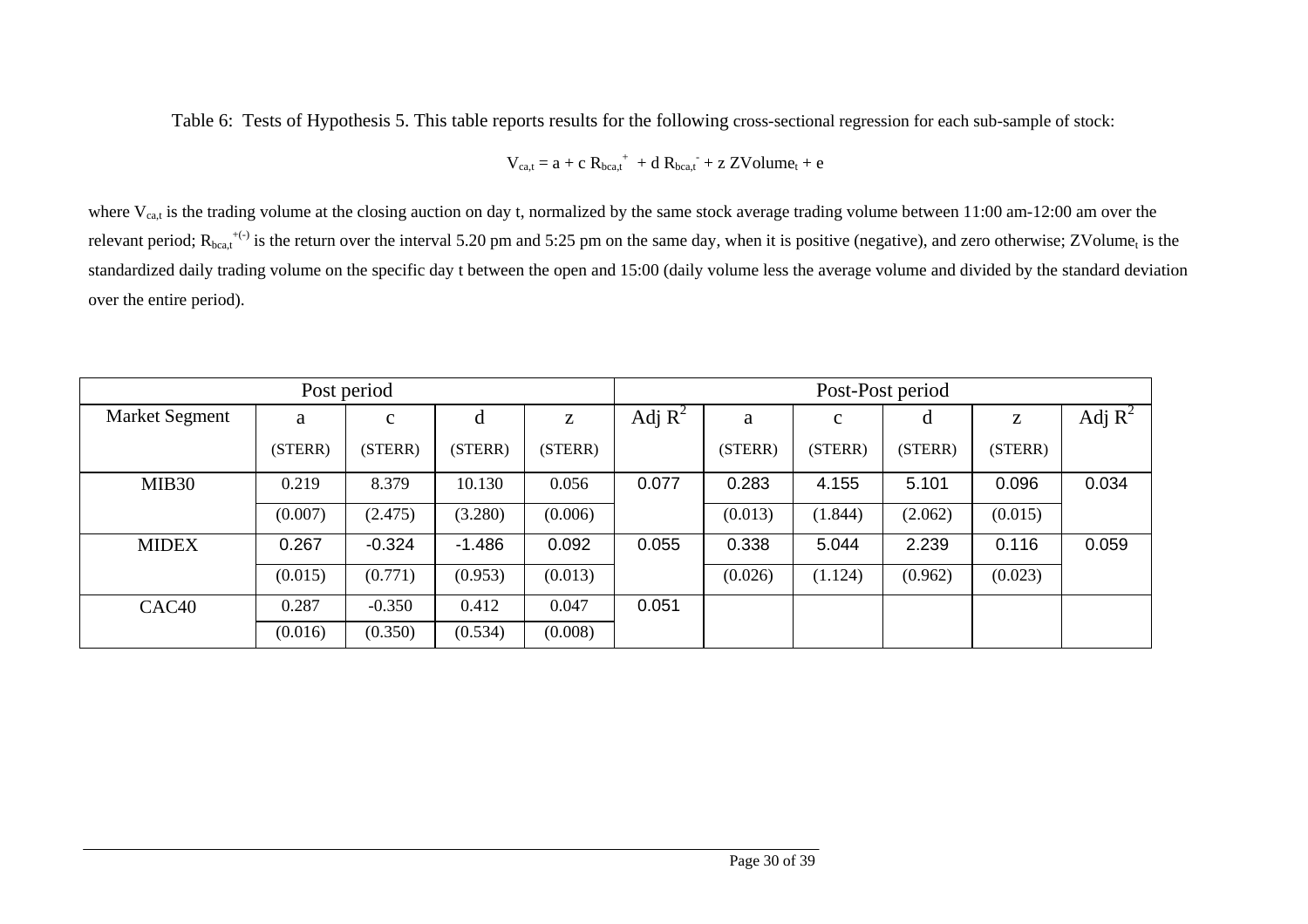Table 7 This table Presents a classification of orders by their degree of aggressiveness during the continuous phase and during the call auction. The continuous phase order classification is consistent with Bias, Hillion, and Spatt (1995). Note that these are orders submitted over the last 5 of the continuous trading. \*On the Italian platform MO cannot walk up the order book unless specified by a special code (ECO); therefore MO submitted without such code are satisfied up to the amount of shares available at the best price on the opposite side of the book; the residual quantity being converted into limit orders (at the same best price) on their own side of the book. While aggressive MO (ECO) always increase the spread, MO may also reduce the spread.

| Classification                 | During the Continuous Phase                                                                                                                                                                                                                                | During the Call Auction                                                                                                                                                                                            |
|--------------------------------|------------------------------------------------------------------------------------------------------------------------------------------------------------------------------------------------------------------------------------------------------------|--------------------------------------------------------------------------------------------------------------------------------------------------------------------------------------------------------------------|
| Aggressive Orders<br>(AO)      | Market Orders and Marketable limit orders (i.e. Limit Orders<br>that are submitted at prices equal or higher than the best price<br>on the opposite side of the order book.). The MO orders*<br>increase the spread; the LO may increase or may reduce it. | Market buy (sell) Orders, or Marketable buy (sell) Limit<br>Orders submitted at prices that are higher (lower) than the<br>average ask (bid) prices computed over the last 5 minutes of<br>the continuous trading. |
| <b>Neutral Orders</b><br>(NO)  | Limit Orders that are submitted at prices at or within the<br>prevailing bid ask spread at the time of the order submission.<br>These orders may reduce the spread.                                                                                        | Limit Orders that are submitted at prices between the average<br>ask and bid prices computed over the last 5 minutes of the<br>continuous trading.                                                                 |
| Non-Aggressive Orders<br>(NAO) | Limit Orders that are submitted at prices below the current best<br>price on the same side. These orders do not affect the spread.                                                                                                                         | Limit Buy (Sell) Orders that are submitted at prices that are<br>higher (lower) than the average ask (bid) prices computed over<br>the last 5 minutes of the continuous trading.                                   |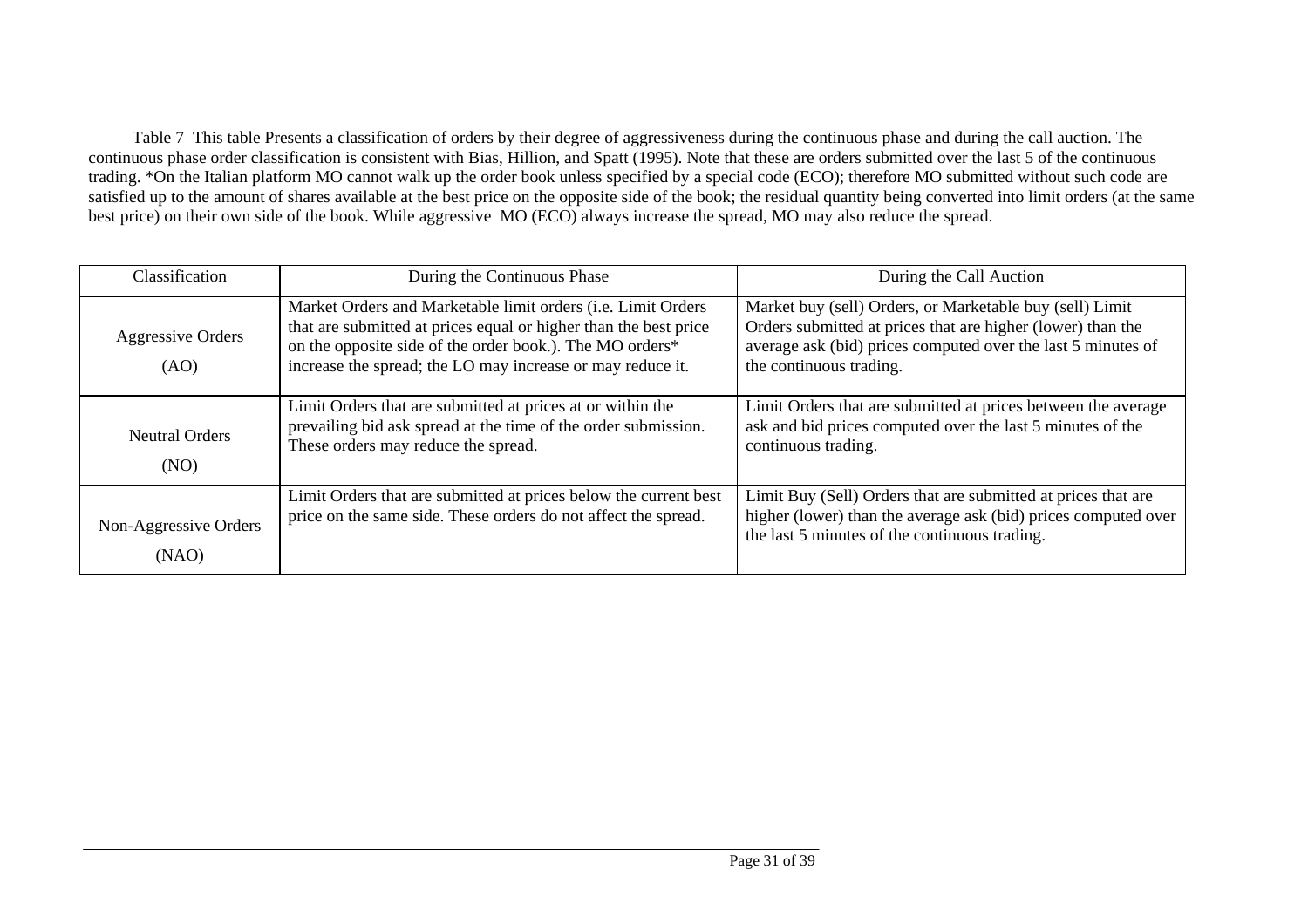Table 8 This table presents the results on Orders Aggressiveness during the last five minutes of the continuous session. Panel A reports data for the MIB30 stocks and Panel B for the MIDEX stocks. These panels classify orders both by type, according to the partition presented in Table 7, and by size; orders are partitioned into large, medium and small: the largest 25% of orders, for each stock, are considered large, the bottom 25% are considered small, while the rest are medium. Both Panel A and Panel B report results for the average order size (in Euro amount) and the percentage number of orders over the two periods Post and Post-post respectively. The percentage is computed over the total number of orders by row. PANEL A - MIB30

|            |                           | Order Type     |       |                |         |                |       |
|------------|---------------------------|----------------|-------|----------------|---------|----------------|-------|
|            |                           | Non aggressive |       | Neutral        |         | Aggressive     |       |
|            |                           | Avg order size | % tot | Avg order size | $%$ tot | Avg order size | % tot |
| Order size | Time periods              | Euro           |       | Euro           |         | Euro           |       |
| Total      |                           |                |       |                |         |                |       |
|            | Pre                       | 131.181        | 48,7% | 14.062         | 18,8%   | 22.468         | 32,5% |
|            | p-value pre vs post       | 0.000          | 0.000 | 0,066          | 0,000   | 0.000          | 0,359 |
|            | p-value pre vs post-post  | 0,000          | 0,000 | 0,083          | 0,000   | 0,000          | 0,147 |
|            | Post (P)                  | 20.333         | 34,3% | 16.149         | 29,9%   | 16.398         | 35,9% |
|            | p-value post vs post-post | 0,000          | 0,173 | 0,229          | 0,228   | 0,628          | 0.371 |
|            | Post-post (Pp)            | 14.161         | 36,8% | 20.466         | 28,4%   | 15.893         | 34,8% |
|            |                           |                |       |                |         |                |       |
| Large      | Pre                       | 438.408        | 67,6% | 35.311         | 11,7%   | 57.643         | 20,7% |
|            | p-value pre vs post       | 0,000          | 0,000 | 0,014          | 0,000   | 0,046          | 0.018 |
|            | p-value pre vs post-post  | 0,000          | 0,000 | 0,046          | 0,000   | 0,048          | 0,001 |
|            | Post (P)                  | 64.594         | 35,7% | 45.280         | 33,1%   | 48.989         | 31,2% |
|            | p-value post vs post-post | 0,000          | 0,139 | 0,173          | 0,973   | 0.865          | 0,590 |
|            | Post-post (Pp)            | 40.642         | 33,4% | 64.596         | 32,3%   | 48.563         | 34,2% |
| Medium     |                           |                |       |                |         |                |       |
|            | Pre                       | 37.894         | 45,8% | 9.431          | 21,2%   | 14.578         | 33,0% |
|            | p-value pre vs post       | 0,000          | 0,000 | 0.148          | 0,002   | 0,000          | 0,244 |
|            | p-value pre vs post-post  | 0,000          | 0,000 | 0,000          | 0.040   | 0,000          | 0,034 |
|            | Post (P)                  | 6.874          | 33,1% | 8.690          | 31,3%   | 7.142          | 35,6% |
|            | p-value post vs post-post | 0,628          | 0.005 | 0.000          | 0,086   | 0.004          | 0,215 |
|            | Post-post (Pp)            | 7.044          | 37,7% | 7.015          | 29,4%   | 6.264          | 32,9% |
| Small      |                           |                |       |                |         |                |       |
|            | Pre                       | 2.280          | 35,4% | 1.707          | 21,5%   | 2.567          | 43,2% |
|            | p-value pre vs post       | 0,000          | 0,002 | 0,000          | 0.200   | 0,000          | 0,011 |
|            | p-value pre vs post-post  | 0,000          | 0,039 | 0,000          | 0,007   | 0,000          | 0,001 |
|            | Post (P)                  | 732            | 35,1% | 703            | 23,9%   | 953            | 40.9% |
|            | p-value post vs post-post | 0,002          | 0.132 | 0,475          | 0,239   | 0,286          | 0,245 |
|            | Post-post (Pp)            | 878            | 38,4% | 736            | 22,7%   | 902            | 38,9% |

#### PANEL B - MIDEX

|            |                           | Order Type     |         |                |         |                |       |
|------------|---------------------------|----------------|---------|----------------|---------|----------------|-------|
|            |                           | Non aggressive |         | Neutral        |         | Aggressive     |       |
|            |                           | Avg order size | $%$ tot | Avg order size | $%$ tot | Avg order size | % tot |
| Order size | Time periods              | Euro           |         | Euro           |         | Euro           |       |
| Total      |                           |                |         |                |         |                |       |
|            | Pre                       | 18.287         | 45,6%   | 6.624          | 19,7%   | 10.259         | 34,7% |
|            | p-value pre vs post       | 0,000          | 0,000   | 0,868          | 0.030   | 0,009          | 0,701 |
|            | p-value pre vs post-post  | 0,000          | 0.000   | 0.116          | 0,952   | 0,000          | 0,000 |
|            | Post (P)                  | 11.190         | 35,4%   | 6.860          | 26,7%   | 8.000          | 37,9% |
|            | p-value post vs post-post | 0,000          | 0,001   | 0,065          | 0,260   | 0.000          | 0,001 |
|            | Post-post (Pp)            | 6.475          | 35,2%   | 4.799          | 31,1%   | 5.121          | 33,8% |
| Large      |                           |                |         |                |         |                |       |
|            | Pre                       | 52.396         | 47,0%   | 17.421         | 16,1%   | 23.310         | 36,9% |
|            | p-value pre vs post       | 0,000          | 0.002   | 0.935          | 0,003   | 0,267          | 0,156 |
|            | p-value pre vs post-post  | 0,000          | 0.000   | 0,176          | 0.070   | 0.000          | 0.000 |
|            | Post (P)                  | 31.665         | 40,3%   | 17.074         | 23,6%   | 20.620         | 36,1% |
|            | p-value post vs post-post | 0,000          | 0.000   | 0.119          | 0,808   | 0.000          | 0,012 |
|            | Post-post (Pp)            | 16.119         | 36,5%   | 12.059         | 28,7%   | 12.240         | 34,8% |
| Medium     |                           |                |         |                |         |                |       |
|            | Pre                       | 6.095          | 47,0%   | 2.819          | 20,0%   | 5.877          | 32,9% |
|            | p-value pre vs post       | 0,000          | 0,000   | 0.741          | 0.05578 | 0.003          | 0,763 |
|            | p-value pre vs post-post  | 0,000          | 0,000   | 0,123          | 0.84974 | 0,000          | 0,000 |
|            | Post (P)                  | 3.608          | 34,7%   | 2.919          | 28,2%   | 4.235          | 37,1% |
|            | p-value post vs post-post | 0,000          | 0.051   | 0,017          | 0.466   | 0.000          | 0,000 |
|            | Post-post (Pp)            | 2.328          | 35,4%   | 2.384          | 33,1%   | 2.759          | 31,5% |
| Small      |                           |                |         |                |         |                |       |
|            | Pre                       | 984            | 41,8%   | 751            | 22,9%   | 1.200          | 35,3% |
|            | p-value pre vs post       | 0.627          | 0.000   | 0,773          | 0.298   | 0.006          | 0.653 |
|            | p-value pre vs post-post  | 0,001          | 0,000   | 0,258          | 0,056   | 0.001          | 0.000 |
|            | Post (P)                  | 1.227          | 31,6%   | 722            | 27,5%   | 790            | 41,0% |
|            | p-value post vs post-post | 0,243          | 0,013   | 0,260          | 0,028   | 0,252          | 0,008 |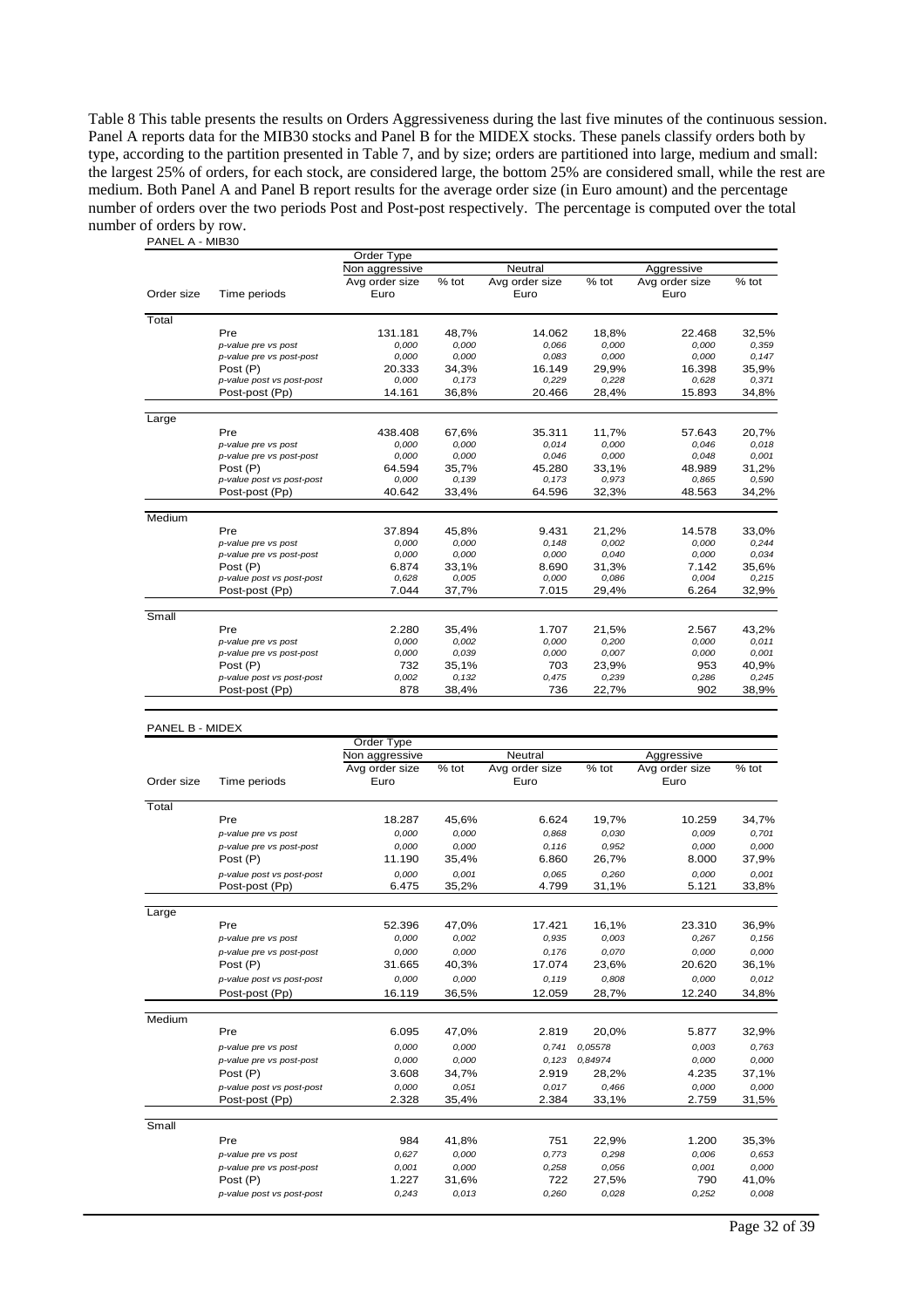Table 9 Orders Aggressiveness: during the Closing Auction. Panel A reports the results for the MIB30 stocks and Panel B for the MIDEX stocks. Orders are classified by type (NAO, NO and AO) and by size (small, medium and large); they report results for the average order size (in Euro amount) and the percentage number of orders over the two periods Post and Post-post. The percentage is computed over the total number of orders by row.

| PANEL A - MIB30 |                 |                |         |                |         |                |         |
|-----------------|-----------------|----------------|---------|----------------|---------|----------------|---------|
|                 |                 |                |         | Order Type     |         |                |         |
|                 |                 | Non Aggressive |         | Neutral        |         | Aggressive     |         |
|                 |                 | Avg Trade Size | $%$ tot | Avg Trade Size | % tot   | Avg Trade Size | % tot   |
| Order size      | Time periods    | (ATS)          |         | (ATS)          |         | (ATS)          |         |
|                 |                 | Euro           |         | Euro           |         | Euro           |         |
| Total           |                 |                |         |                |         |                |         |
|                 | post            | 40.041         | 65,5%   | 6731           | 6,6%    | 21842          | 27,9%   |
|                 | p-value P vs Pp | 0,000          | 0,999   | 0.000          | 0,092   | 0,000          | 0,000   |
|                 | post-post       | 21.164         | 42,5%   | 9046           | 5,2%    | 50078          | 52,4%   |
| Large           |                 |                |         |                |         |                |         |
|                 | post            | 85.064         | 80,4%   | 18450          | 4,2%    | 54068          | 15,5%   |
|                 | p-value P vs Pp | 0,000          | 0,152   | 0,002          | 0,000   | 0,000          | 0,000   |
|                 | post-post       | 40.041         | 50,7%   | 28413          | 6,4%    | 135842         | 42,9%   |
| Medium          |                 |                |         |                |         |                |         |
|                 | post            | 40.276         | 60,7%   | 4327           | 6,6%    | 16266          | 32,7%   |
|                 | p-value P vs Pp | 0,000          | 0,042   | 0,117          | 0,565   | 0,000          | 0,000   |
|                 | post-post       | 20.930         | 37,9%   | 3392           | 4,6%    | 29450          | 57,5%   |
|                 |                 |                |         |                |         |                |         |
| Small           |                 |                |         |                |         |                |         |
|                 | post            | 2.872          | 59,9%   | 561            | 9,0%    | 2343           | 31,1%   |
|                 | p-value P vs Pp | 0,742          | 0,000   | 0,246          | 0,330   | 0,000          | 0,000   |
|                 | post-post       | 2.829          | 43,0%   | 470            | 5,0%    | 3811           | 52,0%   |
| PANEL B - MIDEX |                 |                |         | Order Type     |         |                |         |
|                 |                 | Non Aggressive |         | Neutral        |         | Aggressive     |         |
|                 |                 | Avg Trade Size | $%$ tot | Avg Trade Size | $%$ tot | Avg Trade Size | $%$ tot |
| Order size      | Time periods    | (ATS)          |         | (ATS)          |         | (ATS)          |         |
|                 |                 | Euro           |         | Euro           |         | Euro           |         |
| Total           |                 |                |         |                |         |                |         |
|                 | post            | 37.690         | 63,0%   | 10311          | 13,5%   | 16093          | 23,5%   |
|                 | p-value P vs Pp | 0,000          | 0,000   | 0,000          | 0,021   | 0,000          | 0,000   |
|                 | post-post       | 11.657         | 53,0%   | 3283           | 11,1%   | 8395           | 35,9%   |
| Large           |                 |                |         |                |         |                |         |
|                 | post            | 71.662         | 76,1%   | 22473          | 9,6%    | 31426          | 14,3%   |
|                 | p-value P vs Pp | 0,000          | 0,000   | 0,000          | 0,063   | 0,000          | 0,000   |
|                 | post-post       | 21.334         | 66,0%   | 7522           | 8,1%    | 17649          | 26,0%   |
|                 |                 |                |         |                |         |                |         |
| Medium          |                 |                |         |                |         |                |         |
|                 | post            | 40.722         | 61,9%   | 8222           | 12,8%   | 14008          | 25,3%   |
|                 | p-value P vs Pp | 0,000          | 0,000   | 0.000          | 0,323   | 0,000          | 0,000   |
|                 | post-post       | 12.087         | 50,8%   | 2458           | 12,0%   | 6515           | 37,1%   |
| Small           |                 |                |         |                |         |                |         |
|                 | post            | 5.894          | 51,8%   | 2030           | 18,6%   | 4195           | 29,6%   |
|                 | p-value P vs Pp | 0,000          | 0,001   | 0,000          | 0,001   | 0,000          | 0,000   |
|                 | post-post       | 1.427          | 44,3%   | 451            | 12,5%   | 1341           | 43,2%   |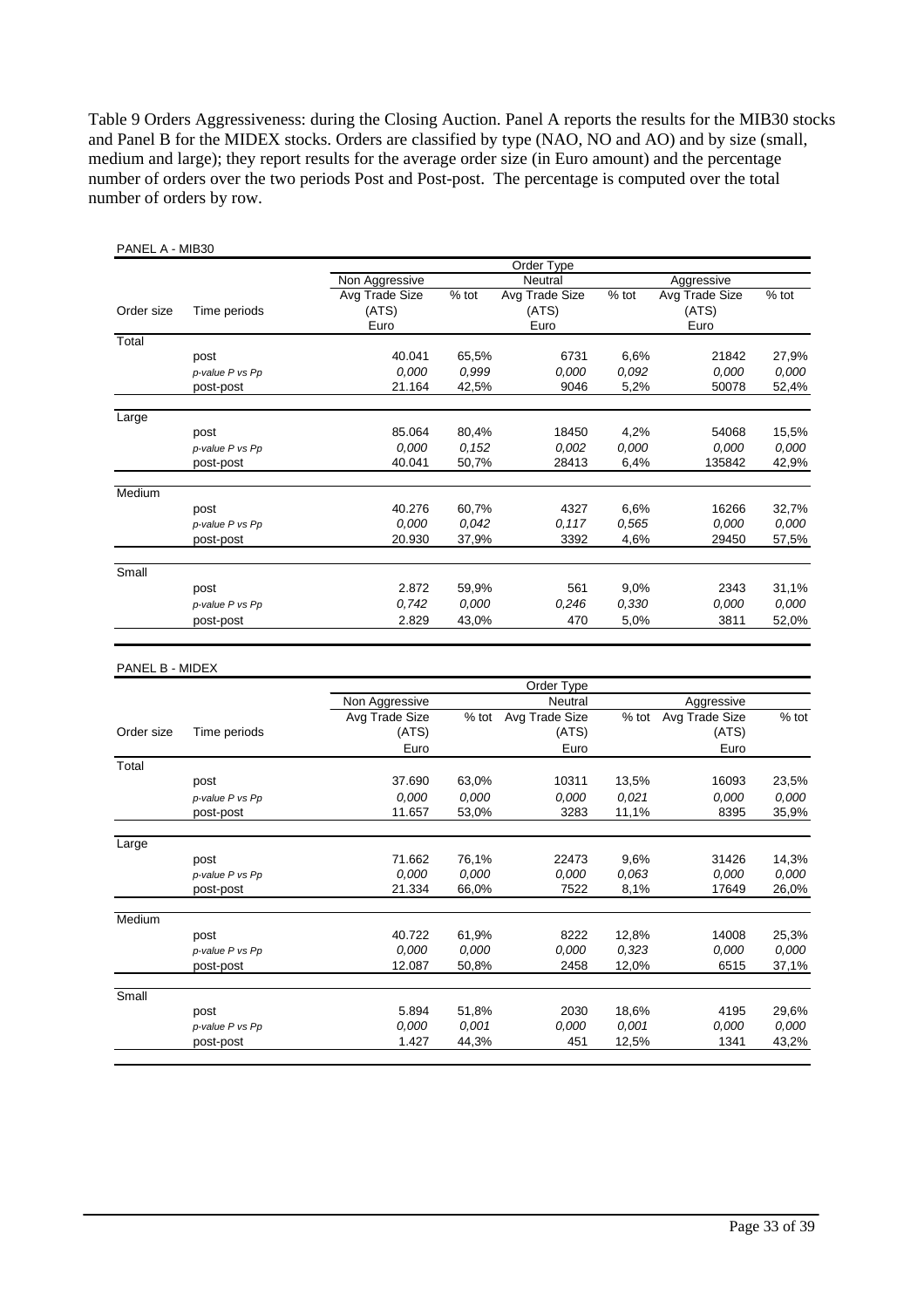Table 10 Orders by origin:MIB30 stocks. This table shows both the average order size and the % number of orders classified by their origin according to the following codes: X1 for intermediary on proper account; X2 for intermediary on customer account; X3 for institutional and retail investors via professional brokers and X4 for retail investors. The table shows results for both the closing auction (CA), and the 5 min intervals of the last 25 min of the continuous trading phase.

|                  | MIB30: order size by origin of order flow (euro amount) and % number of orders by origin and time |          |                |       |           |          |                |          |           |          |                |       |          |          |                |       |
|------------------|---------------------------------------------------------------------------------------------------|----------|----------------|-------|-----------|----------|----------------|----------|-----------|----------|----------------|-------|----------|----------|----------------|-------|
|                  | Χ1                                                                                                |          |                |       | <b>X2</b> |          |                |          | X3        |          |                |       | Χ4       |          |                |       |
|                  | Post (P)                                                                                          |          | Post post (PP) |       | Post (P)  |          | Post post (PP) |          | Post (P)  |          | Post post (PP) |       | Post (P) |          | Post post (PP) |       |
| Time             | euro                                                                                              | % Num    | euro           | % Num | euro      | % Num    | euro           | % Num    | euro      | % Num    | euro           | % Num | euro     | % Num    | euro           | % Num |
|                  |                                                                                                   |          |                |       |           |          |                |          |           |          |                |       |          |          |                |       |
| 5:00-05pm        | 68 713.6                                                                                          | 10.7%    | 55 242.8       | 14.5% | 47 538.9  | 35.0%    | 32 774.4       | 31.1%    | 18 763.7  | 22.0%    | 22 591.5       | 22.4% | 18 107.3 | 32.3%    | 21 270.0       | 32.0% |
| p-values P vs PP | 0.116940                                                                                          | 0.000207 |                |       | 0.439405  | 0.067700 |                |          | 0.963855  | 0.052974 |                |       | 0.191786 | 0.030053 |                |       |
| 5:05-10pm        | 78 011.9                                                                                          | 10.3%    | 55 271.0       | 14.1% | 52 488.1  | 34.8%    | 38 178.8       | $30.6\%$ | 22 163.7  | 22.6%    | 24 543.4       | 22.3% | 16 940.3 | 32.3%    | 20 719.2       | 33.0% |
| p-values P vs PP | 0.349645                                                                                          | 0.000167 |                |       | 0.392960  | 0.110562 |                |          | 0.937608  | 0.088730 |                |       | 0.148727 | 0.039907 |                |       |
| 5:10-15pm        | 76 579.9                                                                                          | 9.8%     | 51 457.7       | 14.0% | 53 589.5  | 34.1%    | 36 500.7       | 29.7%    | 30 129.8  | 23.7%    | 24 615.0       | 22.7% | 17 655.5 | 32.3%    | 18 459.1       | 33.6% |
| p-values P vs PP | 0.203084                                                                                          | 0.000228 |                |       | 0.876230  | 0.158154 |                |          | 0.291544  | 0.114782 |                |       | 0.146790 | 0.046184 |                |       |
| $5:15-20$ pm     | 84 611.0                                                                                          | 9.5%     | 58 182.4       | 13.3% | 50 758.1  | 32.6%    | 40 034.0       | $30.0\%$ | 38 200.1  | 24.9%    | 23 107.2       | 22.6% | 16 732.9 | 32.9%    | 19 584.0       | 34.1% |
| p-values P vs PP | 0.504045                                                                                          | 0.000545 |                |       | 0.956333  | 0.131908 |                |          | 0.076093  | 0.169431 |                |       | 0.106613 | 0.045716 |                |       |
| 5:20-25pm        | 188 089.3                                                                                         | 13.8%    | 75 336.9       | 12.8% | 66 175.6  | 30.3%    | 47 933.1       | 27.8%    | 30 941.6  | 21.7%    | 23 019.5       | 19.8% | 17 050.0 | 34.2%    | 20 838.4       | 39.6% |
| p-values P vs PP | 0.017181                                                                                          | 0.088240 |                |       | 0.684045  | 0.148227 |                |          | 0.196352  | 0.235317 |                |       | 0.082072 | 0.038732 |                |       |
| <b>CA</b>        | 236 096.2                                                                                         | 10.9%    | 80 396.7       | 13.7% | 131 190.7 | 33.2%    | 114 728.0      | 29.8%    | 300 186.0 | 23.0%    | 202 241.8      | 22.0% | 16 730.4 | 32.9%    | 17 891.7       | 34.5% |
| p-values P vs PP | 0.114693                                                                                          | 0.000150 |                |       | 0.457313  | 0.064177 |                |          | 0.946778  | 0.050909 |                |       | 0.174717 | 0.026821 |                |       |
|                  |                                                                                                   |          |                |       |           |          |                |          |           |          |                |       |          |          |                |       |

**X1**: intermediary on proper account; **X2**: intermediary on customer account; **X3**: institutional investors + retail via professional broker; **X4**: retail investors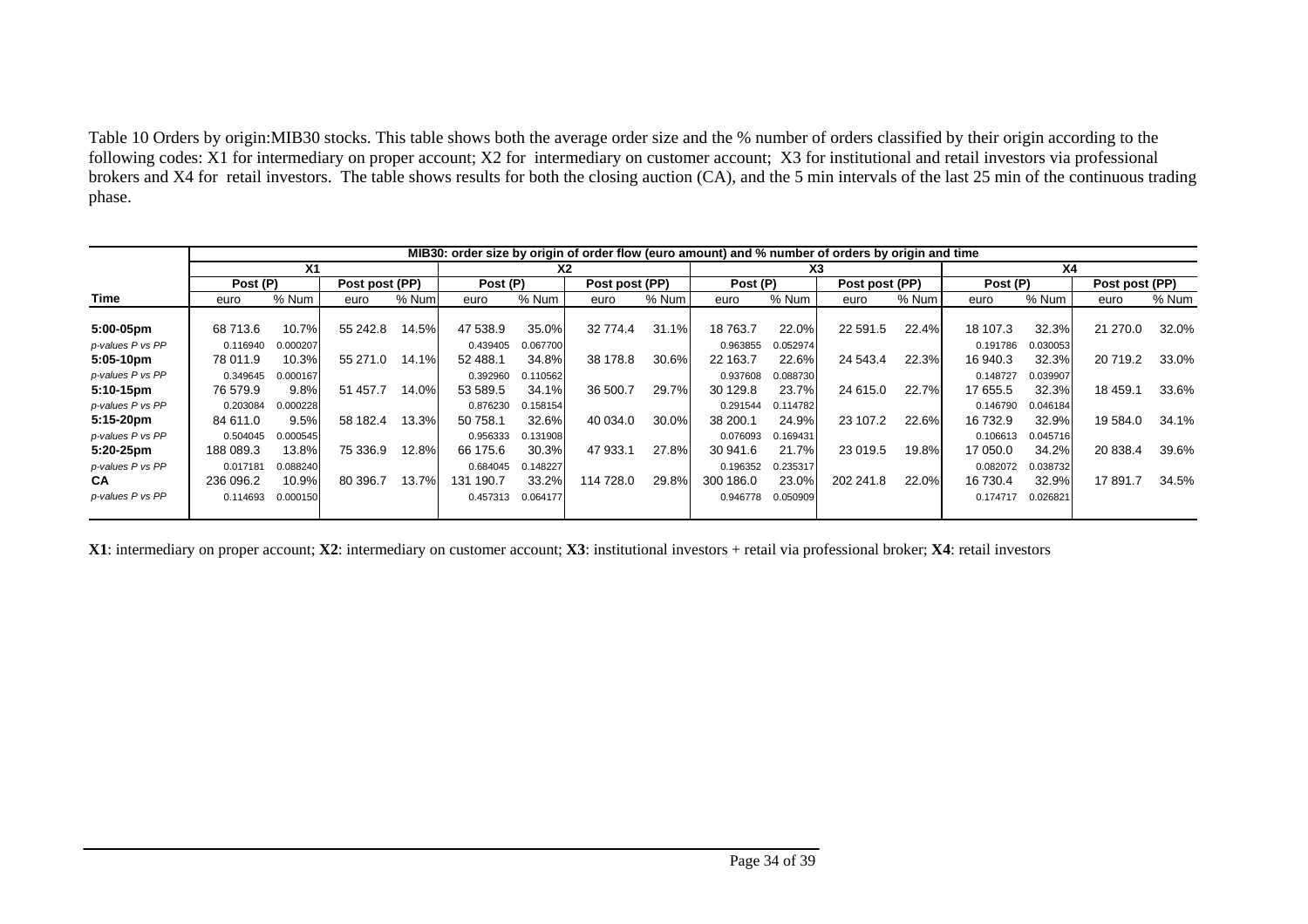Table 11- Price discovery proxies. This table shows values for the average of the absolute value of the Close to Open return  $(H(RP))$  and the variance of the Close to Open return  $(V(RP))$ , both normalized by a similar measure calculated using the midday to midday return. These indicators are computed both using the Reference Price (RP) as the closing prices, and using the closing auction price (CAP):

 $H(RP, CAP) = Average | ln(OP_{t+1}/RP_t, CAP_t) | / Average | ln (MP_{t+1}/MP_t) |$ 

 $V(RP, CAP) = Variance(ln(OP_{t+1}/RP_t, CAP_t)) / Variance(ln(MP_{t+1}/MP_t))$ 

where OP is the opening price, and MP is the average price between 11 and noon. These are calculated for each stock and then averaged across stocks within each segment. The table also reports results for both the difference (Diff.) between the two indicators within the Post and the Post-post periods, and the change in the value of each indicator across periods. We use \*, and \*\* for the 5% and 1% significance.

| <b>Market</b><br><b>Segment</b> | <b>Proxy</b> | <b>Pre</b><br><b>Period I</b> | <b>Post Period</b><br>Ш | <b>Post-Post</b><br>Ш | $(II) - (I)$   | $(III) - (II)$ |  |
|---------------------------------|--------------|-------------------------------|-------------------------|-----------------------|----------------|----------------|--|
|                                 | H(RP)        | 0.513                         | 0.457                   | 0.449                 | $-0.07**$      | $-0.003$       |  |
| <b>MIB30</b>                    | H(CAP)       |                               | 0.470                   | 0.454                 |                | $-0.020$       |  |
|                                 | Diff.        |                               | $-0.014*$               | $-0.005$              |                |                |  |
|                                 | V(RP)        | 1.122                         | 0.977                   | 1.096                 | $-0.20**$      | $0.136*$       |  |
|                                 | V(CAP)       |                               | 1.055                   | 1.101                 |                | 0.007          |  |
|                                 | Diff.        | $\blacksquare$                | $-0.078**$              | $-0.005$              | $\blacksquare$ |                |  |
|                                 | H(RP)        | 0.558                         | 0.520                   | 0.550                 | $-0.037$       | 0.018          |  |
|                                 | H(CAP)       |                               | 0.554                   | 0.601                 |                | 0.039          |  |
|                                 | Diff.        |                               | $-0.034**$              | $-0.051$              | $\blacksquare$ |                |  |
| <b>MIDEX</b>                    | V(RP)        | 1.077                         | 1.491                   | 1.467                 | 0.530          | $-0.172$       |  |
|                                 | V(CAP)       |                               | 1.904                   | 2.366                 |                | 0.261          |  |
|                                 | Diff.        |                               | $-0.414$                | $-0.899$              | $\blacksquare$ |                |  |
|                                 | H(LP)        | 0.602                         | 0.566                   |                       | $-0.037$       |                |  |
|                                 | H(CAP)       |                               | 0.573                   |                       |                |                |  |
| CAC                             | Diff.        |                               | $-0.008$                |                       |                |                |  |
|                                 | V(LP)        | 0.888                         | 0.325                   |                       | $-0.563**$     |                |  |
|                                 | V(CAP)       |                               | 0.334                   |                       |                |                |  |
|                                 | Diff.        |                               | 0.009                   |                       |                |                |  |

Figure 1 – Auction/last 5 minutes' turnover as percentage of total daily turnover (May-June, 2004)

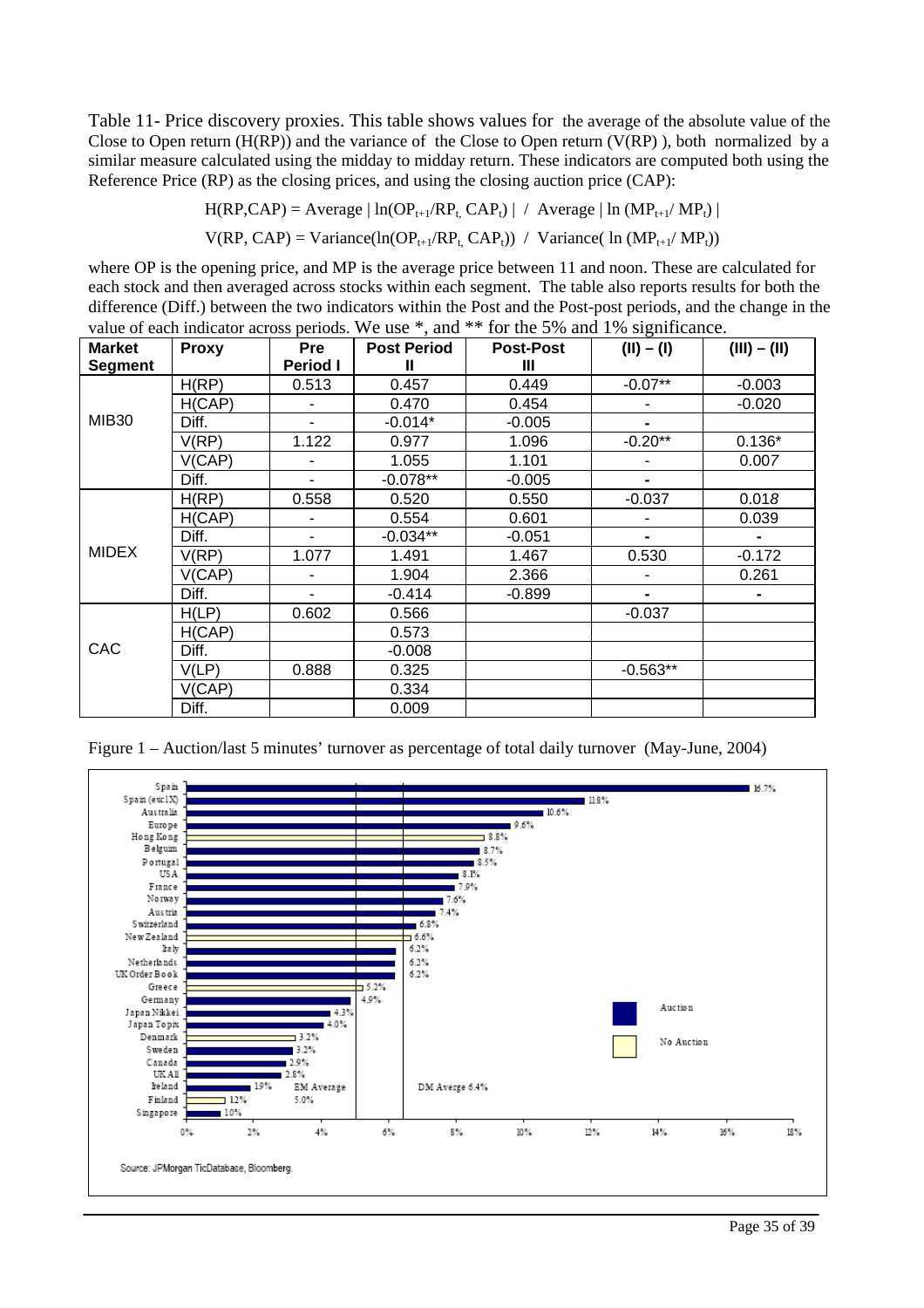Figure 2 Trading Volume over the last 10 minutes of the continuous trading phase for the three sample periods (Pre, Post and Post-post), scaled by the Trading Volume in the same stock during the 11am-12am interval averaged over the period. Normalized values are obtained as follows: firstly, for each stock average volume is computed for the last minute of the continuous trading phase; secondly, daily values are averaged over each of the three sample periods (two for the CAC40 stocks) and this statistic is normalized to the average volume computed for the interval 11am-12am of the same sample period. Notice that for CAC40 stocks, the closing auction was added up to the close of the continuous phase; for Borsa Italiana's stocks, the closing auction replaced 5 minutes of the continuous phase and added up other 10 minutes.



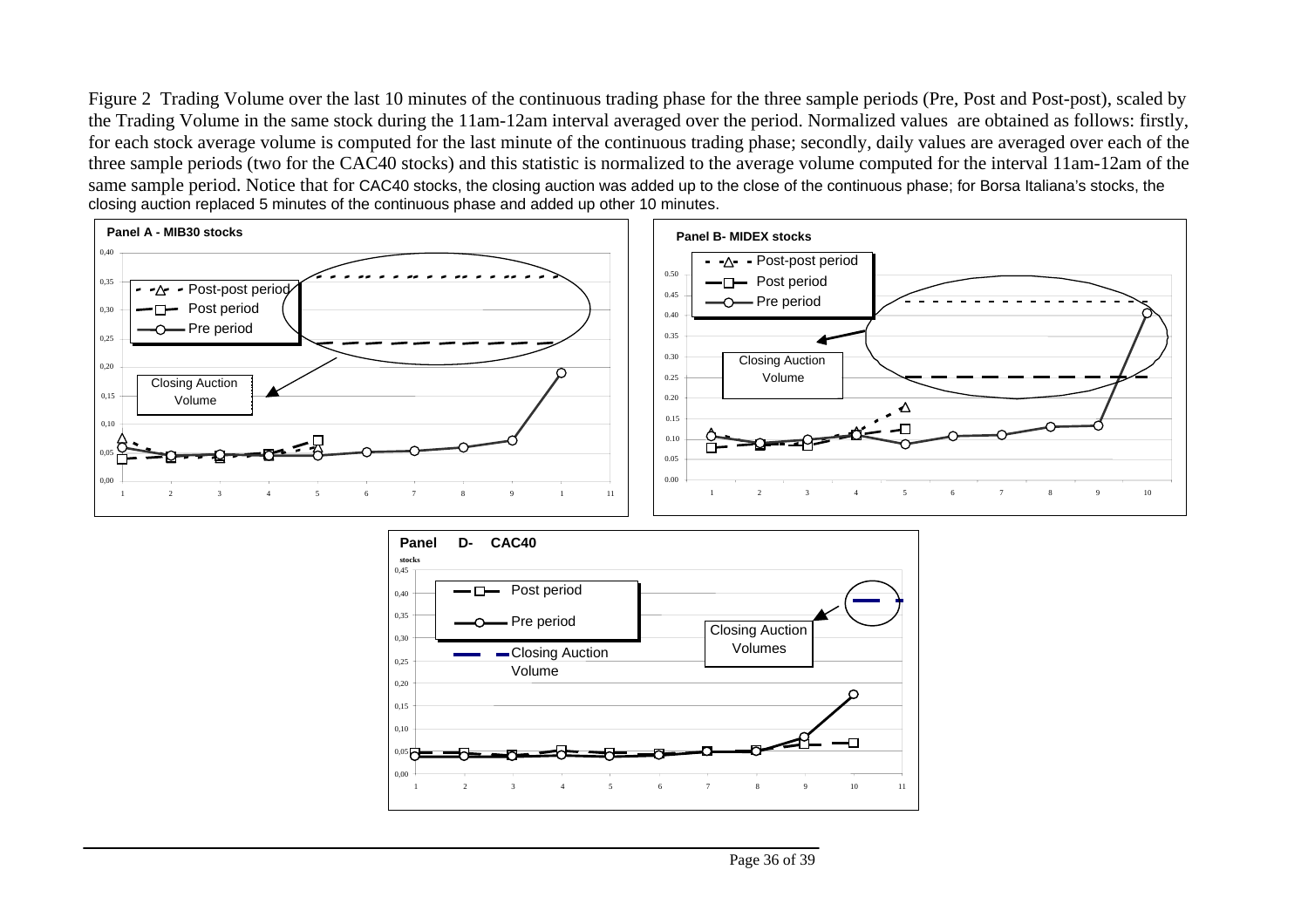**Figure 3** The Average Trade Size over the last 10 minutes of the continuous trading for the three sample periods (Pre, Post and Post-post), scaled by the Average Trade Size in the same stock during the 11am-12am interval averaged over the period. Normalized values are obtained as follows: firstly, for each stock average trade size is computed for the last minute of the continuous trading phase; secondly, daily values are averaged over each of the three sample periods (two for the CAC40 stocks) and this statistic is normalized to the average volume computed for the interval 11am-12am of the same sample period. Notice that for CAC40 stocks, the closing auction was added up to the close of the continuous phase; for Borsa Italiana's stocks, the closing auction replaced 5 minutes of the continuous phase and added up other 10 minutes.



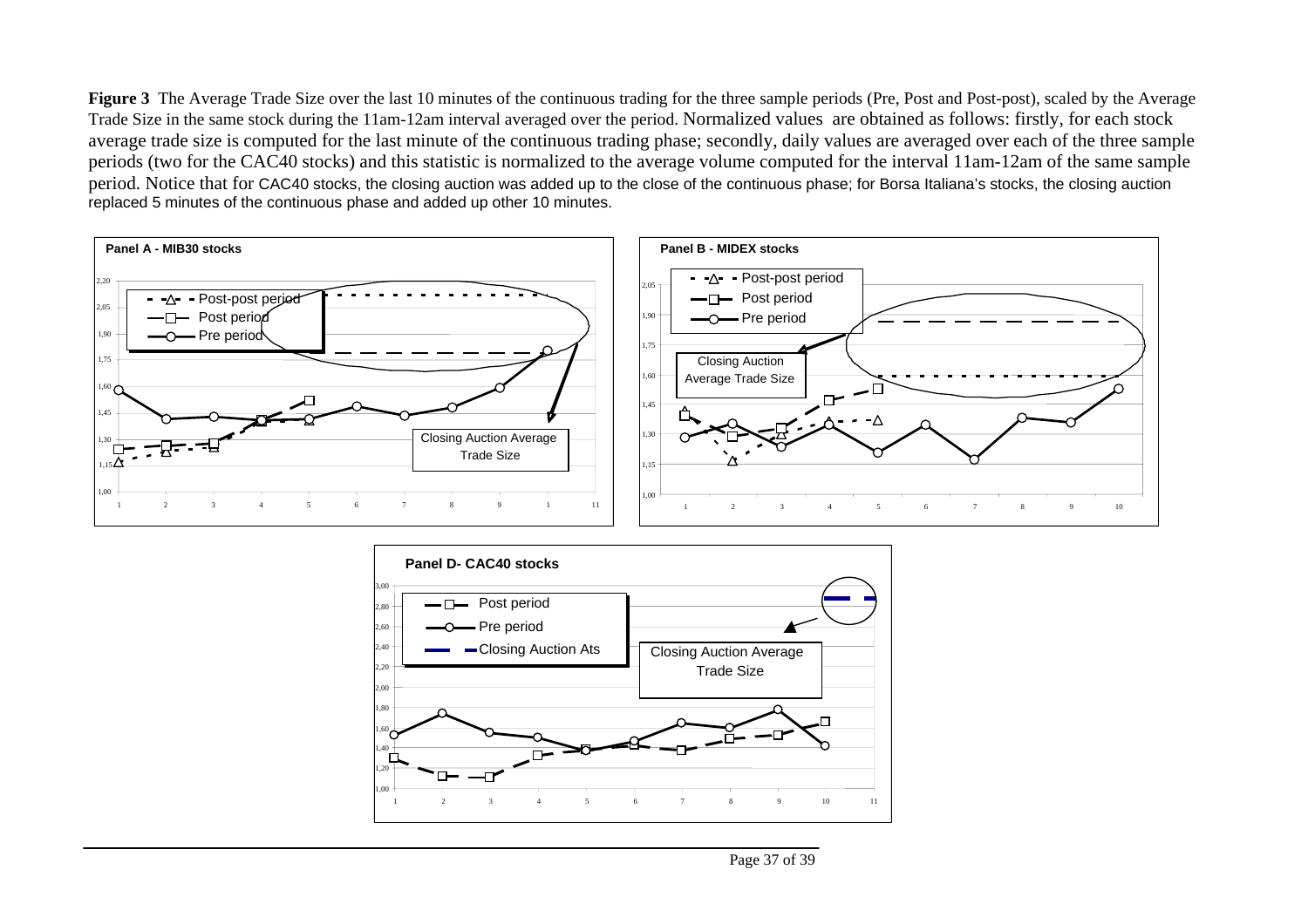Figure 4 Quoted Bid-Ask Spread over the last 10 minutes of the continuous trading for the three sample periods (Pre, Post and Post-post), scaled by the Bid-Ask Spread in the same stock during the 11am-12am interval averaged over the period. Normalized values are obtained as follows: firstly, for each stock Bid-Ask Spread is computed for the last minute of the continuous trading phase; secondly, daily values are averaged over each of the three sample periods (two for the CAC40 stocks) and this statistic is normalized to the average Quoted Bid-Ask Spread computed for the interval 11am-12am of the same sample period. Notice that for CAC40 stocks, the closing auction was added up to the close of the continuous phase; for Borsa Italiana's stocks, the closing auction replaced 5 minutes of the continuous phase and added up other 10 minutes.